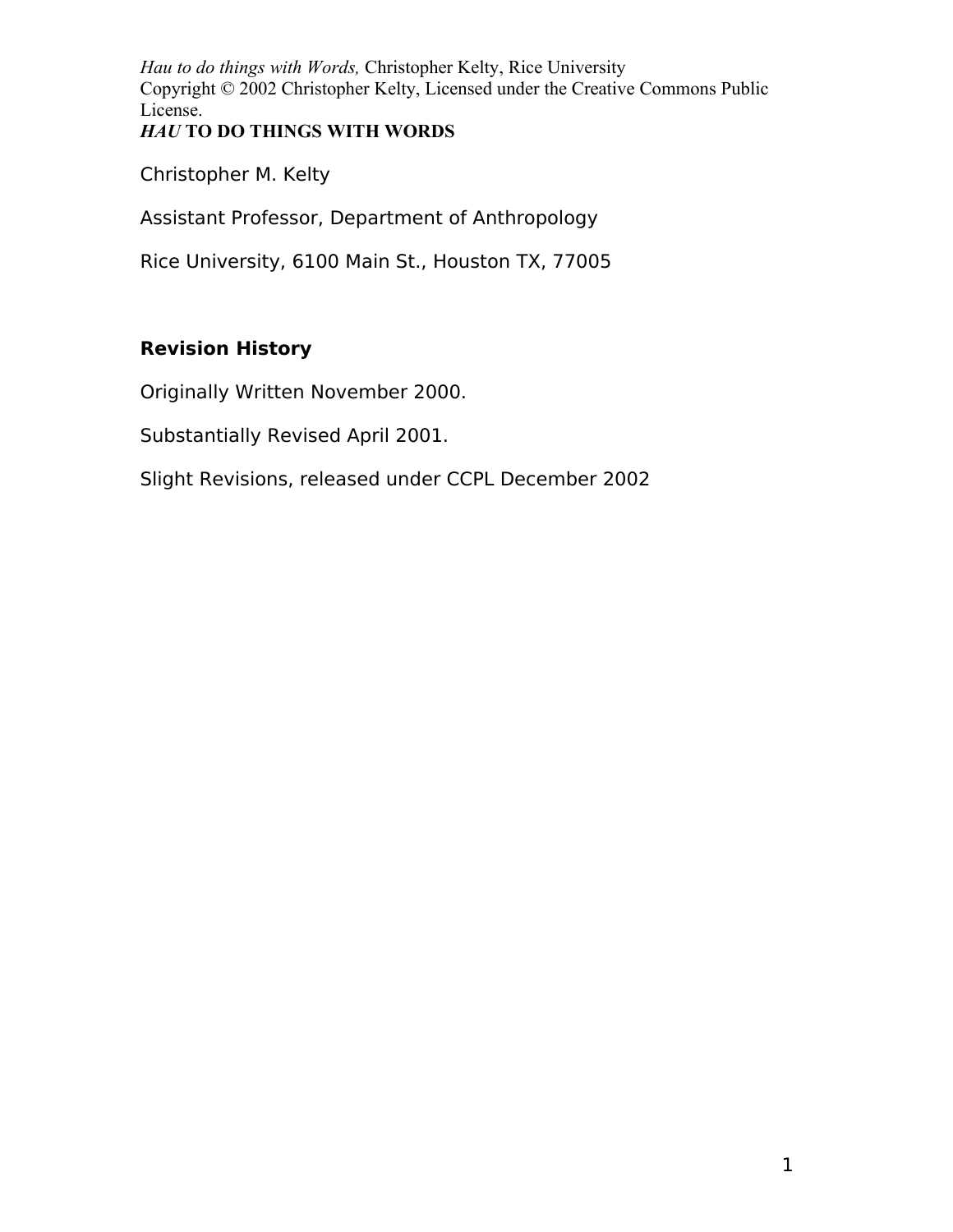*Hau to do things with Words,* Christopher Kelty, Rice University Copyright © 2002 Christopher Kelty, Licensed under the Creative Commons Public License.

#### **Introduction**

…For one who says 'promising is not merely a matter of uttering words! It is an inward and spiritual act!' is apt to appear as a solid moralist standing out against a generation of superficial theorizers: we see him as he sees himself, surveying the invisible depths of ethical space, with all the distinction of a specialist in the *sui generis*. Yet he provides Hippolytus with a let-out, the bigamist with an excuse for his 'I do' and the welsher with a defense for his 'I bet'. Accuracy and morality alike are on the side of the plain saying that *our word is our bond..*

--J.L. Austin, *How to do things with words*, p. 10

Since [1](#page-80-0)998, the terms "Free Software" and "Open Source" have become a common feature of talk about the software industry, the internet, and the political and technical structure of society. An admirable range of lawyers, activists, academics, and engineers have become part of a discussion once confined solely to hackers, geeks, and a handful of academics in specialized fields dependent on computing and networking. What was once regarded as a hobby has become a central feature of discussions about intellectual property law, about commercial software contracts, about the openness or modifiability of software, about the availability of scientific data, about the nature of freedom of speech on the internet. Free Software has brought these issues together in a manner that indicates that the divisions people are used to—law, art, technology, ethics, science etc. —can't capture the problem. They are divisions of a critical discourse inadequate to the technical fact of Free Software.

This article is a general introduction to these interrelated aspects of the phenomena of Free Software. It is not a critique of Free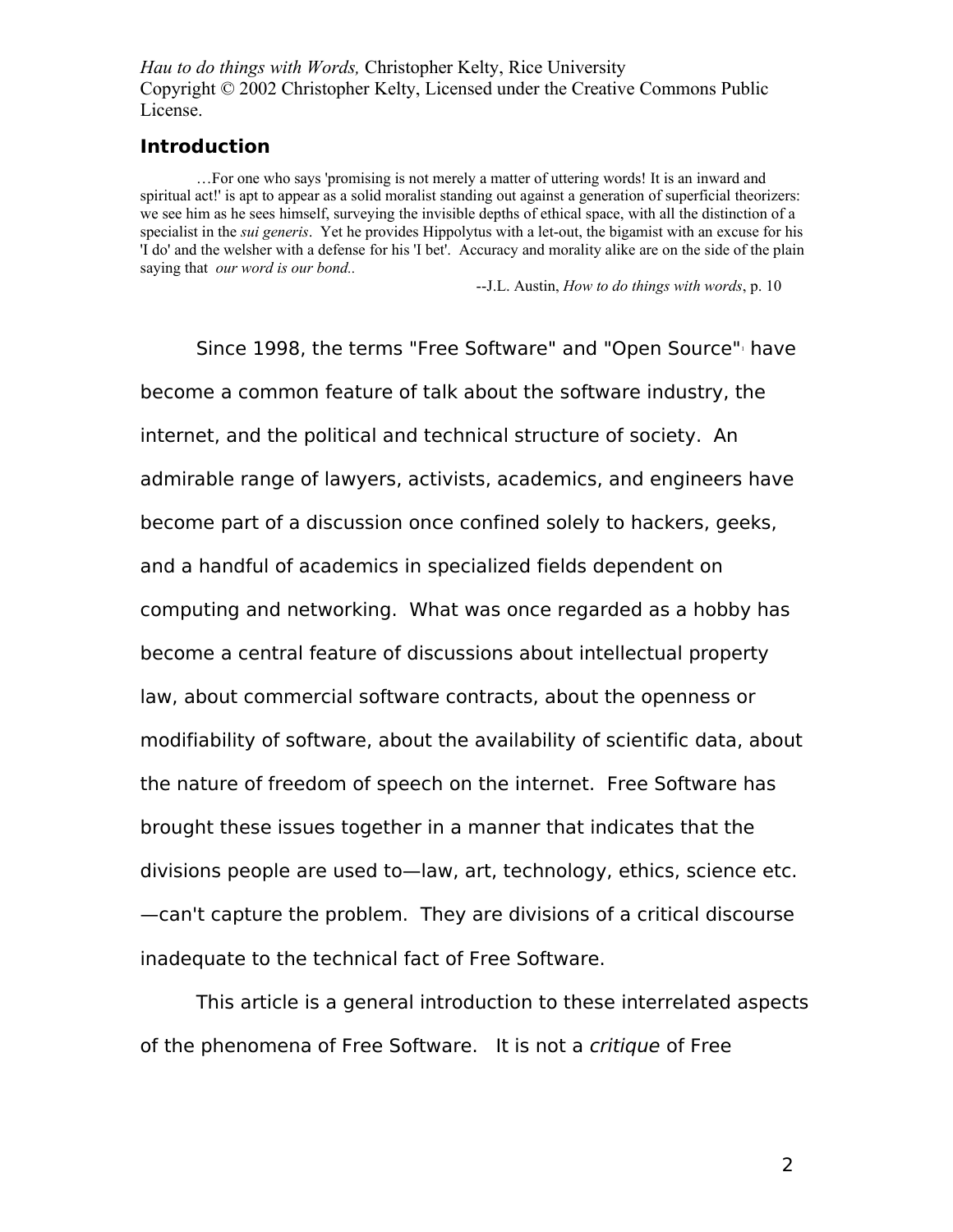*Hau to do things with Words,* Christopher Kelty, Rice University Copyright © 2002 Christopher Kelty, Licensed under the Creative Commons Public License. Software, of hackers, of intellectual property, or of any "culture" or "cultural practice" of software programming or entrepreneurial capitalism, though it does attempt to put certain of these issues more clearly and correctly than they have been put to date. There is little to be gained from an overly detailed or aggressive critique of hackers, engineers, entrepreneurs or the media, because the point I want to make is that Free Software is itself a species of critique, leveled at a particular configuration of business practices, and manipulating property and contract law to these ends. Through its technical and legal practice, it explicitly changes the political-economic structure of society.

This powerful notion is far from having gone unnoticed. There are several sustained attempts to explain the genesis and structure of this state of affairs, mostly by individuals who also write and/or promote Free Software. These explanations—especially Eric Raymond's, which I will survey in the second third of this paper—are explicitly offered as "scientific" anthropological or economic explanations, even as they come from individuals whom an "anthropologist of cyberculture" might be tempted to label "indigenous" to the hacker culture. While these "indigenous" explanations have fallen back on a sort of vulgar anthropological explanation—a mixture of common-sense economics, natural selection,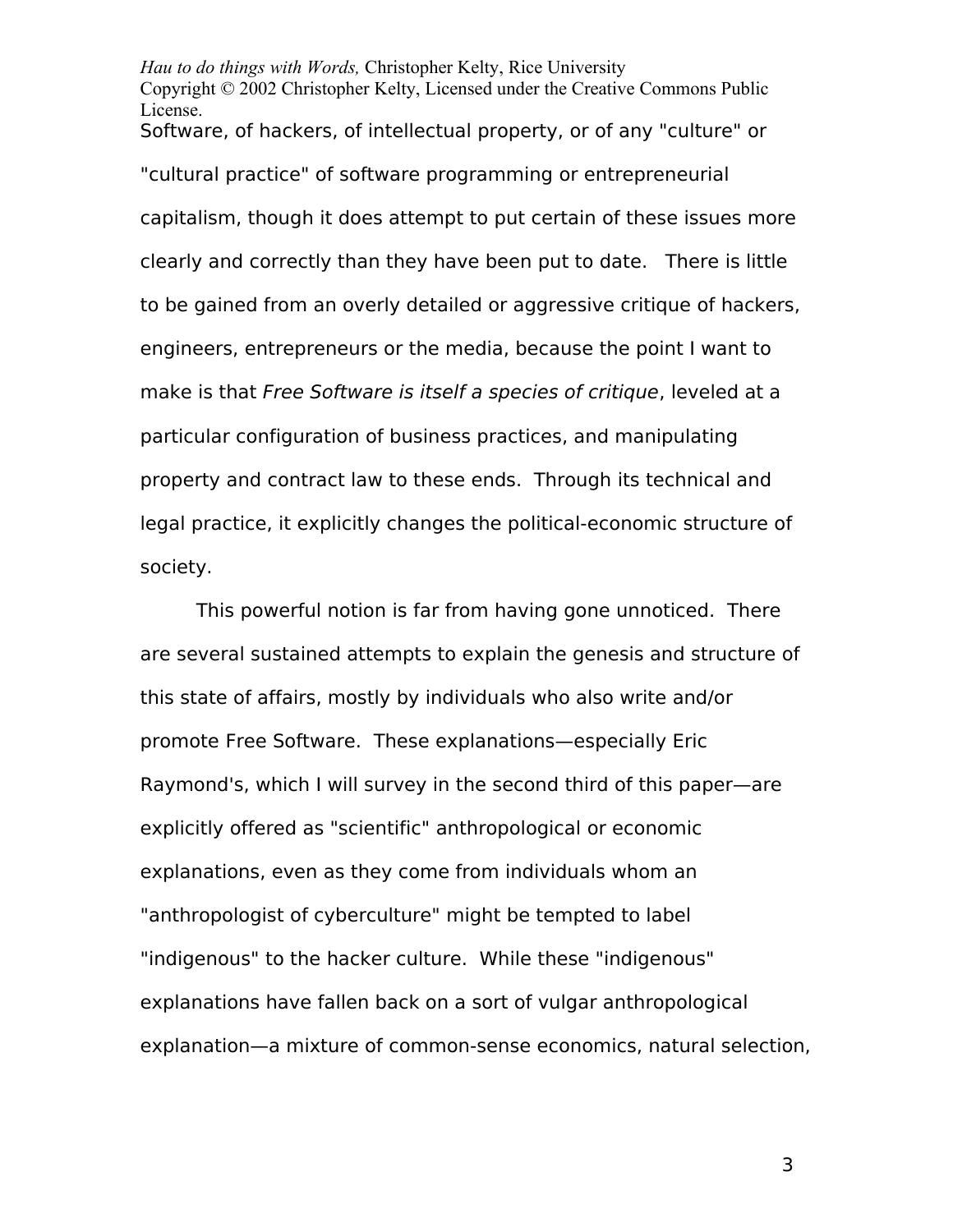*Hau to do things with Words,* Christopher Kelty, Rice University Copyright © 2002 Christopher Kelty, Licensed under the Creative Commons Public License. and popular culture-influenced beliefs about the cultural and technical evolution of societies—they are nonetheless widely read and cited by academic anthropologists, economists, lawyers, and sociologists who have chosen to study Free Software. This makes the fiction of an indigenous explanation pedantic, at best; at worst, it allows the scholar to actually miss the *importance* of the development of Free Software.

Instead, it is probably more accurate, and less disingenuous, to insist that I am competing—or collaborating—with my "informants" to offer a better, more complex, perhaps even more scientific explanation of Free Software. This article doesn't attack Free Software, nor does it offer practical suggestion for its improvement. In fact, it is safe to say that I am already in near complete agreement with the current aims of Free Software and its explainers—I think it is practically and ethically essential to both practice and promote it. The goals of Freeing software—the creation and maintenance of a public domain, the enlargement of the sphere of actual economic competition in software, the protection of rights to privacy and control over information—these are things that need both promotion and justification in specific contexts, and I consider this work to be in sympathy with those goals.

However, there are a set of debates—as it were, indigenous to anthropology—which raise a very different set of issues and which are related to the topic of Free Software in complex ways. Free Software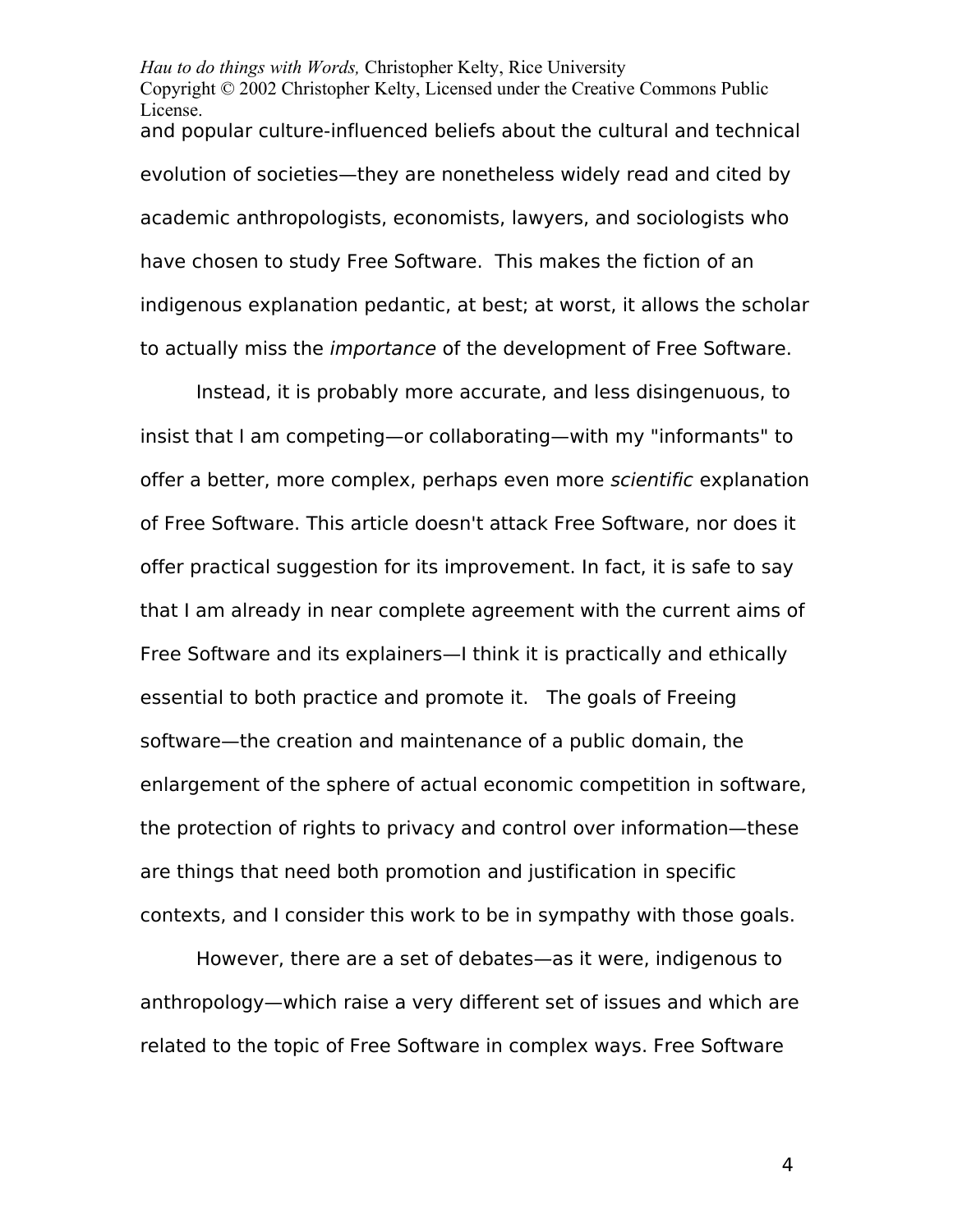*Hau to do things with Words,* Christopher Kelty, Rice University Copyright © 2002 Christopher Kelty, Licensed under the Creative Commons Public License. and Open Source are often promoted and explained as "gift economies" by both advocates and observers alike. This usage, which derives primarily from writings by Howard Rheingold and Eric Raymond, is a common sense consensus of the notion of a gift economy: that it is a closed, non-monetary sphere of exchange based on an alternate currency of trust—reputation. None of the people who explain Free Software in this way use the work of Bronislaw Malinowski or Marcel Mauss, or the subsequent tradition of social theory and investigation of exchange. This is perhaps because the common sense notion is good enough for the purposes of advocacy. But Free Software, as a phenomenon which Marcel Mauss might have called a "total social fact," actually offers anthropology a very specific object with which to re-read this tradition of studies of exchange. Therefore, I do not intent to investigate Free Software by using Marcel Mauss, but exactly the opposite: to investigate Marcel Mauss with Free Software.

Nonetheless, this is impossible without first introducing Free Software and attempting to explain as clearly as possible, what it is (Part 1). This is followed by an extensive introduction to Eric Raymond's explanation of Free Software—or as he prefers to call it, Open Source software development. Raymond adopts the identity of an anthropologist to offer this explanation, and so I intend to treat it as a part of anthropology—or of the social sciences more generally—even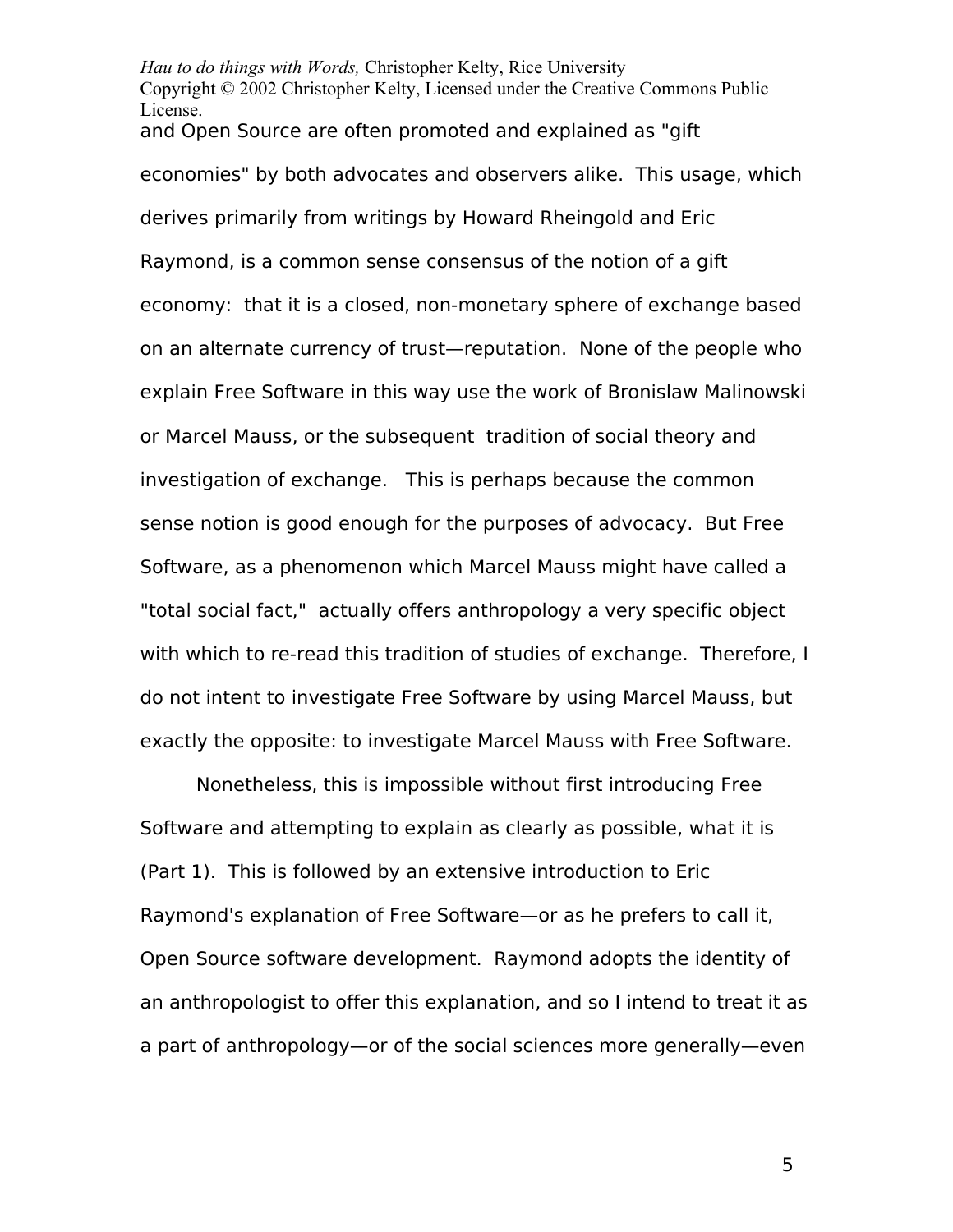*Hau to do things with Words,* Christopher Kelty, Rice University Copyright © 2002 Christopher Kelty, Licensed under the Creative Commons Public License. though it might seem unfair to hold Raymond to these standards (Part

2). Finally, I offer a reading of Marcel Mauss in which Free Software is

employed to help illuminate Mauss' theories of gift exchange—and as I

refer to them—"the structures of memory and expectation" that are

involved in that theory (Part 3).

# **Part 1: How to Free your Software**

## **A four step approach**

There are several steps to freeing software.

Step 1: Get computer, write software. The first step is the hardest: it requires an extensive knowledge of the world of computer operating systems, the functioning of computers, the various possible programming languages, networks, protocols, development software – and, most importantly, a zen-like attitude towards the proper placement of special characters like parentheses or hash marks. It requires no math, no physics, and to write it you do not have to be "good with machines". Nonetheless, the first step might take a few years.

Step 2: Make your "source code" freely available to anyone. "Source code" is a shorthand for the "human readable version" of a piece of software – your definition of human may vary. Source code, with all of its human-readable instructions, variables, parameters, comments, and carefully placed curly brackets is processed by a compiler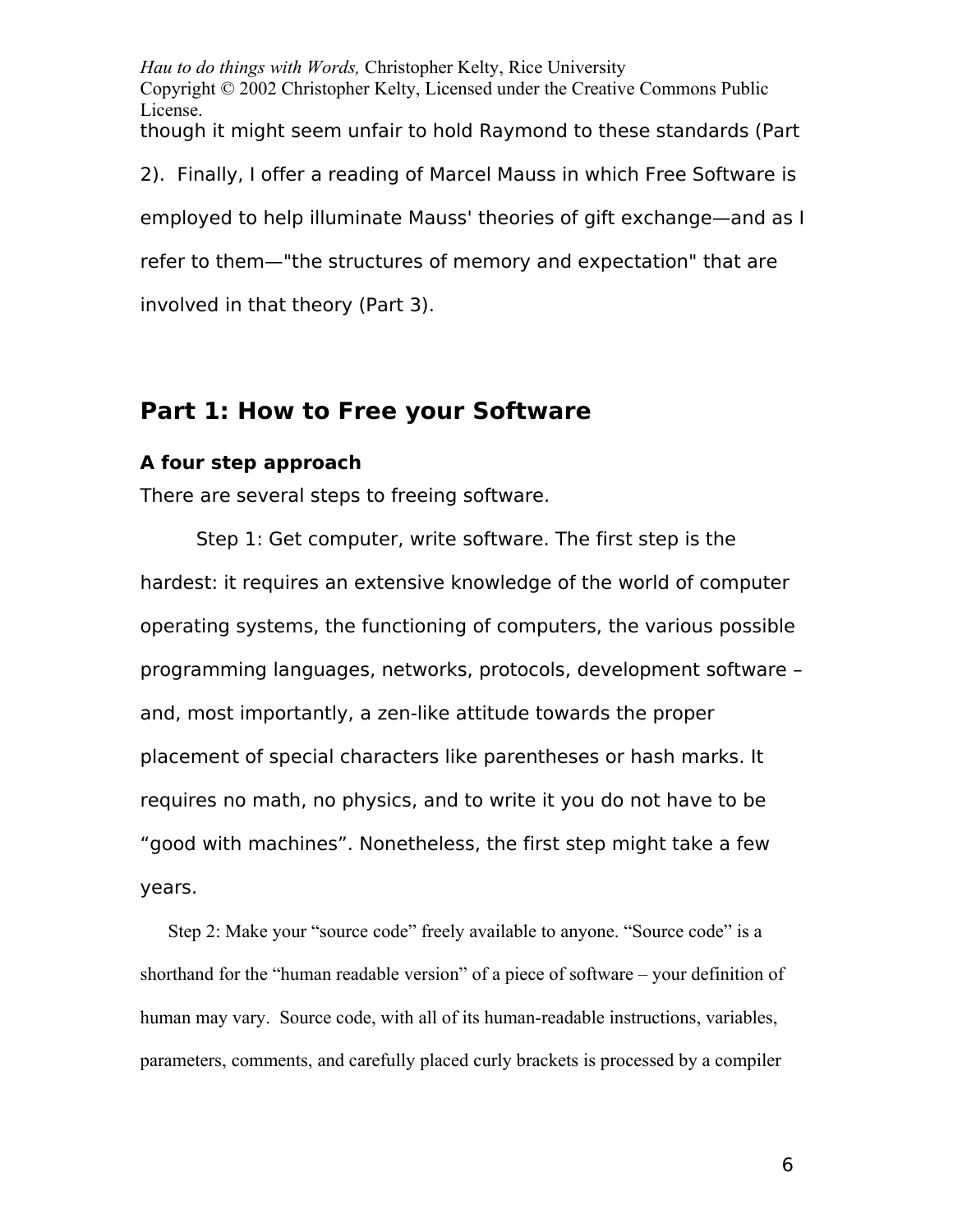*Hau to do things with Words,* Christopher Kelty, Rice University Copyright © 2002 Christopher Kelty, Licensed under the Creative Commons Public License. which turns it into "object code": a binary, executable program that is specific to the architecture of the chip and the machine that will run it. This is an adequate explanation, though it is important to note that the distinction between source code and object code is not firm[.](#page-80-1)<sup>2</sup> Likewise, the term "freely available to anyone" is flexible. In this particular context it means that Free Software is anonymously downloadable from the internet or available for a small fee on diskette, CD-rom, or any other medium. In a perhaps more trivial sense, freely available also means "not kept secret"—secret software cannot be Free.

Step 3: Copyright your source code. Assuming that you can get your code to work – which is not trivial – the next step in creating Free Software is to copyright it[.](#page-80-2) $3$  In the world of software production there is no more powerful institution than intellectual property, and it is arguably as important to Free Software as it is to proprietary software (Coombe, 1998; Boyle, 1996). Copyrighting the source code is a necessary, but not a sufficient condition for software to be Free.

Step 3a: Pause to consider the allocation of functions among patent, copyright, and trademark for a moment. Patents are generally understood as the protection of the "idea" of a technology; when patenting software, applicants generally avoid submitting the actual complete source code in the patent application, offering instead a representation of the idea which the code expresses.<sup>[4](#page-80-3)</sup> Copyright is more straightforward, and consists of asserting a property right over an original text by simply marking it with a ©. Thus when one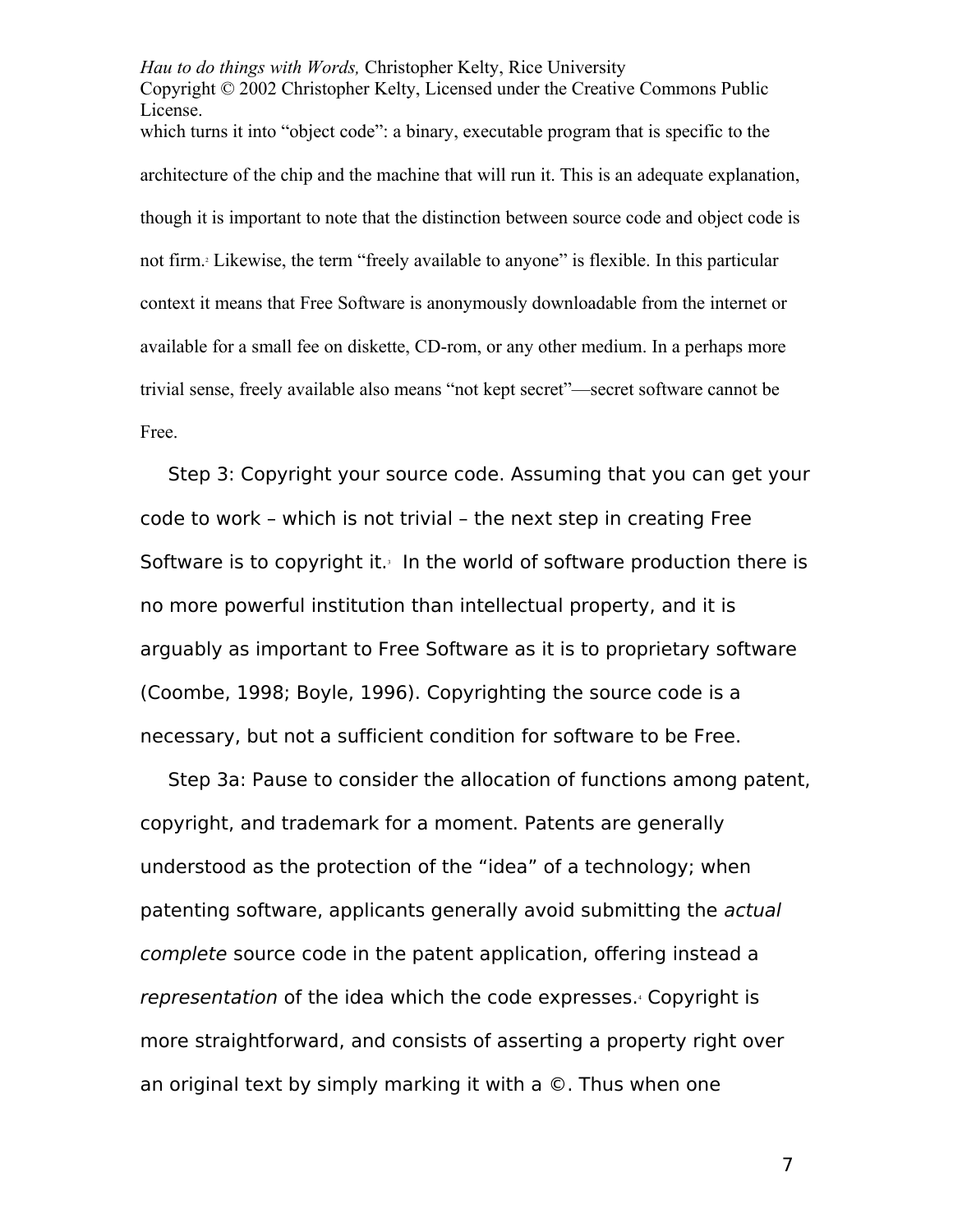*Hau to do things with Words,* Christopher Kelty, Rice University Copyright © 2002 Christopher Kelty, Licensed under the Creative Commons Public License. copyrights software, one asserts rights to the actual technology, not to a representation of its idea. As with a novel, copyright covers the actual distribution and order of text on the pages – and sometimes extends to something less exact, as in the case of Apple's Graphical User Interface.<sup>5</sup>[A](#page-80-4) different version of that "idea" can be copyrighted in its own right, just as a rewriting of Macbeth can. Trademark, finally, is an even stranger beast, intended to protect the authenticity of a work. Since the nineteen-eighties – when it became customary to add the value of a brand identity to a corporate balance sheet[,](#page-80-5) trademark has ceased to act as a failsafe against "consumer confusion" and has become a tool for the protection of assets.

Step 4: Add some comment code. Comment code is not source code; when a user compiles a program, the compiler compiles the source code and ignores the comment code. Some people—for example, computer science professors teaching undergraduates—insist that comment code is essential because it is the medium by which one explains (for example in English) to another human what the software should accomplish. Comment code can be just as opaque as "real" source code, but very few people would argue that comment code is technically necessary. Source code lacking comment code will still technically work, but everything depends on your definition of technical—the machine may understand it, but the human may not[.](#page-80-6)<sup>7</sup>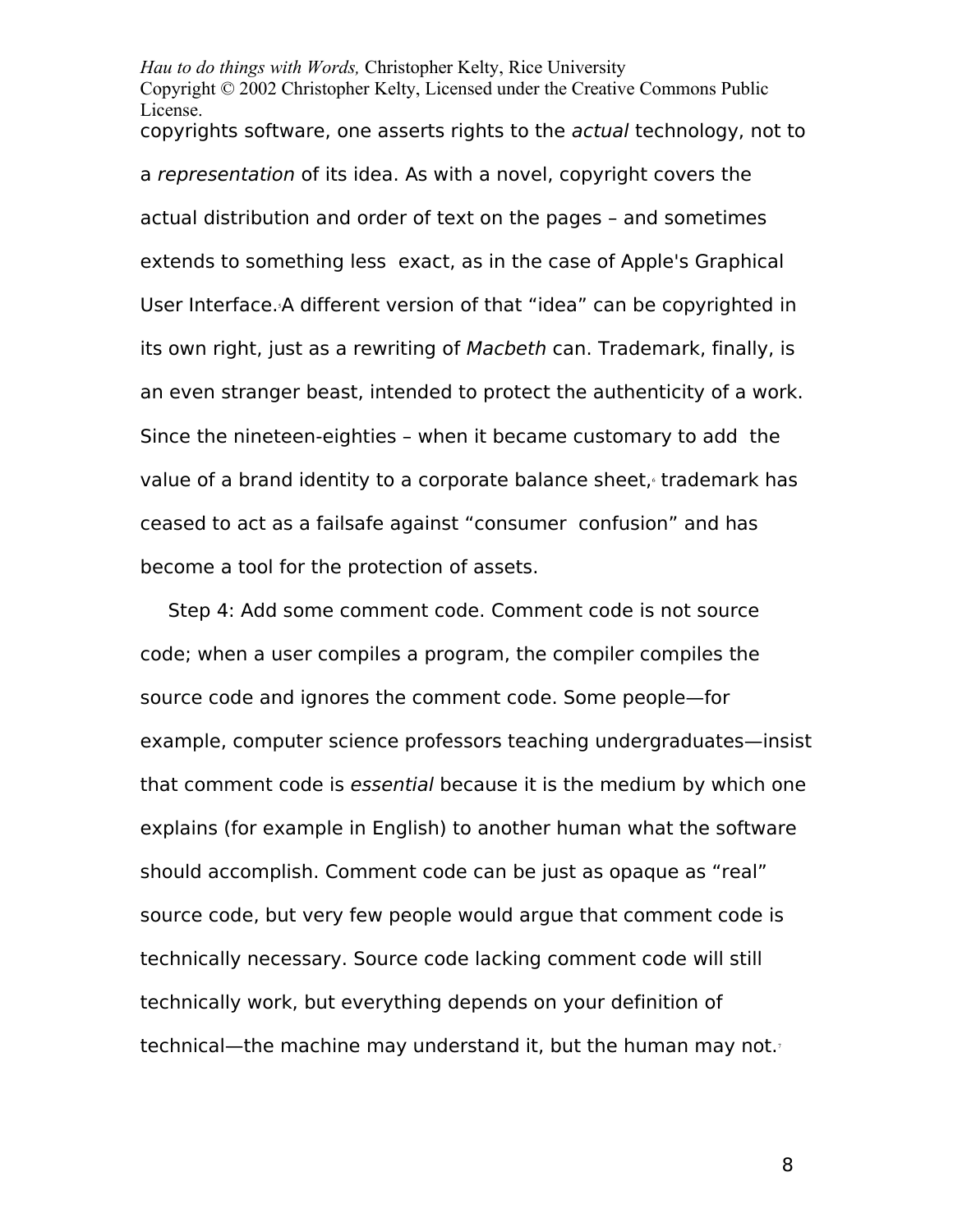*Hau to do things with Words,* Christopher Kelty, Rice University Copyright © 2002 Christopher Kelty, Licensed under the Creative Commons Public License.

In the case of Free Software, however, the particular piece of comment code to be added is anything but non-technical: it is a legally binding contract license which allows the user to do a specified set of things with the source code.<sup>[8](#page-80-7)</sup> There are many variations of this license, but they all derive from an ur-license written by the Free Software Foundation called the General Public License or GPL . This license says: copy and distribute this code as much as you like, but only under the condition that you re-release anything you make with it or derive from it with the above copyright and contract attached. Software licenses are exceedingly common today. Almost all proprietary software includes a license called an End-User License Agreement (EULA) known in the legal profession as a "click-wrap" or "shrink-wrap" license. These licenses are agreed to merely by installing or using the software. Most EULAs govern what a user can or cannot do with a piece of software. Copying, modification, transfer without license, or installation on more than one machine are often expressly prohibited. The GPL functions the same way, but it grants the user the opposite rights: rights to modify, distribute, change or install on as many machines as needed. GPLs are not signed by using the software, they are only activated when the software is re-distributed (i.e. copied and offered to someone else either freely or for a price).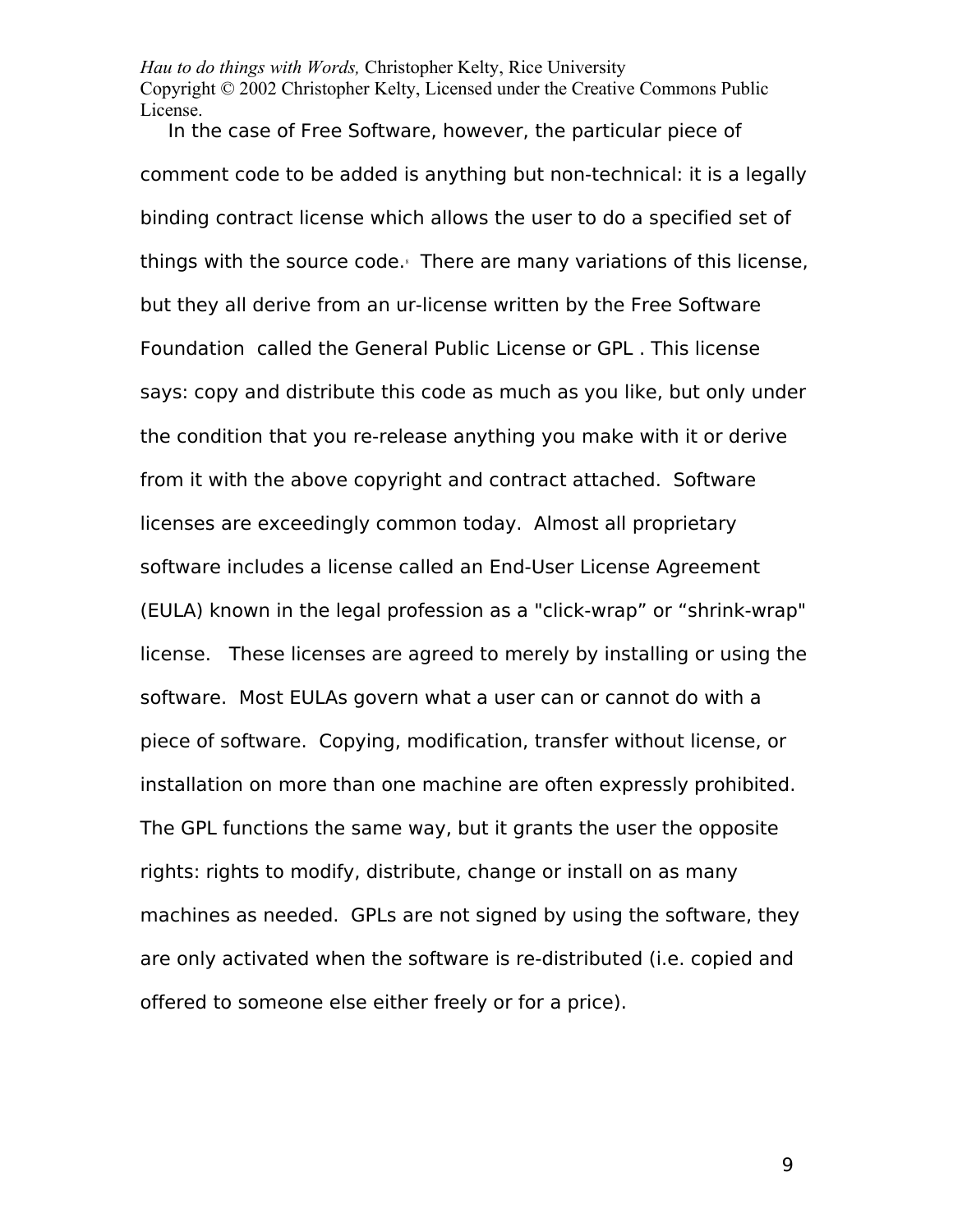*Hau to do things with Words,* Christopher Kelty, Rice University Copyright © 2002 Christopher Kelty, Licensed under the Creative Commons Public License. Your software is now Free. The process is commonly called "copy-lefting" the code<sup>9</sup>[.](#page-80-8)

### **Legal Hacking**

It is only the combination of copyright and contract law in this peculiar and clever manner that allows software to be free. Free Software, as it originated in with the Free Software Foundation, is explicitly opposed to use of intellectual property rights to keep software source code from circulating. It therefore uses contracts like the GPL to guarantee that the holders of the intellectual property rights (such as, for instance, The Free Software Foundation, which holds a large number of the copyrights on existing Free Software) enter into an equal agreement with the subsequent user or purchaser of the software. Some explanation of both of these legal regimes will clarify this situation.

On the one hand, intellectual property law organizes one entity's rights over a particular thing, vis-à-vis any other (potential) person. As is clear from debates in legal theory and practice, intellectual property is not just a conceit built on the supposedly obvious notion of exclusively possessing tangible things. As Horowitz (1992), Sklar (1988), and Commons (1968) variously argue, property in North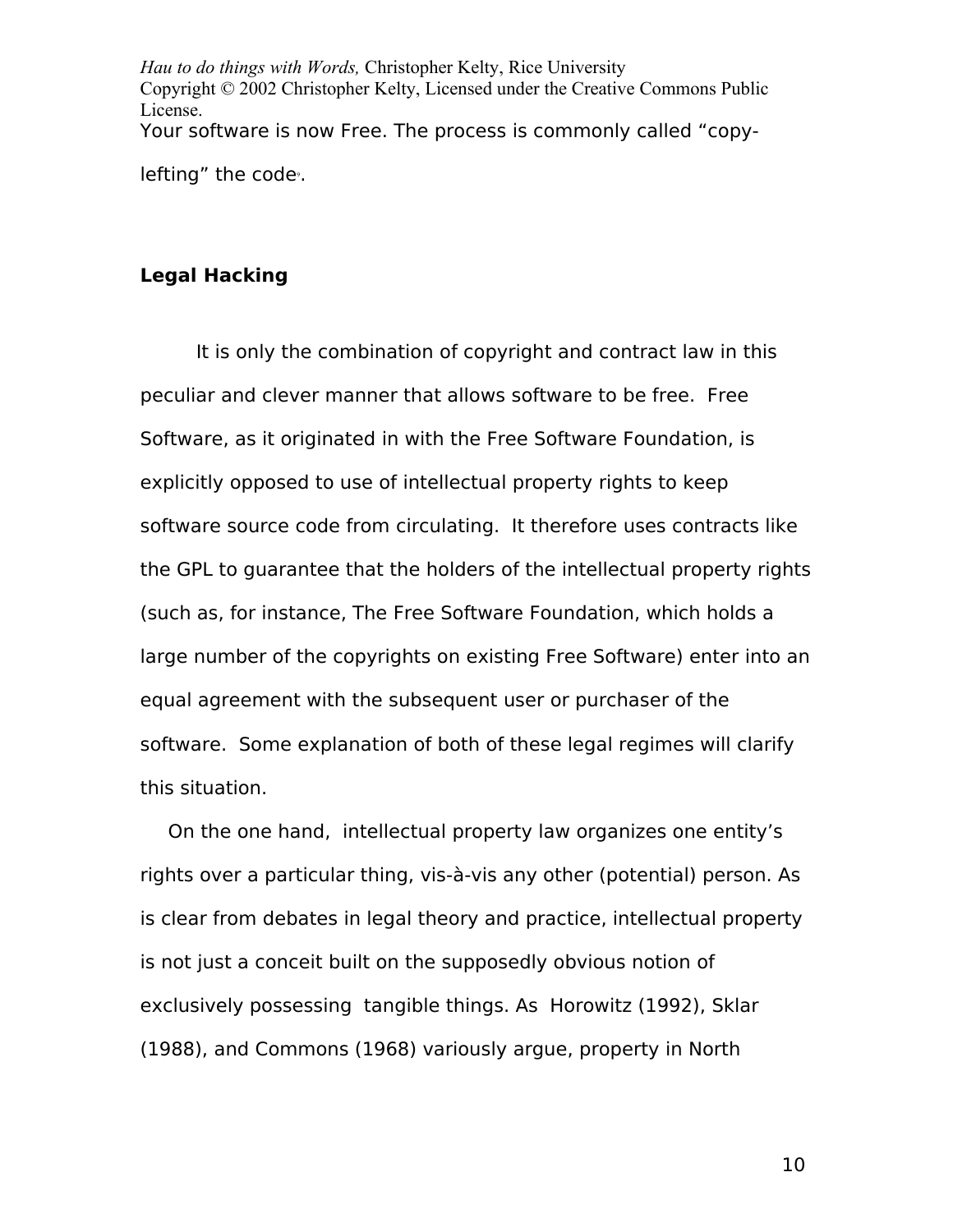*Hau to do things with Words,* Christopher Kelty, Rice University Copyright © 2002 Christopher Kelty, Licensed under the Creative Commons Public License. Atlantic Law is about defining the allocation and relative priority of a

"bundle of rights." The legal structure that organizes the allocation of these rights should not be confused with the evaluation of the objects themselves, which requires particular institutions such as the United States Patent and Trademark Office. All too often, the fact that something is patented or copyrighted is taken to imply that it is useful, non-obvious, accurate, workable, efficient, or even true. While these criteria may be important for the decision to grant a patent, the patent itself only makes the object property; it grants the designated inventor a limited monopoly on the sale of that item. Therefore, information and land, in this sense, cannot be usefully distinguished with respect to tangibility: both are simply useful legal fictions. Though we may be tempted to ask "how did information become property?" the question might be more usefully phrased: "how did property become information?"

On the other hand, contract law governs two separate persons (individual or corporate) rights to a third thing or person.<sup>®</sup> Like property law it concerns the allocation of rights, governing conflicting claims by rival individuals to a third thing or person. However, it is activated only in the case of a violation of the terms of the contract. Contracts are definitions of rules for the parties involved, for the duration of an agreement. Only when such rules are violated must some higher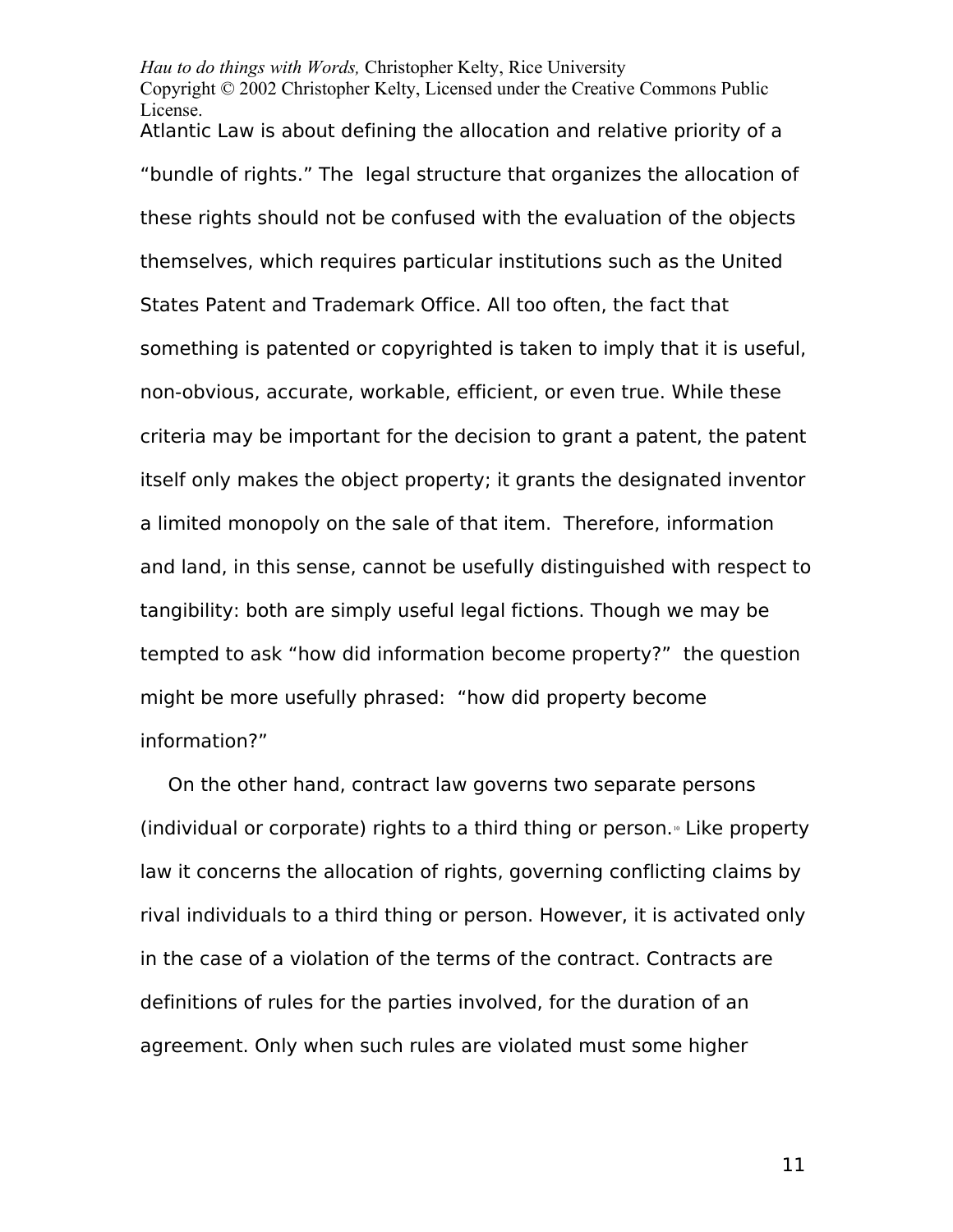*Hau to do things with Words,* Christopher Kelty, Rice University Copyright © 2002 Christopher Kelty, Licensed under the Creative Commons Public License. authority (the court, for example) step in as adjudicator.

In the case of Free Software, whatever a user decides to do with the source code (compile it into a binary executable, change it, add to it, etc.), the contract guarantees that what she has been given can be used for any purpose, and furthermore, that it will generate further giving, by requiring her and each subsequent user to agree to the same set of requirements. The contract assures that the subsequently modified code cannot be re-appropriated by anyone, even the original copyright holder (unless the contract is ruled invalid). Hence, anyone can take, give, see, learn from, install, use, and modify a copy-lefted piece of software.[11](#page-81-1)

As various people have observed (see especially Lessig, 2000), this very clever use of the laws of property and contract makes the legal system a kind of giant operating system; using the system in this manner constitutes a "legal hack."<sup>[12](#page-81-2)</sup> While it is technically superfluous to the software, the contract – contained within the copyrighted (and hence appropriated) source code of the program – is legally binding. It guarantees that anyone can do anything they want with the software, except change this license. They can use it, not use it, modify it, not modify it, and they can even sell it to a third person, provided that this third person is willing to pay, either for the software or for associated services.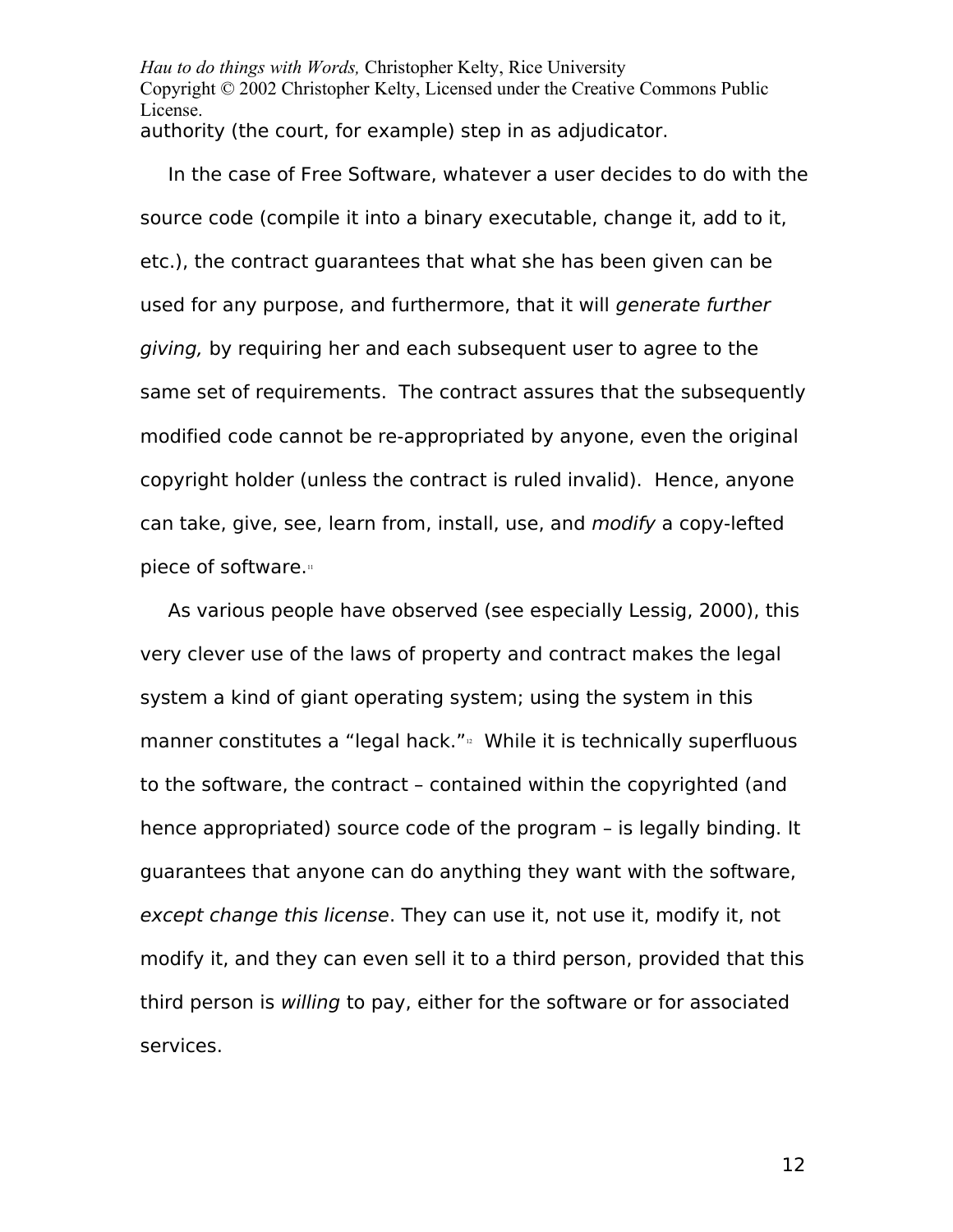*Hau to do things with Words,* Christopher Kelty, Rice University Copyright © 2002 Christopher Kelty, Licensed under the Creative Commons Public License.

For someone who can't make heads or tails of software, the license may indeed seem superfluous: why would an ordinary user care whether or not the source code is visible or modifiable? $\frac{1}{3}$  The answer is simple: because all software exists in an inherently heterogeneous, evolving environment of other software, hardware, devices firmware, operating systems, networking protocols, application interfaces, windowing environments, etc.. Software needs to be flexible. It must work not only in a particular setting, but it must continue to work as other aspects of the system change. In the case of proprietary software this creates an impossible situation – the user must rely on the corporation that owns the software to change or fix it and, regardless of her skill, is not allowed nor enabled to do so herself. Relying on a software corporation, as most users know, is at best a very uncertain proposition.

Free Software has grown up with the internet. Most of it is part of long and rich history of university-funded software and protocols that are open and freely available, primarily because they are created and funded by government and universities. Much of Free Software, such as the operating system GNU/Linux, is explicitly built on work done since the early seventies at DARPA, AT&T Bell Labs, the US Government, MIT, UC Berkeley, Carnegie Mellon, and the National Center for Supercomputing Applications. However Free Software is not in the "Public Domain" as most scientific data is presumed to be, or as are the basic protocols and standards of the internet and the web.[14](#page-81-4) Rather, and as it may seem contradictorily, Free Software is *protected intellectual property that*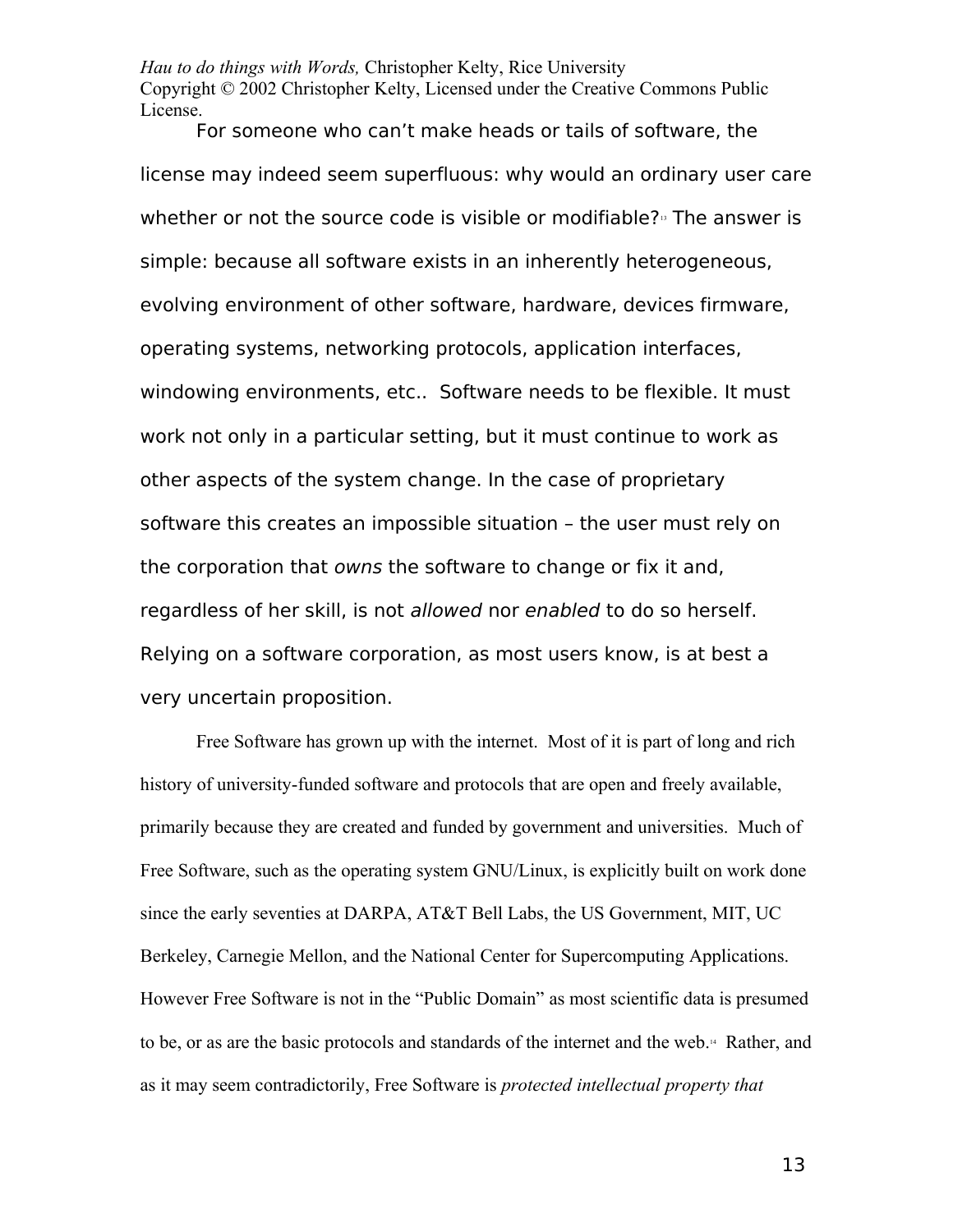*Hau to do things with Words,* Christopher Kelty, Rice University Copyright © 2002 Christopher Kelty, Licensed under the Creative Commons Public License. *anyone can use*.<sup>8</sup> It is a form of commercially contracted openness-through-privatization and contributes to the creation of a commercially and legally legitimate self-reproducing public domain of owned property-- property anyone can use simply by agreeing to grant that right to any subsequent contractee.

# **Part 2: Anthropologist vs. Anthropology or, How to explain Free Software**

I hate traveling and explorers.

--Claude Levi-Strauss, *Tristes Tropiques, p. 1*

Everybody has an explanation of Free Software. Some rely on the anecdotal, the personal, and the certainty afforded by experience and the power of hindsight; some, not always the younger or less experienced, rely on the rhetoric and language of science. Occasionally both are combined in a single person, as we will below see with Eric Raymond. Some people want to explain the legal or technical issues in detail, others want to understand something larger, something—"anthropological."

Perhaps as a result, the most popular autobiographical and scientific identity for hackers, geeks, computer engineers and software developers to adopt when they aren't working, is that of the anthropologist. Perhaps it is because the definition of anthropologist is fuzzy enough to include both authentic experience wrenched from the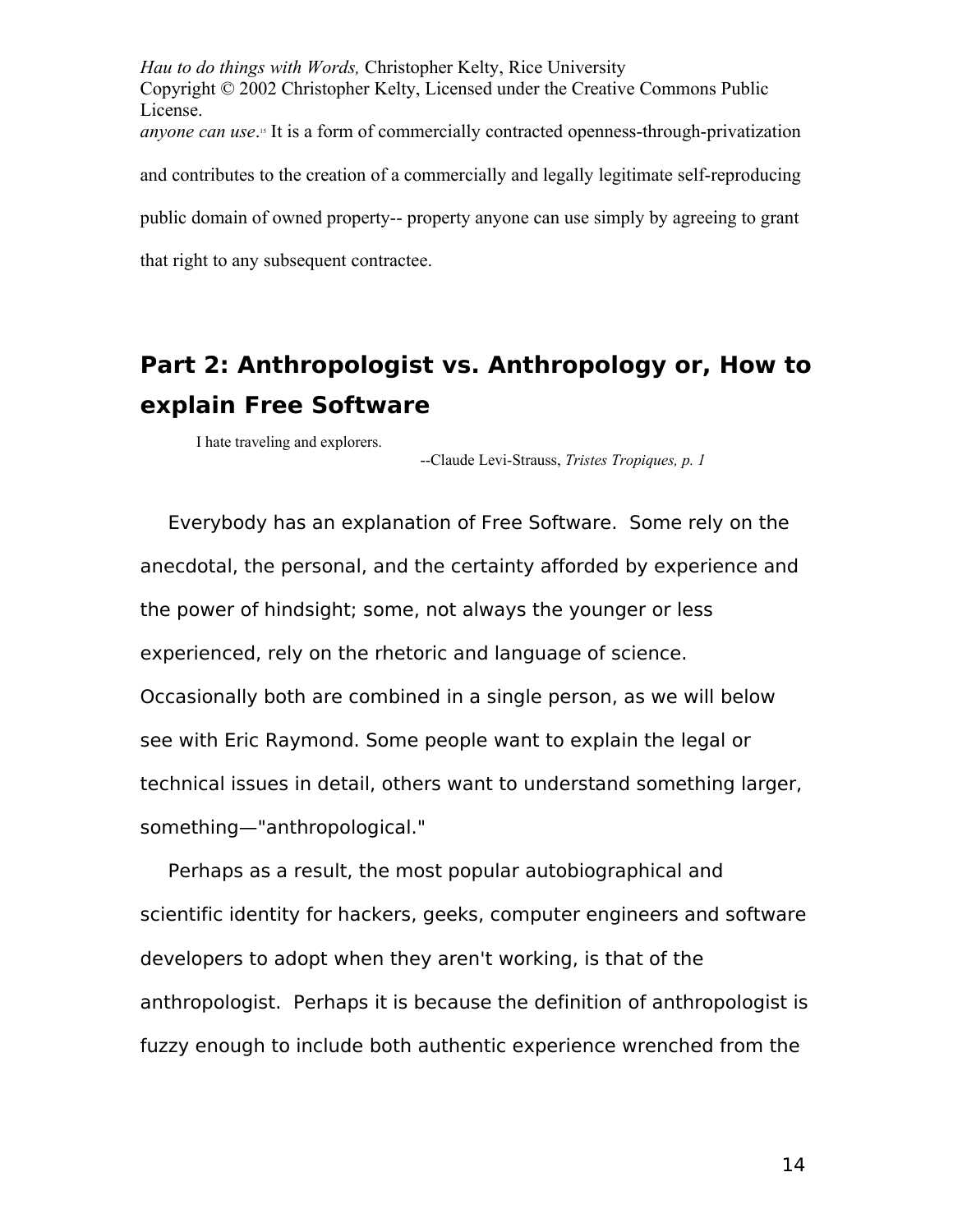*Hau to do things with Words,* Christopher Kelty, Rice University Copyright © 2002 Christopher Kelty, Licensed under the Creative Commons Public License. tedium of everyday coding and speculative scientific derring-do wrenched from actual biological or economic research. Over the years, there have been several such adoptions. It began in the pre-Wired era with Carl Malamud's Exploring the Internet: A Technical Travelogue (Malamud 1992) in which Malamud scoured the earth, correlating the minimal connections of the late 1980s internet with the peculiar cultural habits of its denizens—a parodic compendium that thankfully swerved past behavioral theorizing. In 1996, science fiction writer Neal Stephenson was paid by Wired to jaunt around the globe carrying a handheld GPS and a notebook following the laying of the FLAG undersea cable, and filling pages with data haven stories, historical connections and human behavior seen through a fiber-optic darkly (Stephenson 1996). It would eventually become Cryptonomicon (Stephenson 1999b) no less an anthropological theory for being a novel. Around 1993, Howard Rheingold, most famous for his book The Virtual Community: Homesteading on the Electronic Frontier, [16](#page-81-6) used the notion of a "gift culture" to create an internet-geek consensus of the "virtual community" as a kind of Romantic-Rousseauist space—a conservative post-modernism in which the scientific and technical advances of the 20<sup>th</sup> century usher humanity into a transcendent realm free of corruption, privilege, or elitism. Today, critiques of such "strategic optimism" $\sigma$  are as plentiful as the visions themselves—now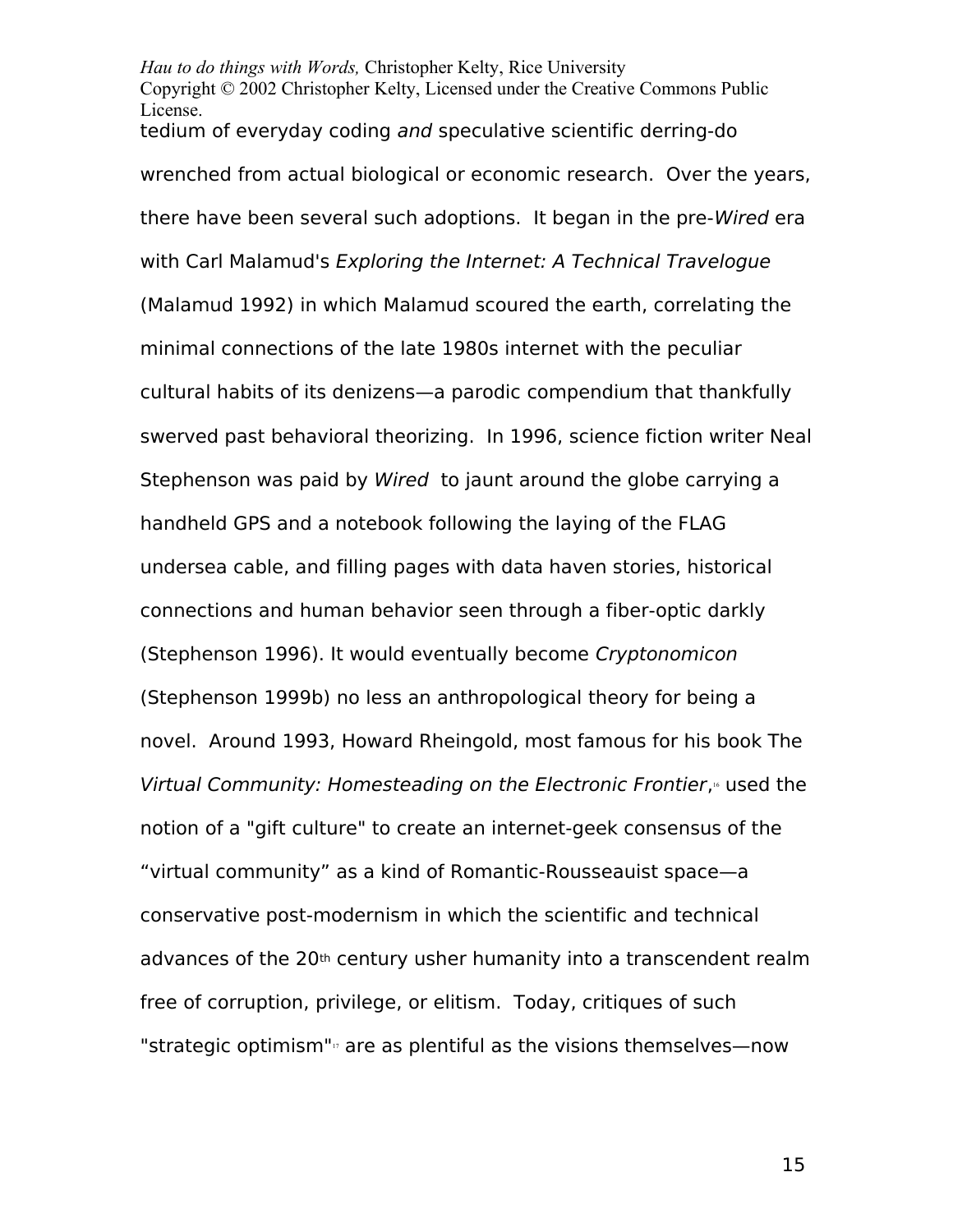*Hau to do things with Words,* Christopher Kelty, Rice University Copyright © 2002 Christopher Kelty, Licensed under the Creative Commons Public License. discarded on the remnants of a dotcom bubble that lasted nearly three years.

It is Eric Raymond's work (1996, 1997, 1998, 199a/b), done under the explicit mantle of anthropologist<sup>®</sup>, and expanding the metaphors of Rheingold's meditations, that has recently proved to be most interesting—and despite itself, the least anthropological.<sup>®</sup> Raymond's work has the virtue—or vice—of transforming excellent ethnographic observations into un-tethered biological and economic speculation. The particular nature of his speculation is interesting in itself, as it points to one strand of techno-libertarian thinking that dominates discussions of the internet—in particular that the realm of law and legal regulation are at once unnecessary and detrimental to the proper evolutionary development of technology. However, since Free Software exists only because it manipulates law and legal structures, the techno-libertarian speculations make Raymond's valuable ethnographic observations more difficult for the average reader to glean. Accordingly, the following sections focus on Raymond's work, the role he has played in the history of Free Software and Open Source Software, his ethnographic observations, and the way he reaches his conclusions by strategically denying the role of law and politics.

Eric Raymond is everyone's leader and no one's hero: despite his extreme political views, his version of Free Software—which he calls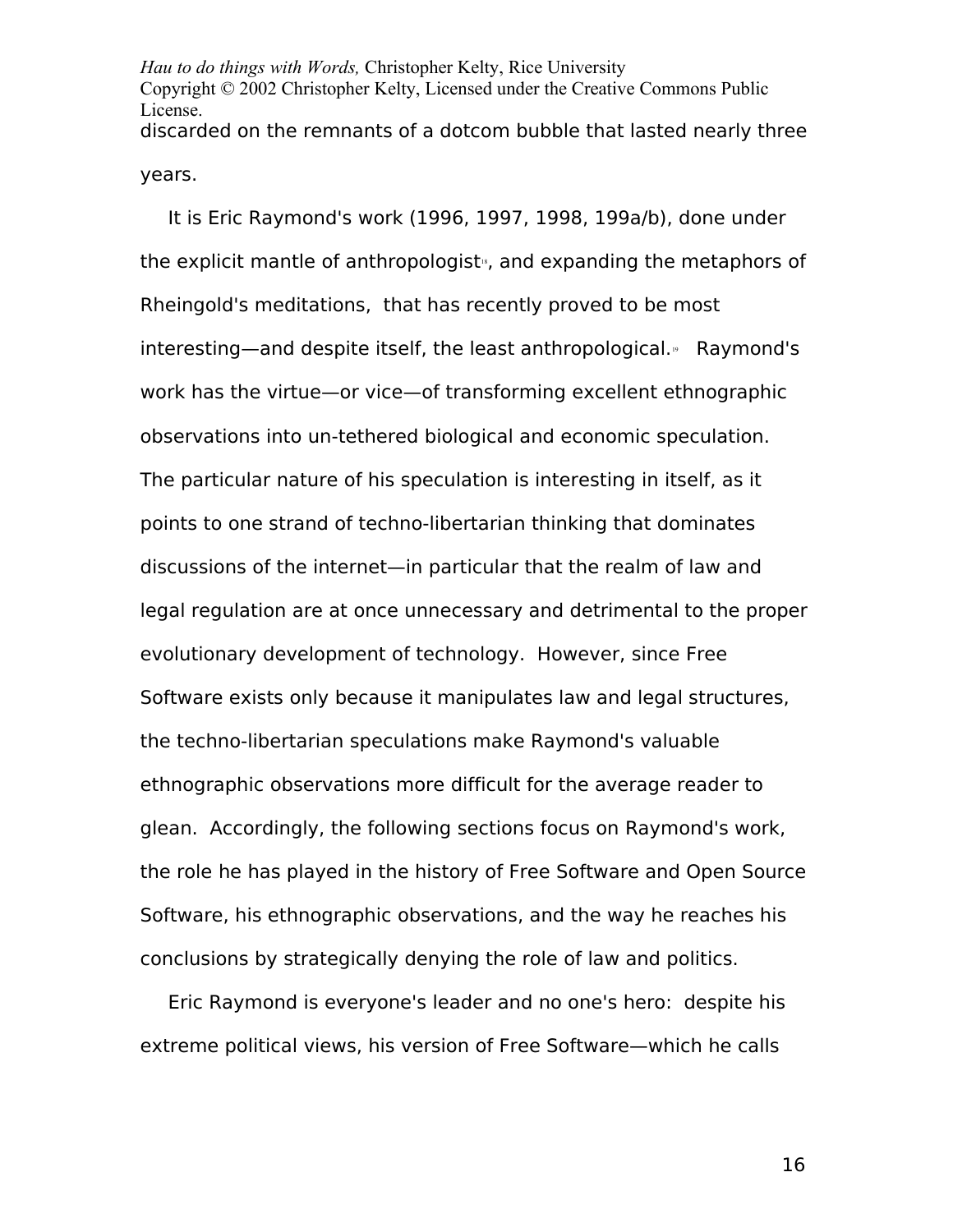*Hau to do things with Words,* Christopher Kelty, Rice University Copyright © 2002 Christopher Kelty, Licensed under the Creative Commons Public License. Open Source—has seeped into nearly everyone else's explanation, in some form or another. Raymond's public involvement with Free Software is second only to that of Richard Stallman, the head of the Free Software Foundation and Raymond's longtime friend and ideological nemesis. Raymond is well known for "fetchmail" – a great mail-transfer program he wrote – and "The Jargon File," a collaboratively maintained collection of technical terms and definitions which he published with MIT Press as the second and third editions of "The New Hacker's Dictionary."<sup>[20](#page-82-2)</sup> He has also written widely on subjects ranging from his leadership in the "Geeks with Guns" movement to installing Linux, to the evolutionary psychology of infidelity.

Raymond is probably most well known for the article "The Cathedral and The Bazaar" (hereafter CatB) (Raymond 1997 and 1999a) which generated massive interest in Free Software and Linux in particular (it was originally presented at a yearly Linux geek gathering called LinuxKongress). CatB changed the way people – especially people with money – perceived geeks. The article explained the mechanics of Free Software development to a broad audience while at the same time maintaining a technical proficiency that satisfied most hackers indeed, even gave them a way of explaining it to others.

Since then Raymond has supplemented CatB with two more lively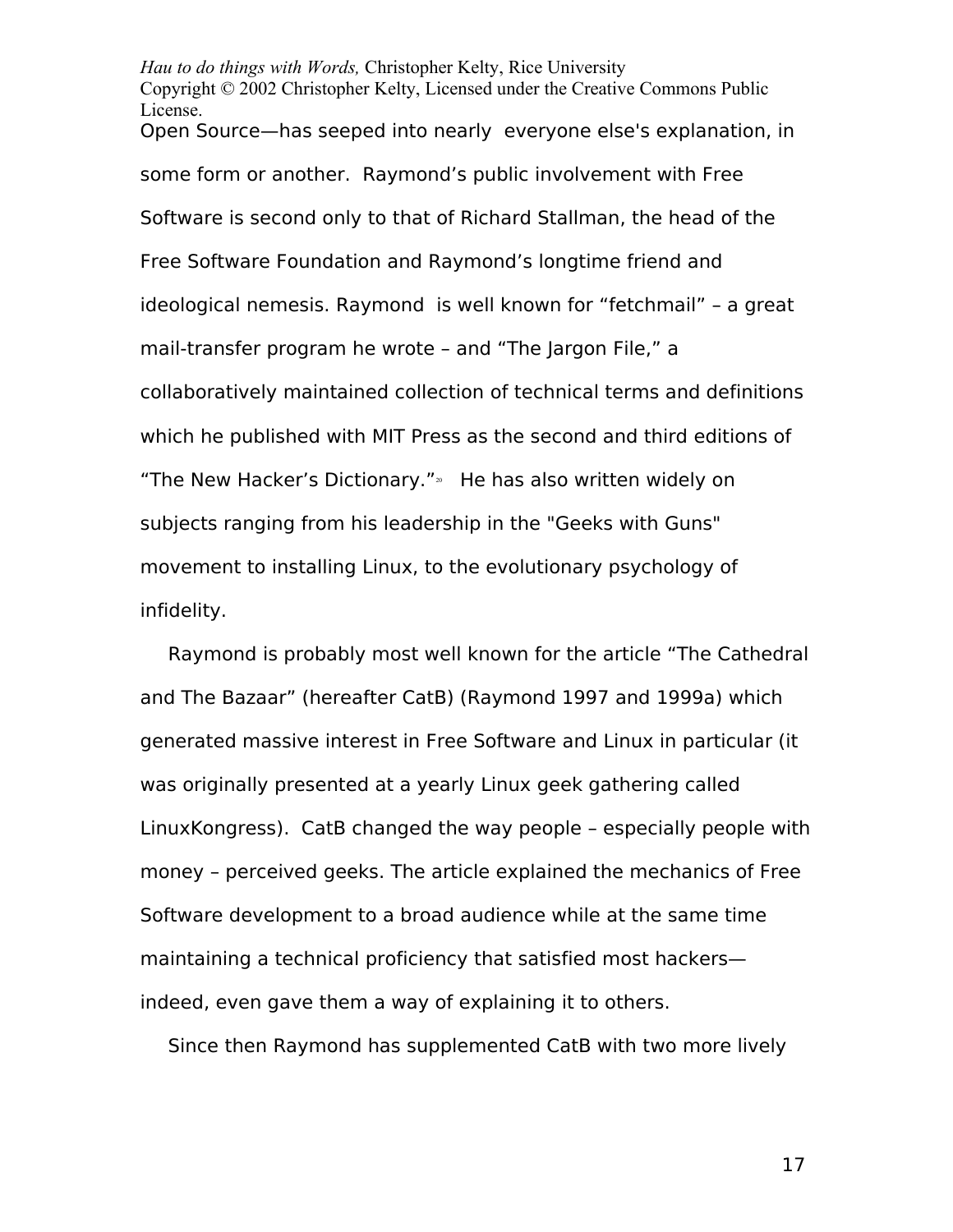*Hau to do things with Words,* Christopher Kelty, Rice University Copyright © 2002 Christopher Kelty, Licensed under the Creative Commons Public License. and speculative pieces. In "Homesteading the Noosphere" (hereafter HtN) (Raymond, 1998) he provides an anthropological explanation of why hackers engage in developing free software; the article also contains suggestions for how to judge which software projects are worthy of reputation. "The Magic Cauldron" (Raymond, 1999) suggests various business models for open source software. It is also in these three articles that Raymond offers his thoughts on the nature of gift cultures, property customs, and informal rules governing collective action amongst what he calls "the Hacker Tribe."

A little bit of history will help to understand why exactly there are two names for the same thing—Free Software and Open Source before we can proceed to the question of whether or not it matters, why it might, and how it matters to the explanation of what it is.

#### **From Free Software to Open Source**

The story of the Free Software Foundation (FSF) has been told over and over again, and the stories continue to appear.<sup>[21](#page-82-3)</sup> It was founded by Richard Stallman in 1983 and existed in more or less the same small-scale form until about 1991. Between 1991 and 1997, with the explosion in size and access to the internet, its vision and its software started to reach a much larger audience. As a sub-cultural phenomena, it was generally ignored or under-reported until about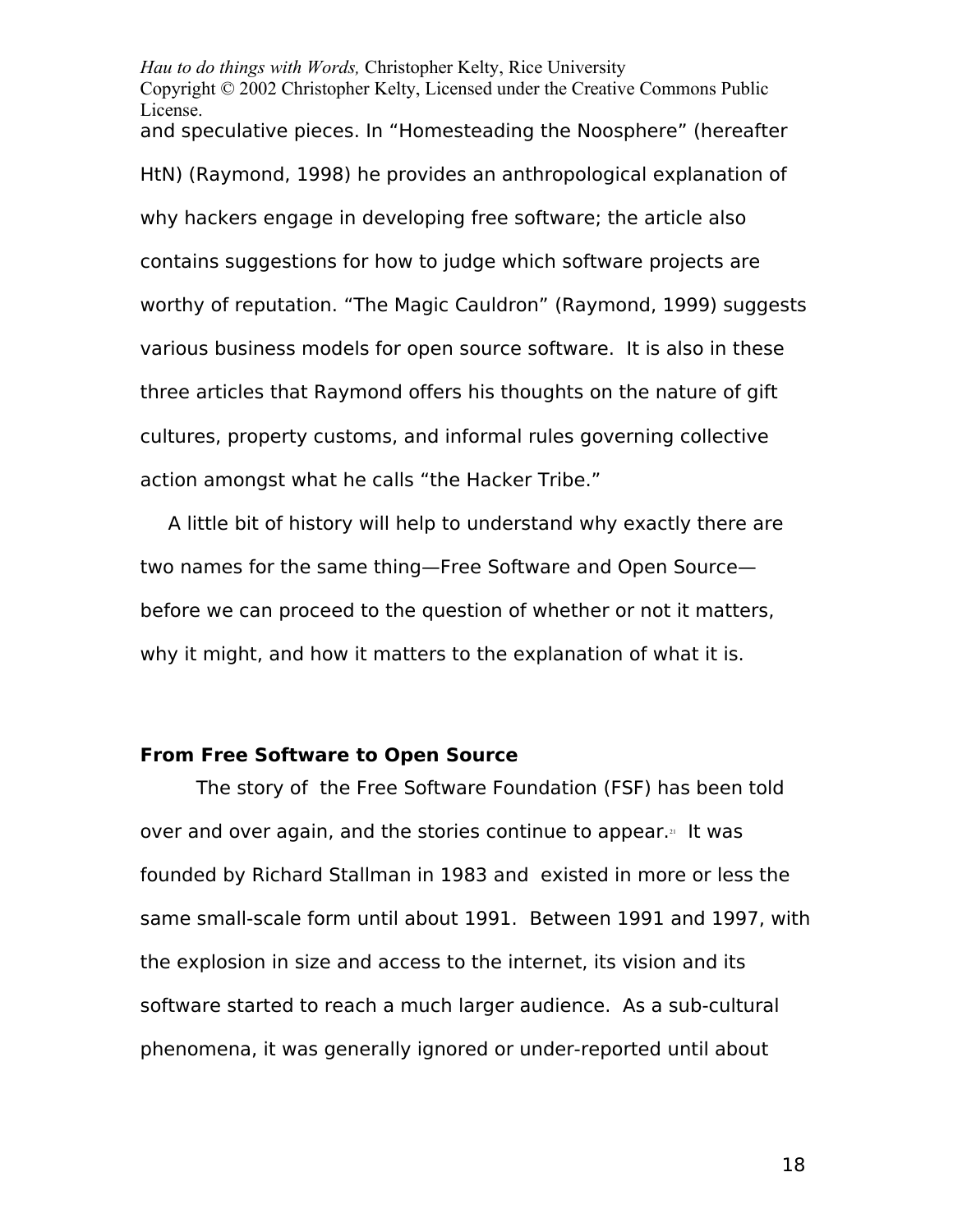*Hau to do things with Words,* Christopher Kelty, Rice University Copyright © 2002 Christopher Kelty, Licensed under the Creative Commons Public License. 1998, when something significant happened.

In January 1998, Netscape publicly conceded defeat to Microsoft in the "browser wars." $\frac{1}{2}$  Netscape was already famous for its startling behavior: giving away Netscape for free and thereby forcing Microsoft to do the same, and holding a media-saturated initial public offering with a business plan that had no clear revenue model. In response to Microsoft's victory in browser space, Netscape decided to up the ante: they would release the source code to Netscape – now pronounced Mozilla – and make it a Free Software browser. The point at which they decided to do this follows closely—or so the anecdotal story goes —on the heels of a marketing meeting where members of management had invited Eric Raymond to come and talk about CatB and the dynamics of Free Software development. Apparently, Raymond convinced them to make the source code available.

Immediately following this, on February 3, 1998, Eric Raymond announced that he will no longer use the name "Free Software," but instead would call it "Open Source Software." No one (except the CIA) used the phrase "open source" prior to this date. $35$  Raymond's justification was that in order to make a better case to potential business users it was necessary to avoid using the word "free". Apparently the use of the word Free – which was intended to mean Freedom – had baffled businessmen, and had led venture capitalists to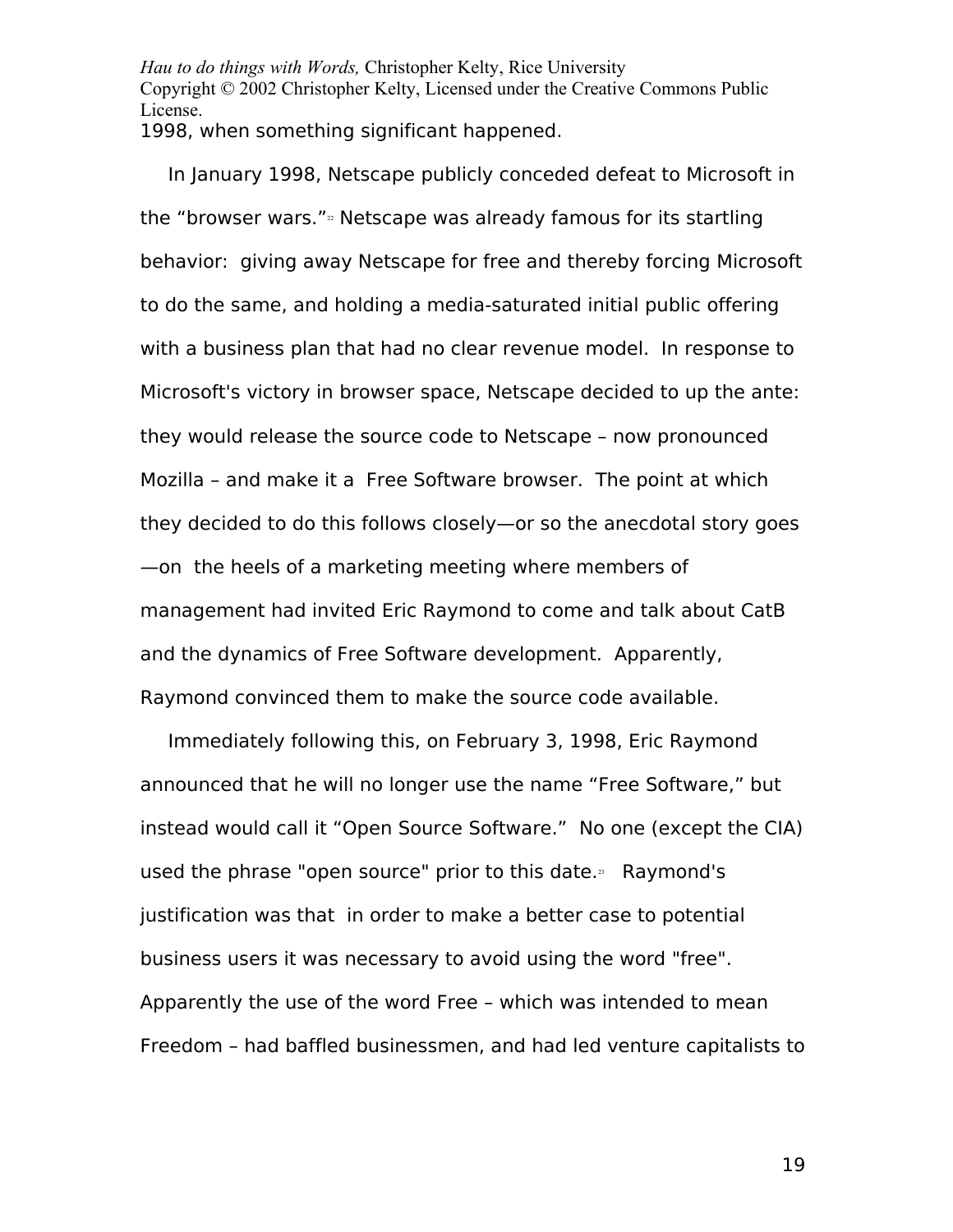*Hau to do things with Words,* Christopher Kelty, Rice University Copyright © 2002 Christopher Kelty, Licensed under the Creative Commons Public License. assume that Free Software was not a legitimate aspect of the business world but rather a hobby for nerds or, worse, a hotbed of communist organizing.

At this point, Raymond joined with Bruce Perens, a long time Free Software advocate and member of the volunteer organization that created the distribution of Linux known as Debian, to create the Open Source organization. They took a document written by Perens and called the "Debian Social Contract," and converted it with minor changes into the "Open Source Definition." As the Open Source organization, they issued press releases that featured Linus Torvalds and Eric Raymond promoting the "open source" strategy.

Raymond and friends had by 1998 recognized that the commercial internet depended – uncharacteristically perhaps – on Free Software. System administrators everywhere, even inside Microsoft, were using Free Software like Apache, Perl, Bind, and Linux.

This was largely because the internet was a new, and for most businesses—especially Microsoft—unfamiliar technical space, whereas much of Free Software is actually designed with the internet in mind. Beyond that, most of the people closest to the machines—such as system administrators and networking specialists agreed that Free Software is faster, more stable, more configurable, more fault tolerant, more extensible, cheaper, easier to get almost anywhere in the world,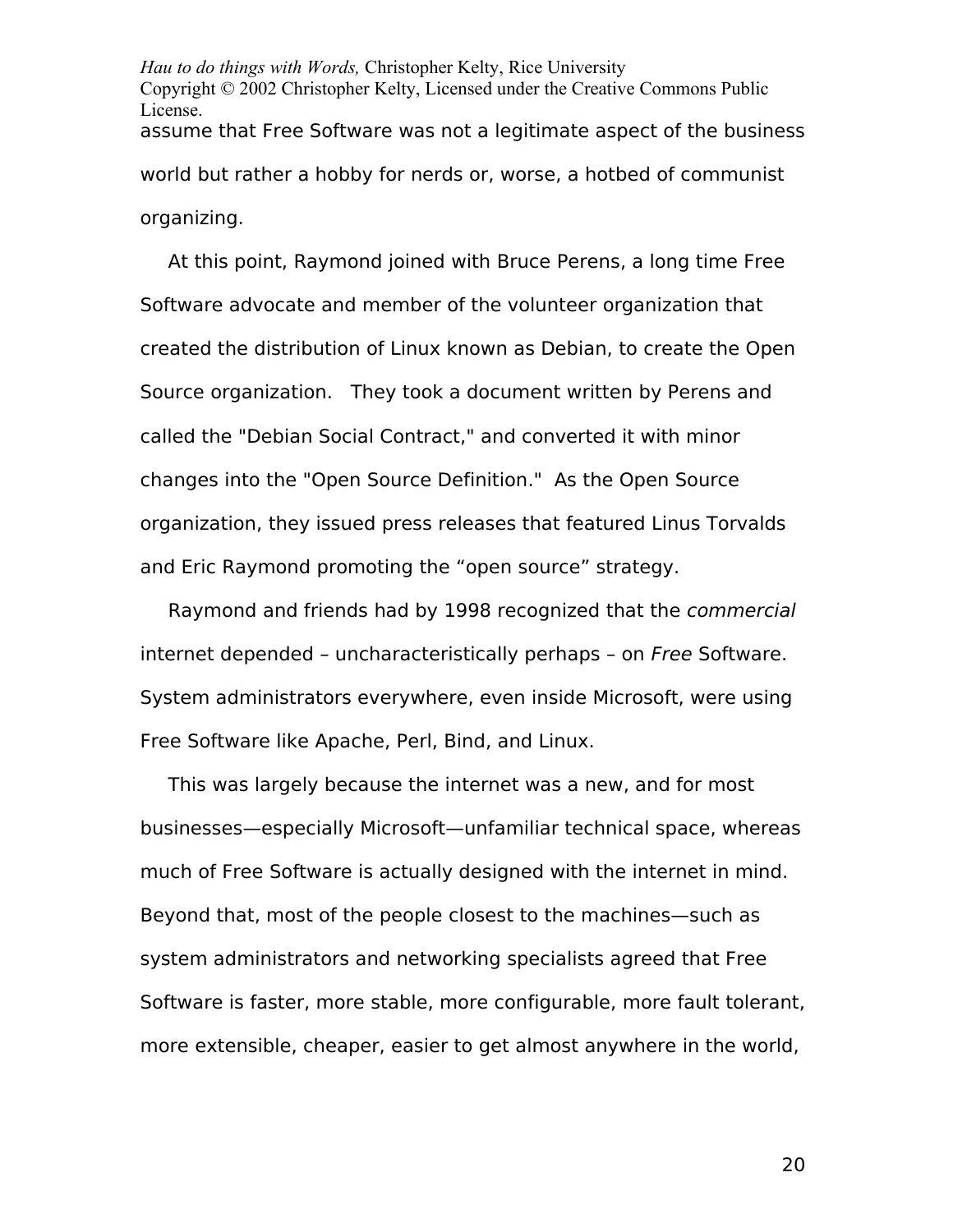*Hau to do things with Words,* Christopher Kelty, Rice University Copyright © 2002 Christopher Kelty, Licensed under the Creative Commons Public License. less buggy, comes with a worldwide network of support, and well, it just works<sup>[24](#page-82-6)</sup>. Internet pioneers like Amazon and Yahoo would never exist without the work of the Free Software community, and it was clear to Raymond that the time was ripe to do something proactive about it.

For Raymond, this meant something very specific. Hackers should strategically repudiate the name "Free Software," and especially any reference to Stallman's rhetoric of freedom. To Raymond, Richard Stallman represented not freedom or liberty, but communism. Stallman's insistence, for example, on calling corporate intellectual property protection of software "hoarding" was doing more damage than good in terms of Free Software's acceptance amongst businesses. So, riding the rising tide of third wave capitalism and e-everything premillenarian madness, Raymond's response was to expunge all reference to freedom, altruism, sharing, or any political justification for using free software. Instead, he suggested, hackers should promulgate a hard-nosed, realist, cost-cutting, free-market business case that free software was simply better—and more economically efficient as a result. Capitalism had triumphed, the future was determined, it was all over but the shouting. No politics, just high quality software – that was the deal.

Raymond's intuition was right. That is to say, "Open Source" did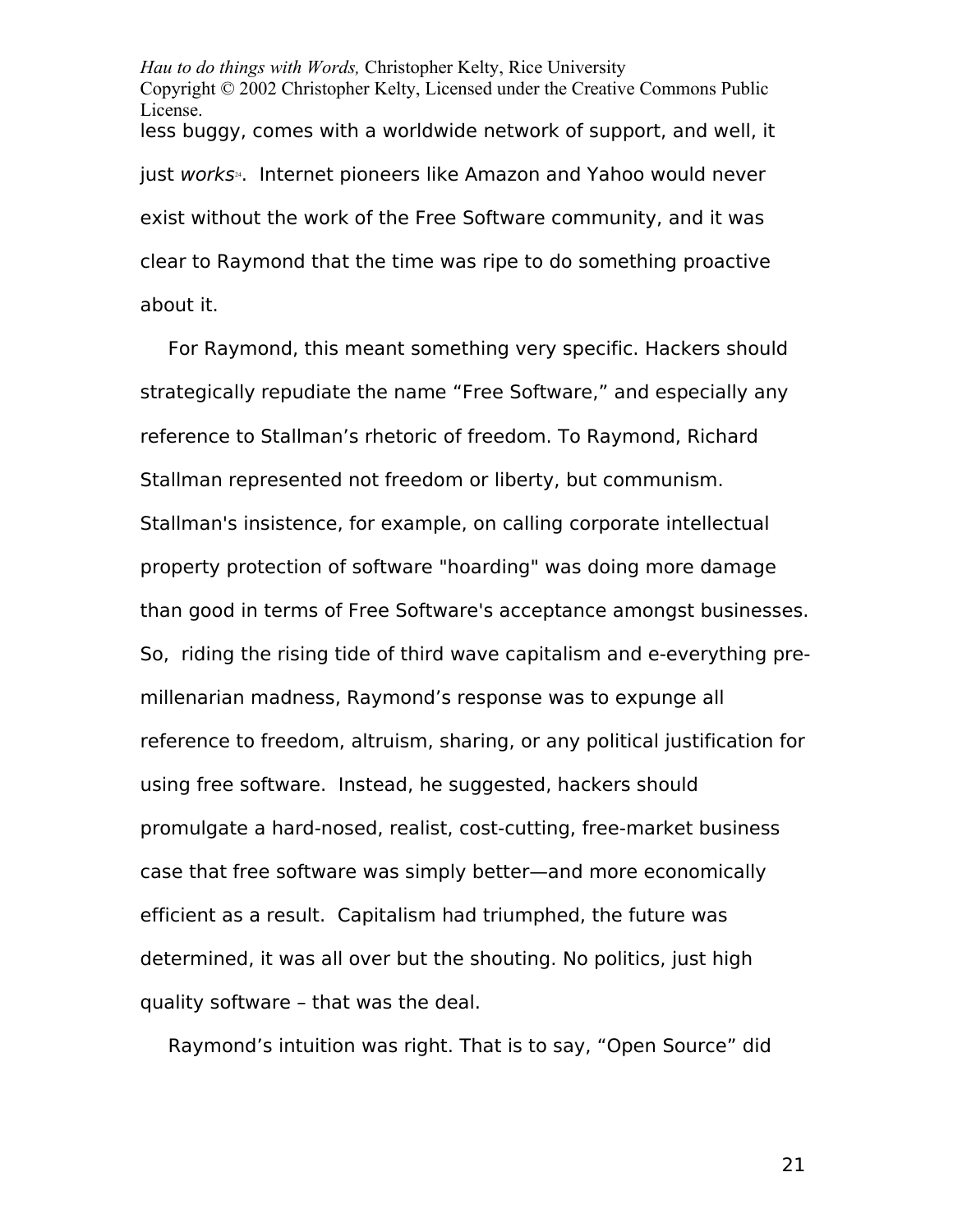*Hau to do things with Words,* Christopher Kelty, Rice University Copyright © 2002 Christopher Kelty, Licensed under the Creative Commons Public License. prove to be a better name—from the perspective of popularity if nothing else. It highlighted the importance of the source code instead of the issue of Freedom. While Raymond's justifications for the change were somewhat suspect—perhaps tied to the marketing concerns of Netscape—the fact is that the combination of Netscape's announcement, Raymond's article, and the creation of the Open Source organization led to massive, widespread industry interest in Open Source, and eventually, in the spring and summer of 1999, to major media and venture capital attention. Previously little-known companies such as Red Hat, VA Linux, Cygnus, Slackware, and SuSe, that had been providing Free Software support and services to customers suddenly entered media and business consciousness. $35$  Over the last two years several large corporations, like IBM, Oracle, and Apple, have decided to support various Open Source projects.

Raymond and Open Source achieved a kind of marketing revolution —indeed Bruce Perens (who subsequently resigned) now refers to the Open Source organization they founded as "a marketing tool for Free Software." It is perhaps unclear whether Open Source would have been the most recent "next big thing" if it were still called Free Software, but the fact is that the name, the idea, and some of the money that came as a result, has stuck. Something forgotten amidst this marketing maelstrom is that Open Source did actually have a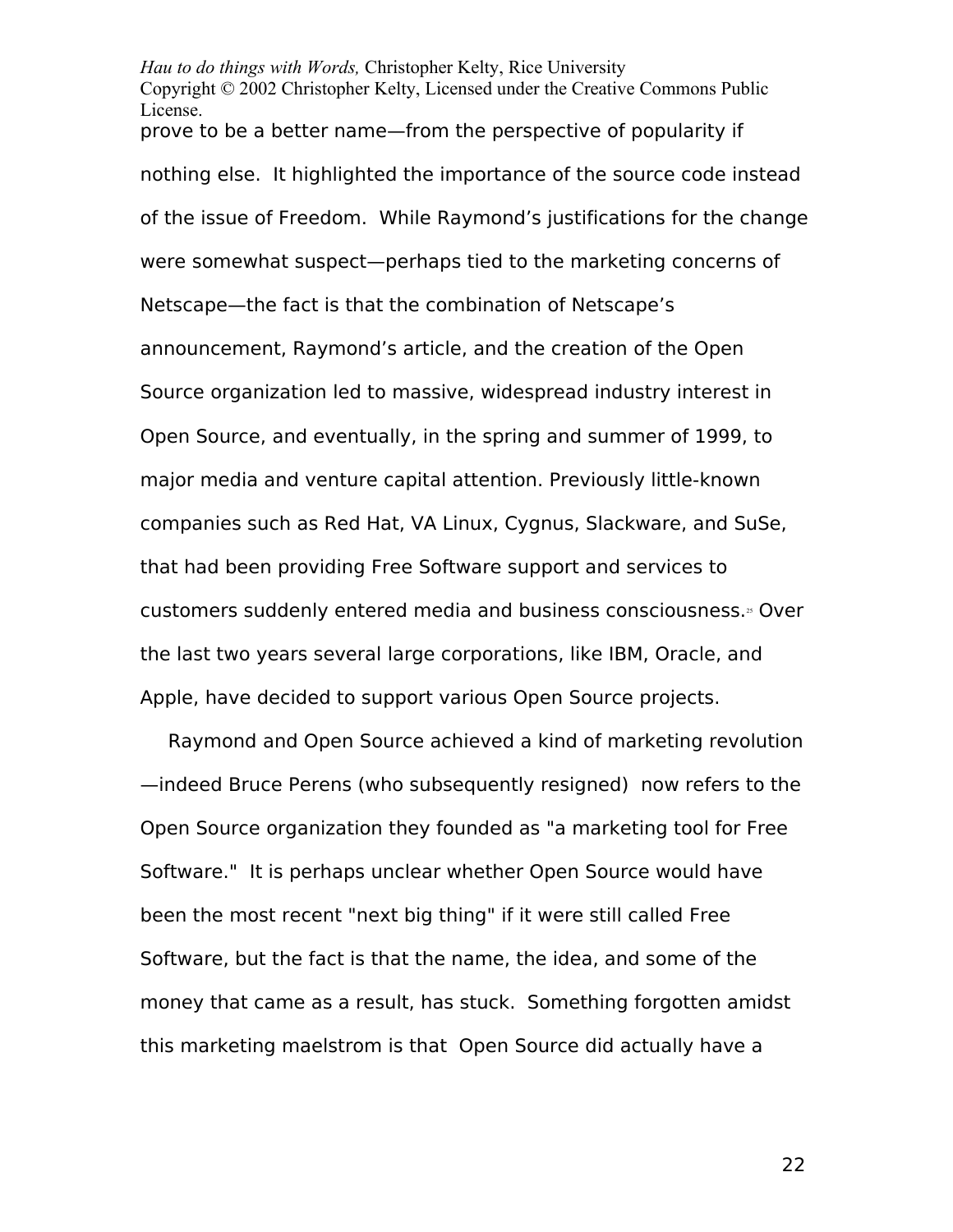*Hau to do things with Words,* Christopher Kelty, Rice University Copyright © 2002 Christopher Kelty, Licensed under the Creative Commons Public License. unique, specific, material goal in mind. The Open Source organization and the Open Source Definition decided to change one thing: they would offer a "certification mark," to protect software that is "authentically" open source.[26](#page-82-8)

This is somewhat peculiar, even if it seems eminently reasonable at first glance. As we have seen, legally speaking, the only thing "authentic" about Open Source – the only thing that distinguishes it both legally and technically from proprietary software – is the Free Software license itself. Without it, it is just copyrighted code. Such code could be trademarked, as Windows98Ô is because Microsoft, as a legal entity, owns both the copyright and the trademark. Open Source software, on the other hand, may be owned by someone, but the Open Source organization—even as a legal entity—cannot trademark it unless it is that owner. So instead, the Open Source organization can only offer a certification mark that represents their guarantee that software so marked is actually Open Source software— i.e. it contains a Free Software license.

Note that the Free Software Foundation and the Open Source Organization recognize more or less the same list of licenses.<sup>[27](#page-83-0)</sup> This means, then, that an open source certification mark can have no other purpose than to certify that the software is in fact licensed correctly, which despite Raymond's non-political revolution, is precisely what the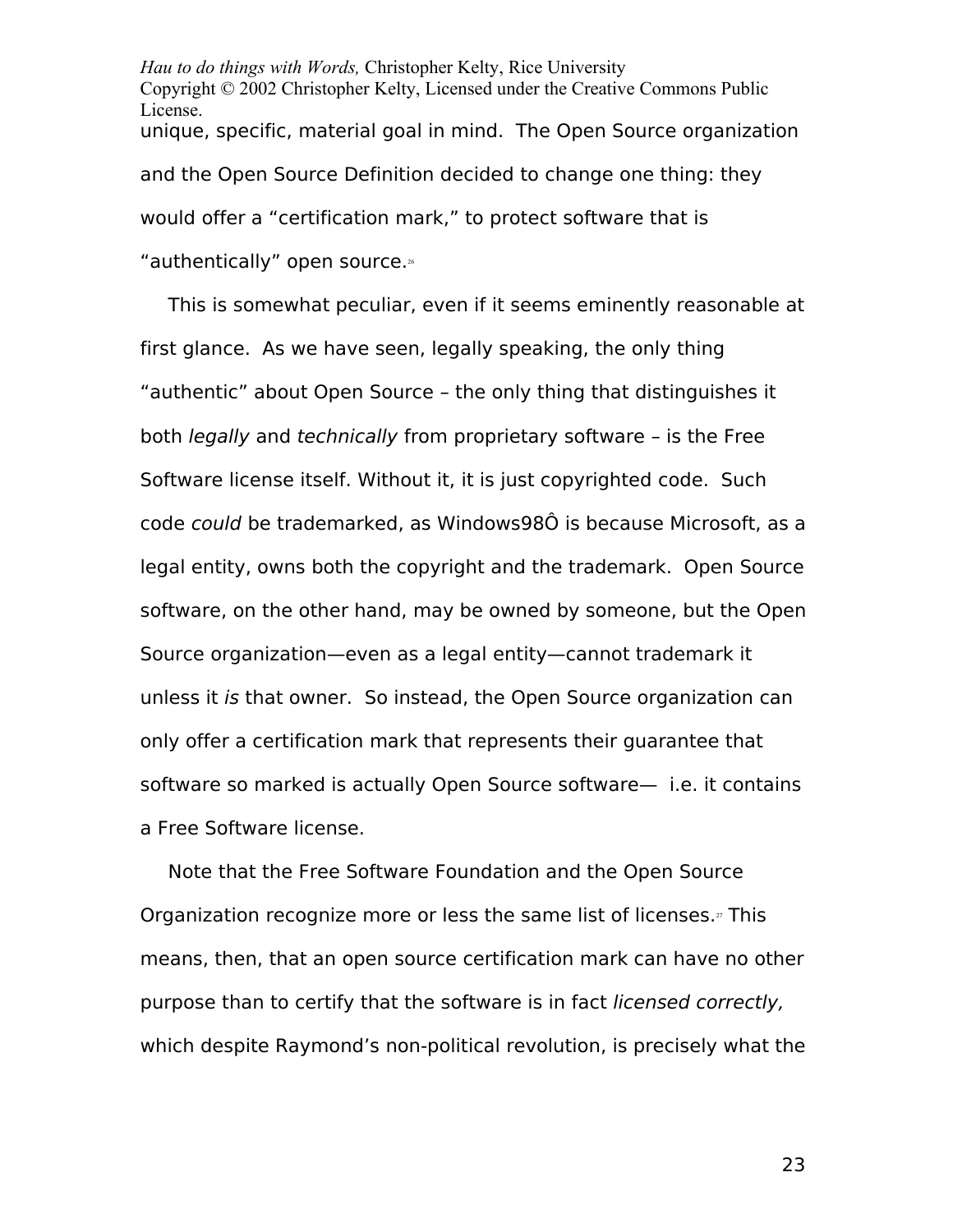*Hau to do things with Words,* Christopher Kelty, Rice University Copyright © 2002 Christopher Kelty, Licensed under the Creative Commons Public License. Free Software Foundation always insisted on doing—albeit in a ethical voice, not through the power of trademark law. After all, the one necessary condition for software to be Free is the Free Software license. Vague and indeterminate definitions of "Free Software" or "Open Source" are open to endless debate, but its licenses are exact, fragile, legal instruments that achieve a precise political maneuver within a particular institutional milieu. So in practical terms, there is no difference between calling it Free Software and calling it Open Source software—it's all made of the same stuff. Inasmuch as Open Source is simply a better marketing term for the same stuff, it cannot actually function that way in legal terms. Whereas Pepsi and Coke have tremendous amounts of value tied up in protecting their brand, and in owning the trademark, Open Source is not a for-profit corporate entity which produces an excludable product, and therefore cannot exclude anyone from using the name. This means that Microsoft can legally call their software "open source" if they want, but they won't be certified by the Open Source Organization to do so. I belabor this point because it is rare to find a situation where the choice between two equivalent names, and the difference it makes, can be seen so clearly: for those who value the political import of Free Software, the name Open Source mortgages the future of that political goal. For those who value the wide and popular acceptance of Open Source, the name Free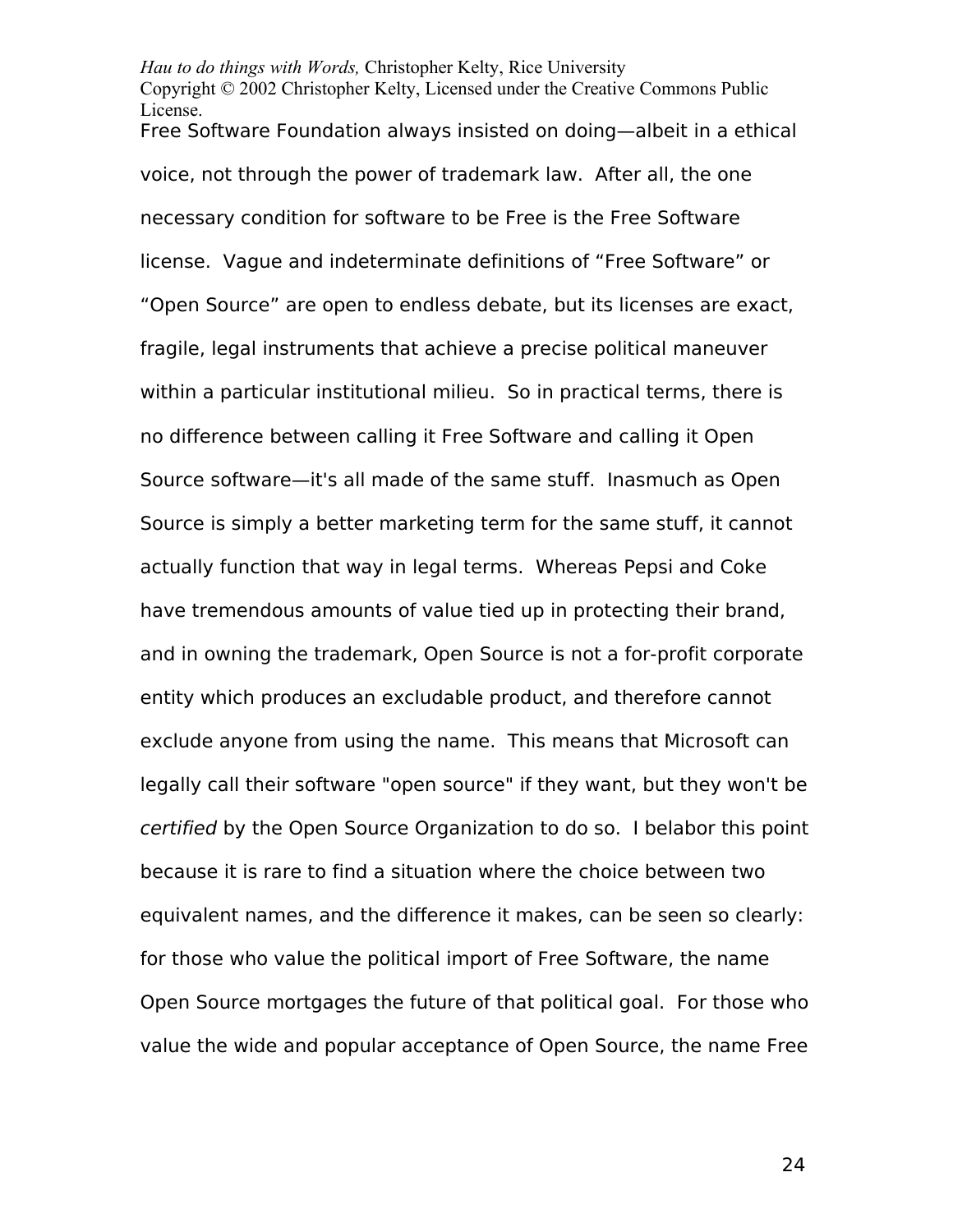*Hau to do things with Words,* Christopher Kelty, Rice University Copyright © 2002 Christopher Kelty, Licensed under the Creative Commons Public License. Software sabotages the possibility of including the broad range of pragmatic software users, regardless of political "ideology". It is clear in this case, though, that it is not just what the words mean that matters, but it is also what they do that matters—and this is an issue of the techno-legal framework of contemporary society.

There is, however, another part to this story, and another reason why some people use Open Source, and some Free Software. This has less to do with the precision of law, and more to do with several important empirical and historical developments that converge in the 1990s. For Eric Raymond licenses like the GPL, and associated trademark and copyright issues, are a secondary and less important part of the story. The existence of the GPL is a necessary but not a sufficient condition for what Raymond wants the new term "Open Source" to mean: the distributed, cooperative, evolutionary design of high quality software by non-corporate organizations of independent developers. Open source development, defined thus, is what fascinates Raymond—licenses are important, but they are not the heart of the matter. The heart of the matter is that a bunch of volunteers, with asynchronous access to openly available source code can build a highly complex piece of software in the absence of any explicit corporate management. Raymond proselytizes for a better bug-trap, a new software development model and this is what CatB is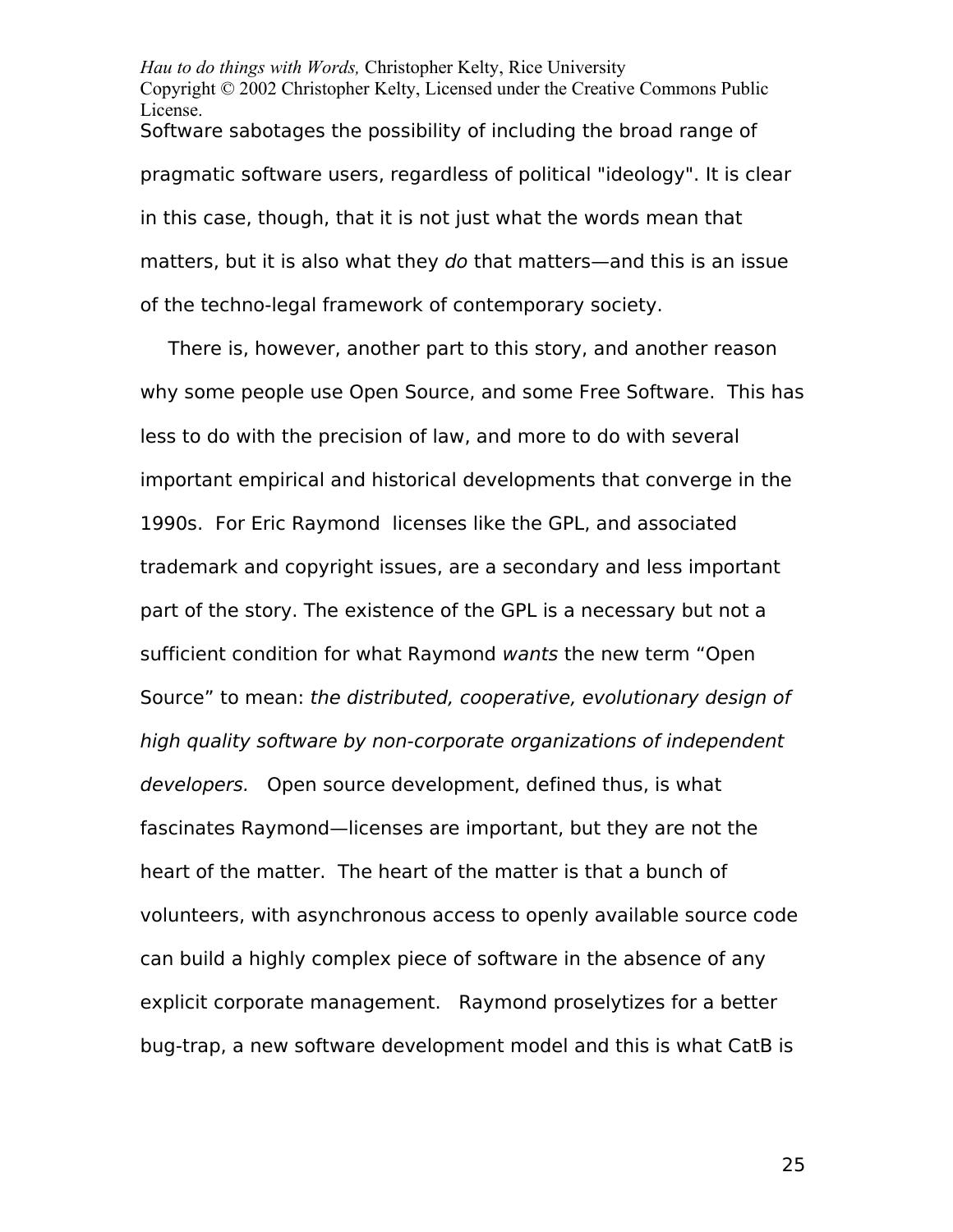*Hau to do things with Words,* Christopher Kelty, Rice University Copyright © 2002 Christopher Kelty, Licensed under the Creative Commons Public License. all about: make it open source and as a result of the evolutionary distributed dynamics of Open Source, it will simply be better software than if you close it up and let only one company develop it. And so, you don't need political justifications to convince people—the software will sell itself.

Because Raymond had been a fervent supporter of , and long time participant in Free Software and because he is also a committed amateur anthropologist, Raymond has written a very widely read, occasionally convincing set of explanations for how, and even why, it works so well. It is worth revisiting the details of these two articles: the first (CatB) sets out certain questions about the dynamics of cooperation, exchange, and the technical side of software development. The second (HtN) contains Raymond's anthropological explanation of property customs and reputation allocation for Hacker Tribe that he calls a "gift culture".

## **The Cathedral and The Bazaar**

In "The Cathedral and the Bazaar" (Raymond, 1997), Raymond proposes an experiment<sup> $a$ </sup> to prove that the evolutionary dynamics of open source development (the Bazaar) are more efficient than those of the in-house hierarchical software development model (the Cathedral).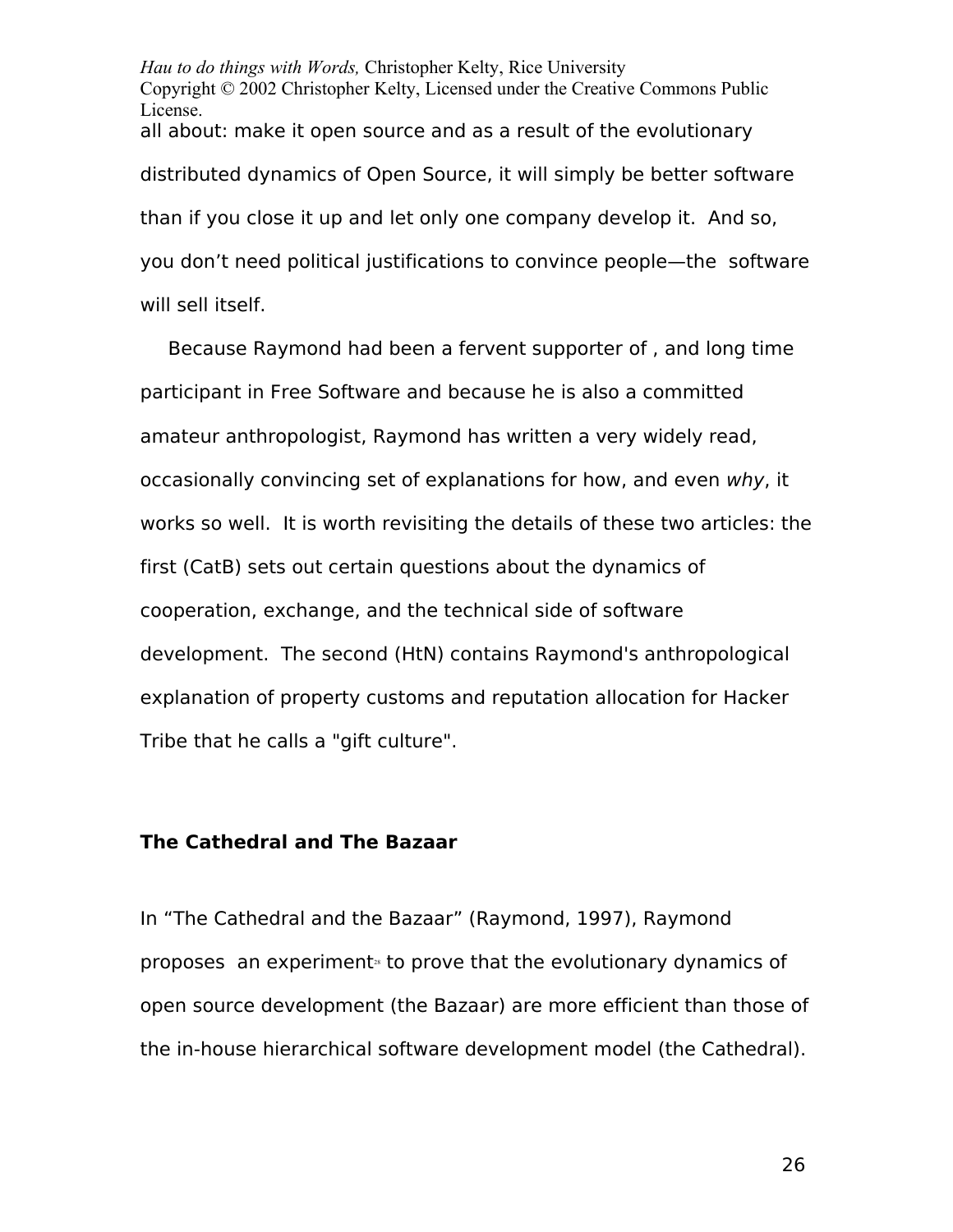*Hau to do things with Words,* Christopher Kelty, Rice University Copyright © 2002 Christopher Kelty, Licensed under the Creative Commons Public License.

The article reviews the development of the Linux kernel started by Linus Torvalds, and proposes the fetchmail mail-transfer agent maintained by Raymond as a confirmation of the dynamics of Open Source. The goal of his paper is to identify the difference between the closed software firm model, and an open, distributed, collaborative model. The difference he identifies is the role of debugging. In most cases of software development, the code is designed, the data structures and flow of the program specified, and then a version built, usually by a small number of people. The next step is debugging and in the Cathedral model, claims Raymond, the same small handful of people are assumed to be the best bug-finders, and therefore only they get to see that code. But the way Linux was developed, the code was always open and anyone could look for bugs at anytime during its development: .

 Linus was aiming to maximize the number of person-hours thrown at debugging and development, even at the possible cost of instability in the code and user-base burnout if any serious bug proved intractable. Linus was behaving as though he believed something like this:

8. Given a large enough beta-tester and co-developer base, almost every problem will be characterized quickly and the fix obvious to someone. Or, less formally, "Given enough eyeballs all bugs are shallow." I dub this: "Linus's Law". (Raymond, 1997, Section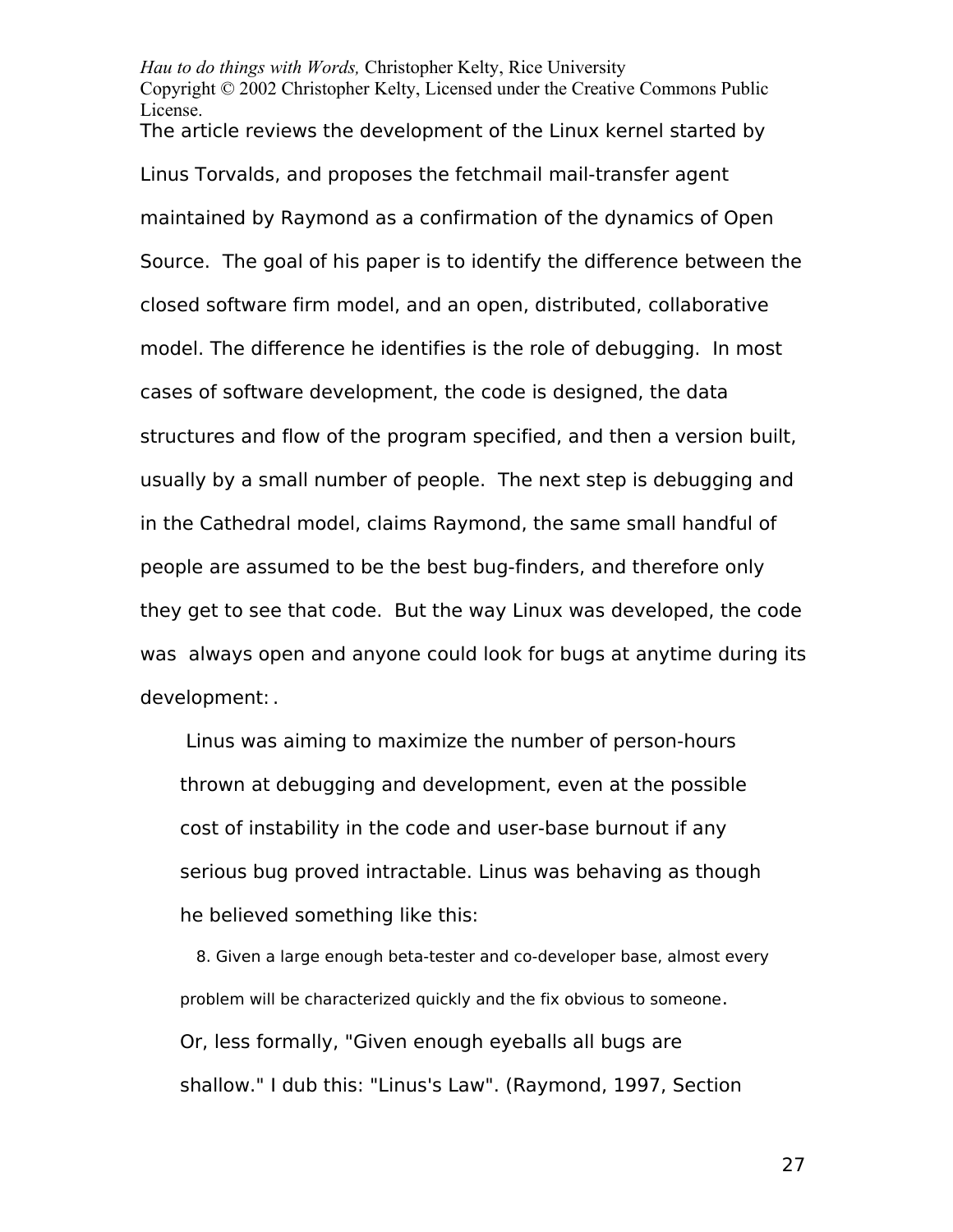*Hau to do things with Words,* Christopher Kelty, Rice University Copyright © 2002 Christopher Kelty, Licensed under the Creative Commons Public License.

4).

Note that Linus's Law is not a law of how cooperation works, it is only a description of a particular software development technique. That is, it does not focus on why people contribute to such projects; rather, it lays out what should be done to achieve this contribution. Two related aspects of the model are important here: 1) users are developers and, 2) everyone deserves some credit for helping. According to Raymond, if these two conditions are satisfied, the software will not succumb to deep, insidious design flaws but rather become steadily more robust, fault tolerant, flexible, and useful to a wide range of people.

Recognizing that users are developers can be a liberating Gestalt switch: the fact that there are now only more and less skilled users leads to a remarkably egalitarian and socially conscious form of design. If developers are users, it is no longer possible to despise the user, or to create software that "hides complexity" in such a way that the user cannot subsequently recover it. Indeed, if users are developers, precisely the opposite is true: it must be assumed that the user's desires are inscrutable, and that she may therefore need to get under the hood herself in order to satisfy them. Likewise, distributing the credit for the software as widely as possible, and taking pains to make users feel like important co-developers by crediting them in the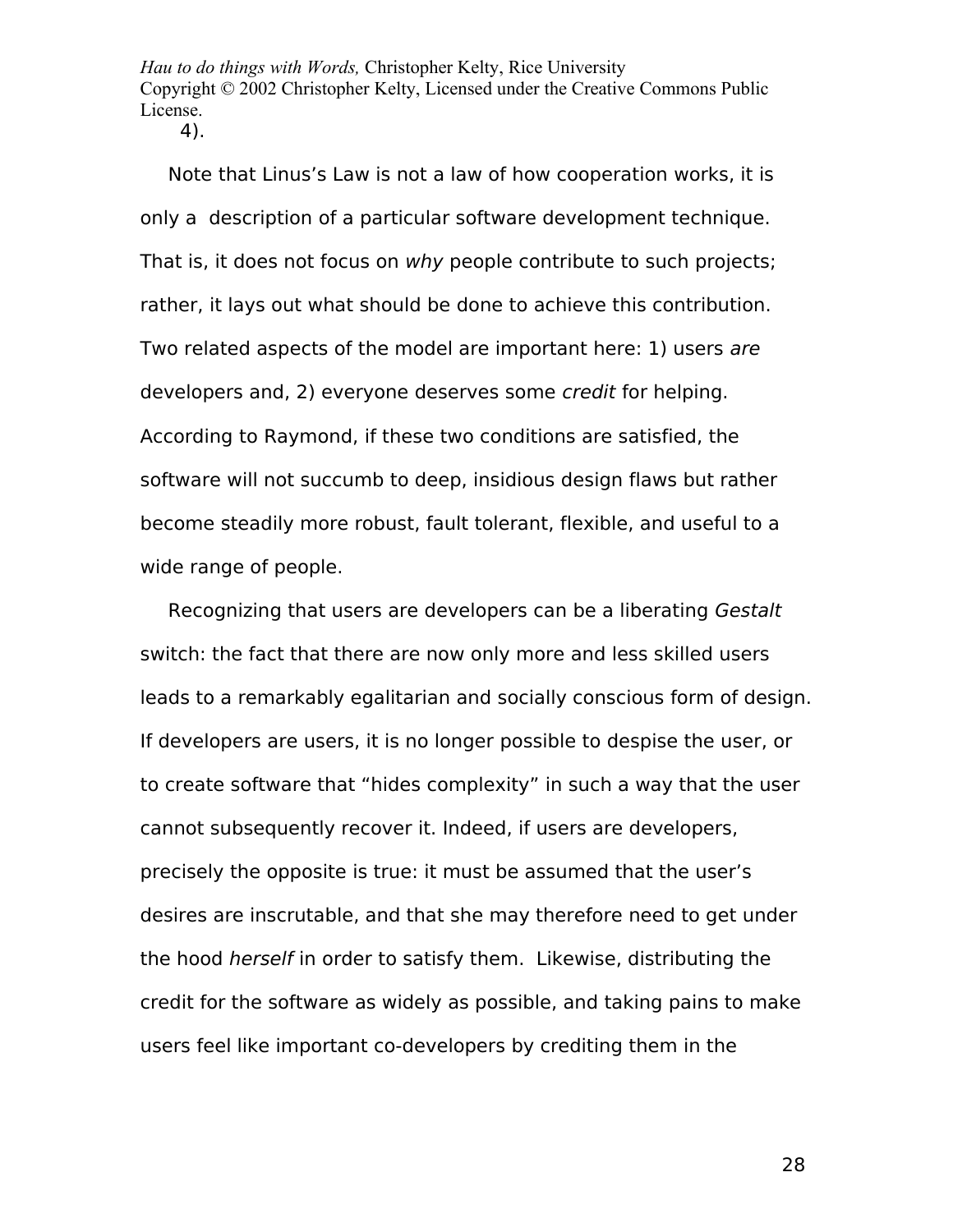*Hau to do things with Words,* Christopher Kelty, Rice University Copyright © 2002 Christopher Kelty, Licensed under the Creative Commons Public License. software and including them in the mailing-lists and development discussions, leads to a remarkably cooperative development system.

Taken together these factors form a normative management theory about how to design software – and a very good one at that. This theory, however, does not depend on the existence of the Free Software licenses; it would be entirely possible for this kind of system to operate in a large proprietary software firm, where everyone can see the code and everyone comes to the development meetings implementing such a management theory on the internet is just a guestion of scale.<sup>30</sup> Within any given software development firm, the boundaries of the organization would be determined by intellectual property rights—e.g. who can see the source code and who cannot, including such instruments as non-disclosure agreements and limited licensing agreements—and by the information infrastructure—e.g. open or closed mailing lists, access to the code-tree and rights or access to fix bugs or add features. On the internet, all of these issues are organizationally wide open: Free Software licenses allow everyone (anyone covered by contract law) to be a developer, mailing lists are almost always open (though this varies from project to project and depends on the stage of the project—from planning to debugging), and the code-tree is almost always managed in such a way that anyone can submit changes, bug-fixes, ideas. If those ideas are not accepted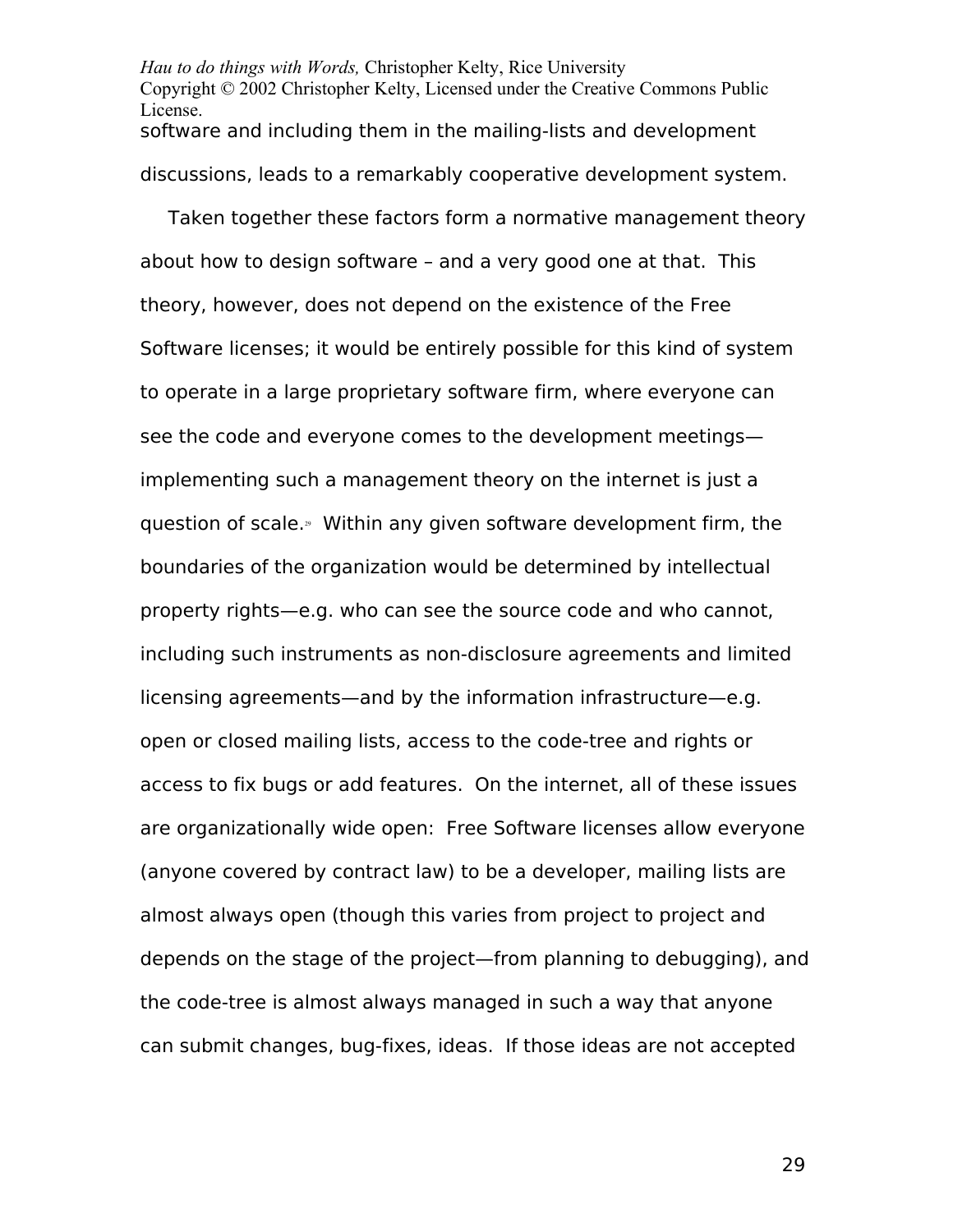*Hau to do things with Words,* Christopher Kelty, Rice University Copyright © 2002 Christopher Kelty, Licensed under the Creative Commons Public License. (say, e.g. Linus rejects your wacky idea for implementing garbage collection in the kernel), then you can take the code and make you own project, and try to attract your own co-developers. There is no management to stop you, and there are no exclusive intellectual property rights to prevent you from doing so.

As Raymond also notes, the other condition that was necessary for this kind of development to occur—alongside the Free Software licenses – was the explosion of access to the internet that occurred around 1993 as a result of the phenomenal growth of commercial Internet Service Providers which extended internet access outside of government and academia, to businesses and individuals: this expansion of the internet made Linux possible—as a distinctly new species of Free Software.

The new technical communication situation of the commercial internet—which has its own history and its own set of necessary conditions—produced a radical change in the [ enormously increased ] number of potential contributors to a project like Linux, and as a result, actually increased the eagerness of users to participate in the improvement of software to which they would then have ready, unconstrained access. Users of GNU software (GNU is a recursive acronym: "GNU's Not UNIX") and other Free Software projects that existed prior to 1993 had been largely academic. The net, such as it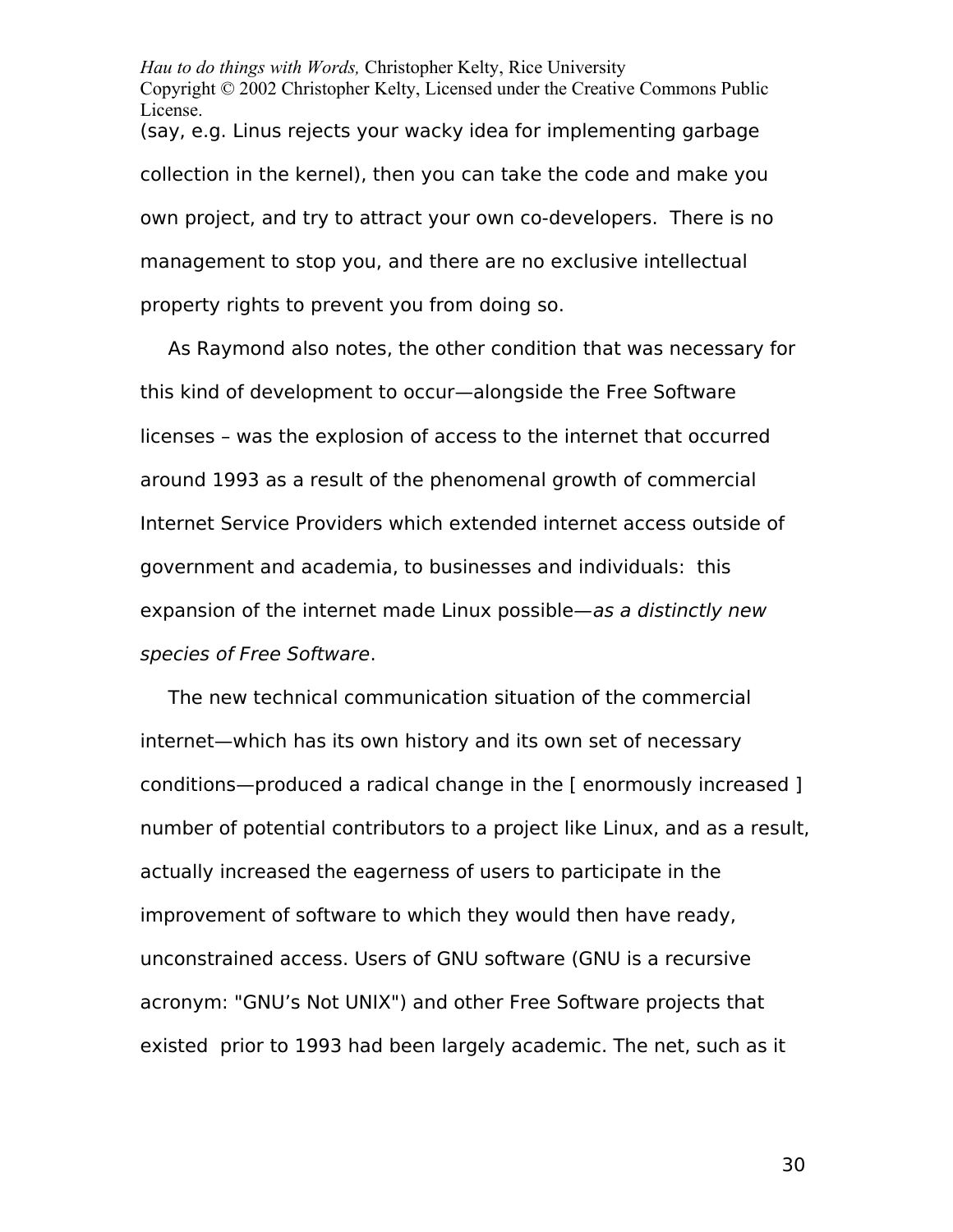*Hau to do things with Words,* Christopher Kelty, Rice University Copyright © 2002 Christopher Kelty, Licensed under the Creative Commons Public License. was, was neither big nor fast enough to support the collaborative development of a project as complex as an operating system—though this didn't stop the FSF from trying. The FSF was initially founded with the goal of creating an operating system called GNU which would use a "kernel" called "HURD". Hurd has never been successfully completed and what is now commonly referred to as "Linux" began only as a separate kernel, created by Linus Torvalds. Many of the other components of the GNU operating system—such as a compiler, debugger, editor and various tools—were already complete and thence became part of the GNU/Linux Operating System when Linus Torvalds offered the kernel. The resulting explosion of development and integration only took off after 1993.

Raymond's claim in CatB is that the creation of GNU/Linux along with several other, but smaller projects, is an innovation in the process of software development—a better bug-trap. And innovation being what it is to business, such a technique should interest them. Though he doesn't say it, the implication of CatB for the Software industry is that the Open Source Development model is actually a way of using the internet as a system for the efficient allocation of highly skilled labor. The emergence of Linux signals not only a profound challenge to intellectual property, but perhaps more significantly to existing systems of management, hiring, and human resources. If software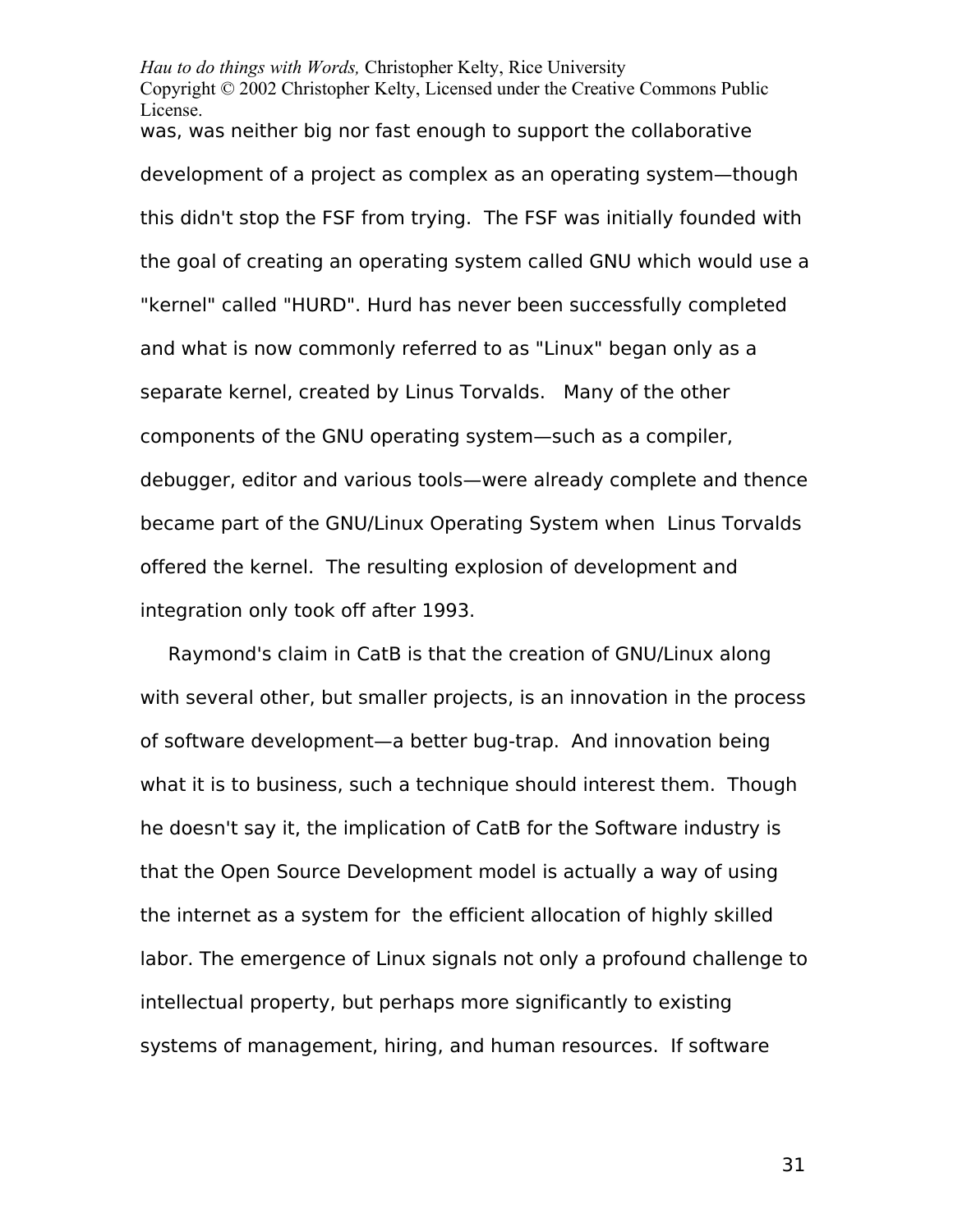*Hau to do things with Words,* Christopher Kelty, Rice University Copyright © 2002 Christopher Kelty, Licensed under the Creative Commons Public License. developers can pick their projects, fix their bugs, and write their features without having to go through management, then the role of management shifts to the person of the project maintainer.

But there is one problem with this understanding of Open Source: almost no one is actually paid to write Free Software. It is only in a metaphorical sense that one can currently call the work on Free Software development "employment," since the majority of developerusers are doing it alongside or outside of their official, paying corporate jobs—not as officially employed Free Software programmers<sup>®</sup>

As Open Source catches on in the business world—and it has to a rather phenomenal extent—then the question of the precise mode of remunerating people for their labor becomes a conundrum: why do such highly skilled, employable people create software that they give away without any kind of monetary remuneration? With respect to developers' legal rights, and the actual accountability of software firms to individuals, Open Source could look more like profound exploitation than massive, voluntary, distributed software development.

Raymond is of course aware of this problem and attempts to answer it without any reference to the actually existing world of legal regimes —that is, as an anthropologist for whom informal conventions, and the actual behavior of individuals is more important than the normative sphere of national and international legal structures. Remuneration in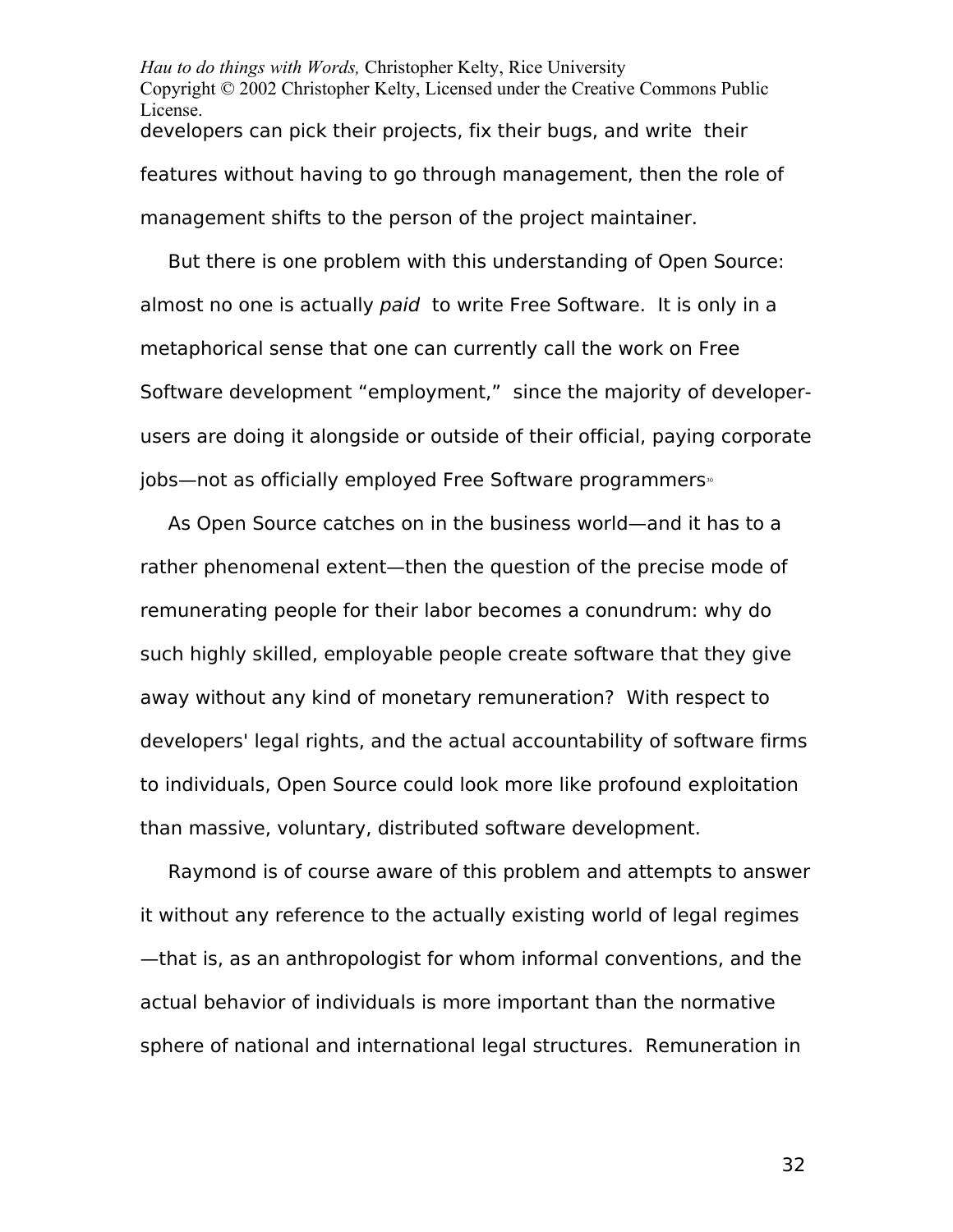*Hau to do things with Words,* Christopher Kelty, Rice University Copyright © 2002 Christopher Kelty, Licensed under the Creative Commons Public License. this sense, might not simply mean cash-payment, but something less calculated, something he prefers to call a "gift culture" in which informal taboos actually structure the behavior of people more effectively than national or international law.

The following section looks briefly at his explanation. As an anthropological investigation of customary behavior, it is extremely useful; but by strategically ignoring the role of actually existing law which it should not be forgotten is an essential component of Free Software itself—Raymond misses the opportunity to elaborate the overlap and relationship between the observed customary behavior of hackers and the legal and economic obligation that enfolds them.

On the analogy with anthropology, Raymond sees Hackers like anthropologists once treated the Cuna, or the Trobrianders—as an isolated, functioning societal unit with easily identifiable borders, almost fully disconnected from any legal, economic, or historical realities that structure the contemporary global orders of society. In the case of anthropology, such an assumption has proved impossible to sustain—and it should be even more so in the case of "The Hacker Tribe" which is so firmly and obviously at the center of that legal, technical, and social seat of power. Both the Trobrianders and Hackers exist within overlapping systems of formal legitimate legal systems and informal conventional systems of behavioral regulation.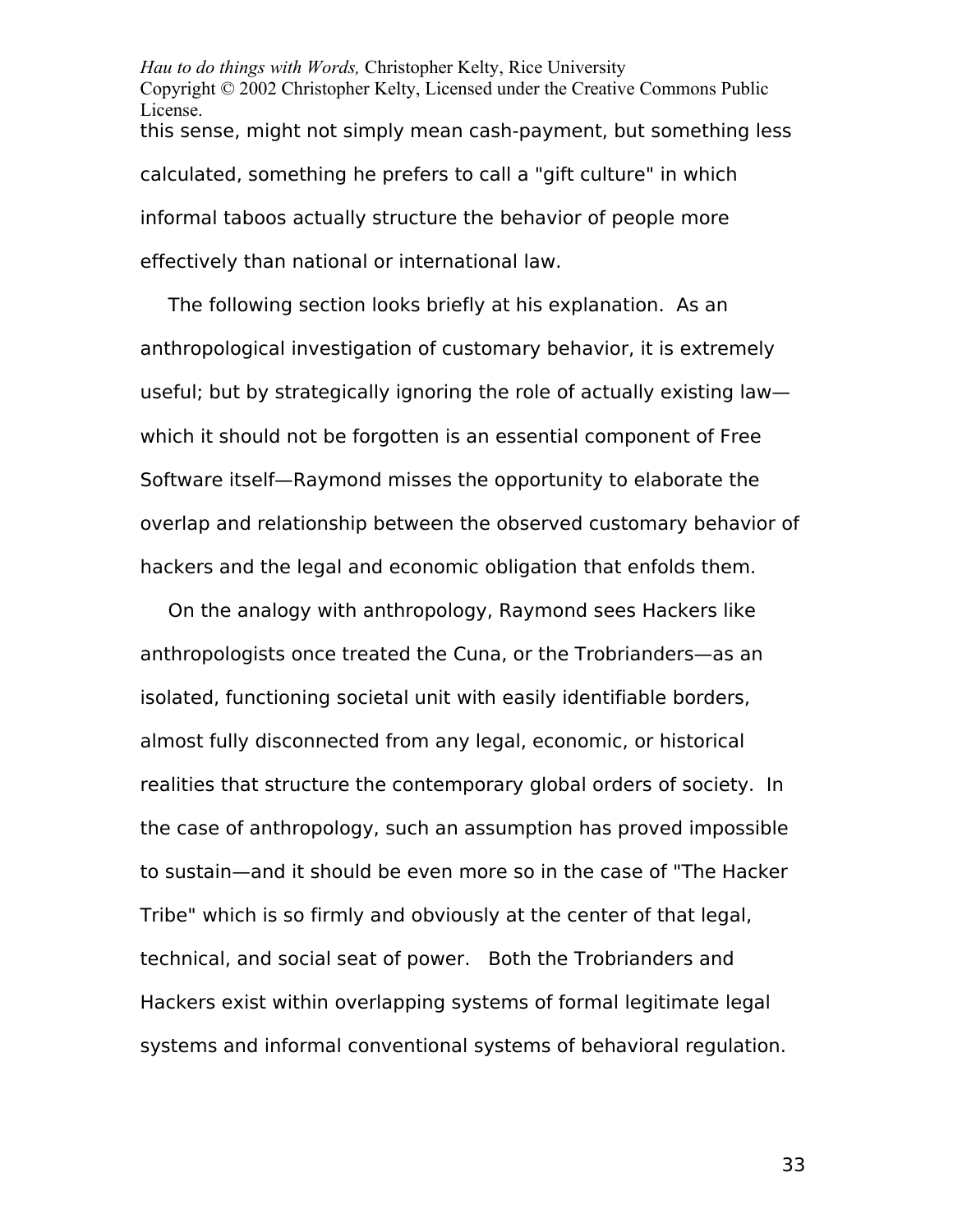*Hau to do things with Words,* Christopher Kelty, Rice University Copyright © 2002 Christopher Kelty, Licensed under the Creative Commons Public License. The task that remains, and that Marcel Mauss initiated under the sign of The Gift is to develop an understanding of how the informal taboos and conventions of a given network relate to the formal legal technical structures of property, contract and exchange: it is not a question of communities or societies which have one, and not the other, but a question of how they function together to form an operating system that its inhabitants can and do manipulate.

#### **Homesteading the Noosphere**

"The 'utility function' Linux hackers are maximizing is not classically economic, but is the intangible of their own ego satisfaction and reputation among other hackers ... Voluntary cultures that work this way are not actually uncommon; one other in which I have long participated is science fiction fandom, which unlike hackerdom has long explicitly recognized 'egoboo' (ego-boosting, or the enhancement of one's reputation among other fans) as the basic drive behind volunteer activity... We may view Linus's method as a way to create an efficient market in 'egoboo' – to connect the selfishness of individual hackers as firmly as possible to difficult ends that can only be achieved by sustained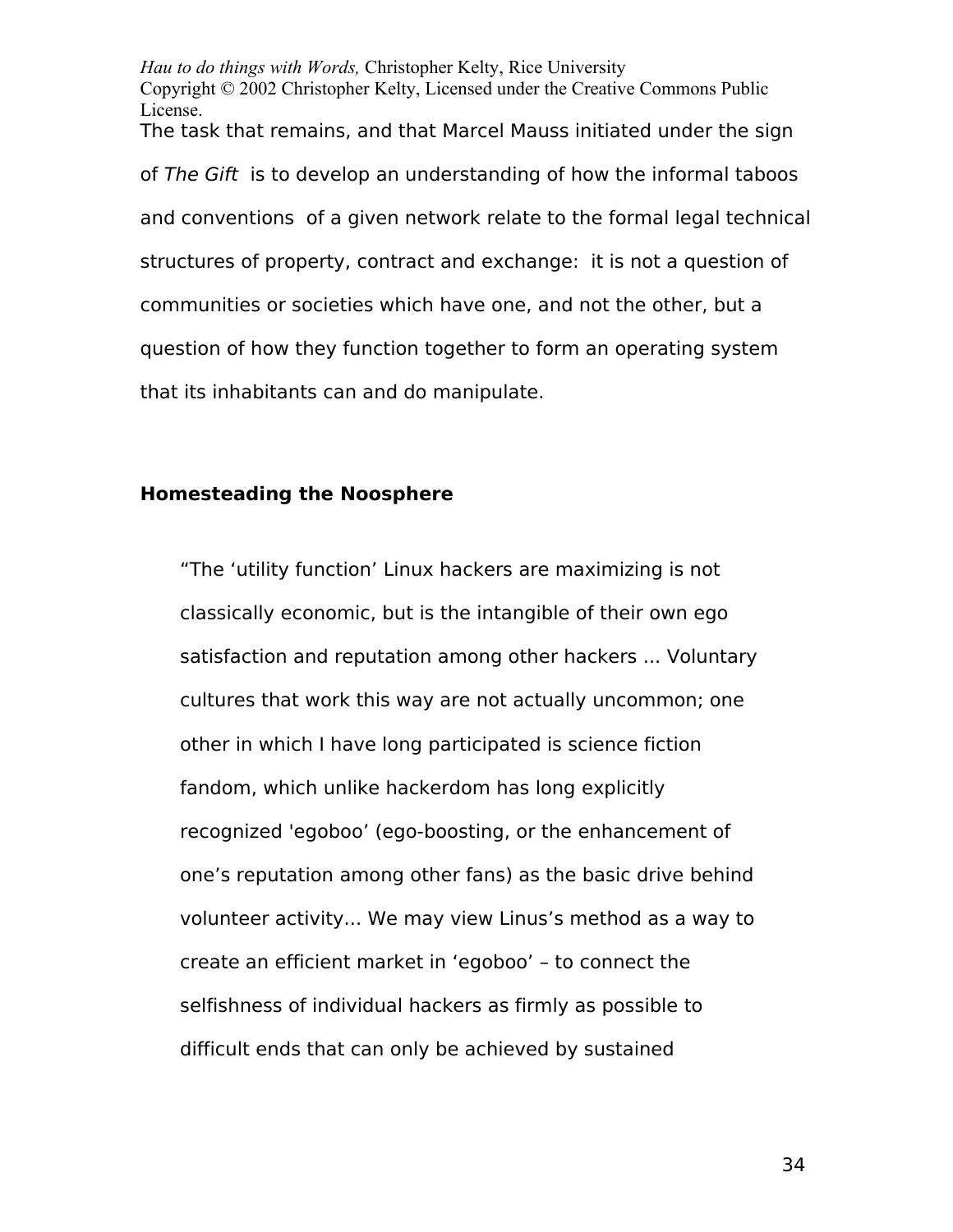*Hau to do things with Words,* Christopher Kelty, Rice University Copyright © 2002 Christopher Kelty, Licensed under the Creative Commons Public License.

cooperation." (Raymond, 1997: Section 10).

This quotation from CatB is oft-used in discussions of how voluntary hacker and online cultures function; it suggests that Linus' method—the constructive channeling of the work of many volunteers into a single well-defined goal  $-$  is analogous to a spontaneously forming, self-correcting market or ecology.

For Raymond, all possible spontaneous systems are the same: economic markets, ecologies, adaptive systems in biology, the "Delphi" effect—there are references throughout CatB. The minimum characteristics are that all such "self-correcting" evolving systems function the same way: an identifiable and self-directed agent maximizes its utility (or value, or X) through self-interested choices (those choices that lead to a net increase in X); a sufficiently large number of agents doing this in the same system leads not to chaos but to complex, differentiated organization capable of sustainable equilibrium. X in Raymond's case is "egoboo" which he makes synonymous with both "ego satisfaction" and reputation. Raymond does not address what the analogue of equilibrium might be.

The simplification to a quasi-algorithmic description is fine—such mechanisms are entirely common. However, his description of its actual mechanics and context—which might set it off from other market mechanisms or other biological systems—lacks in detail. What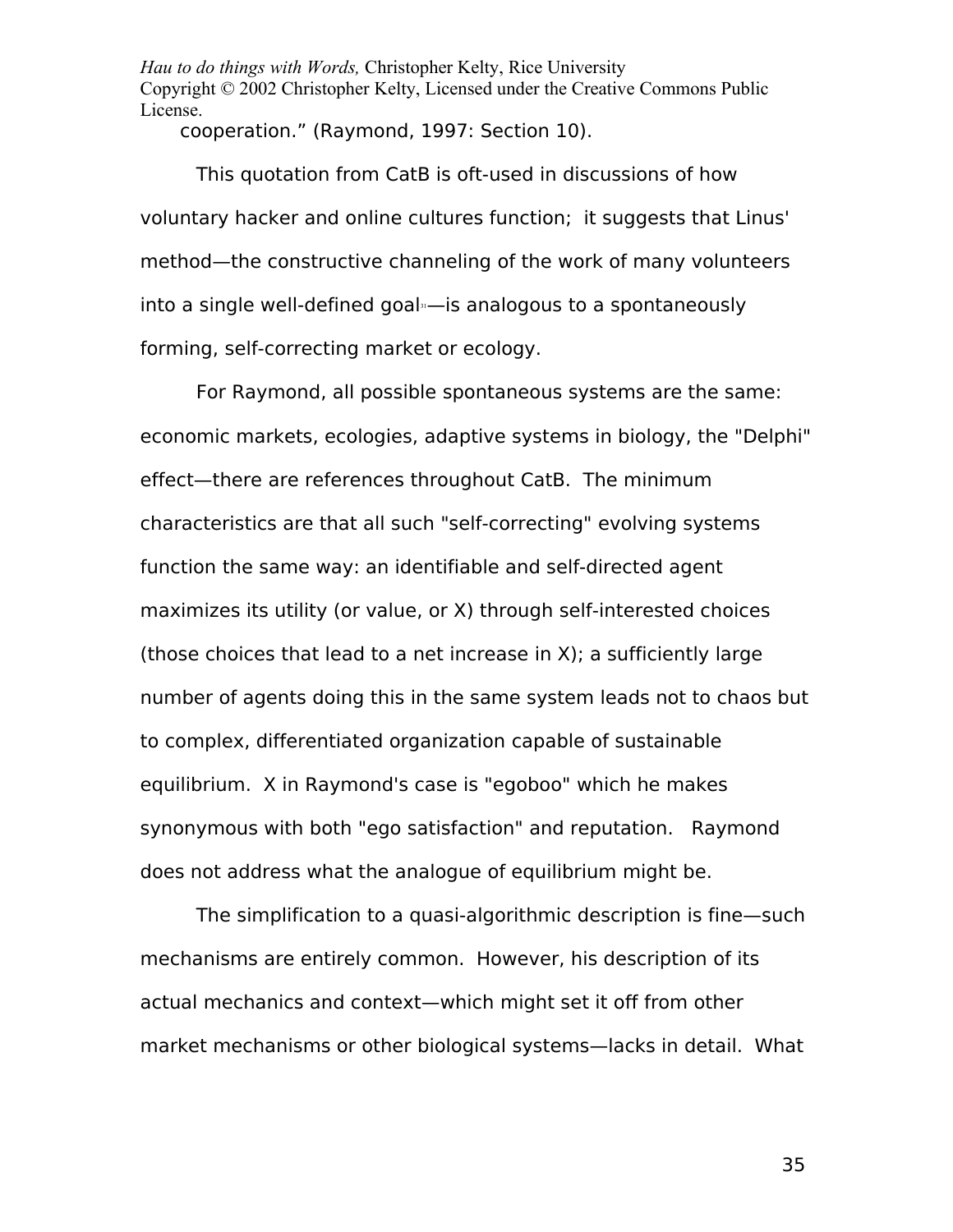*Hau to do things with Words,* Christopher Kelty, Rice University Copyright © 2002 Christopher Kelty, Licensed under the Creative Commons Public License. should be interesting for such a description are the qualities of and the rules for egoboo maximization; the structure, constraints (either conventional or legal) of the "market" – which requires, as Raymond broadly puts it, "a medium at least as good as the Internet" to function; the necessary qualities of the key figure (Linus, in this case) who we assume must serve some function (he has a "method" after all, so it can't be all madness) in organizing the agents in the market; or even the meaning of stability or equilibrium in this example. For Raymond, there appear to be only two systems in the world, complex adaptive evolutionary "bazaars", and hierarchical, authoritarian corporate "cathedrals". His strategic optimism of course favors the former: proprietary software "cannot win an evolutionary arms race with open-source communities that put orders of magnitude more skilled time into a problem" (Raymond 1997, Section 10).

Raymond specifies some of these qualities in his second paper, "Homesteading the Noosphere" (HtN). It is in HtN that Raymond is at his most anthropological, both in terms of his observations (which are extraordinarily perceptive and valuable) and in his attempts at theorization (which are not). His principal problem concerns the nature of property and space, signaled in the title of the piece: the Noosphere is the "space of all ideas" and hackers are the ones who are homesteading it.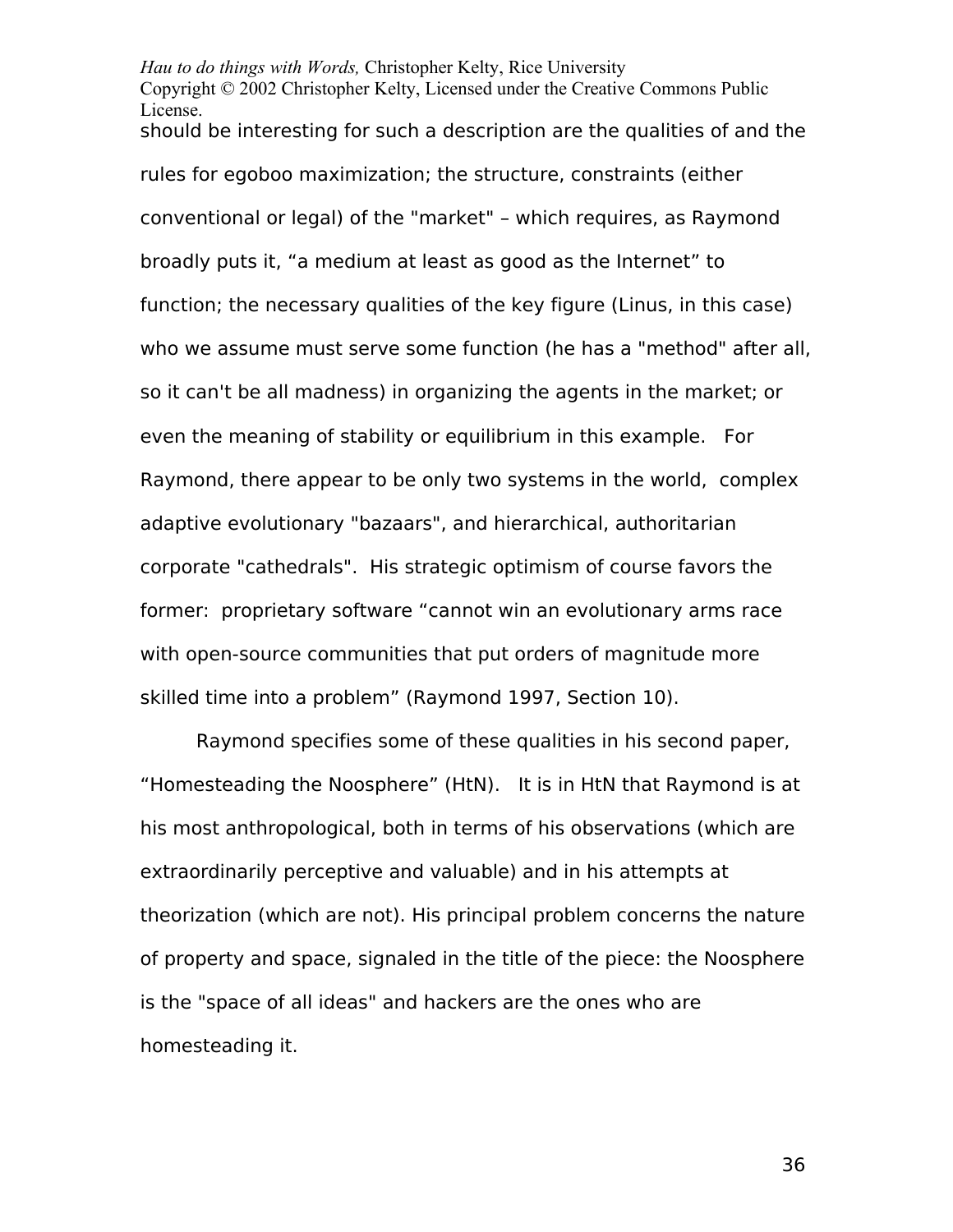Though Raymond doesn't make it explicit, it is clear that through the metaphor and mantle of anthropology two assumptions are rendered possible: first is that the borders of the Hacker tribes' space is identifiable and separate from that of contemporary modern society (i.e. the "real world"); the second is that Hackers, as an identifiable and coherent group, have a different, legitimate and perhaps incompatible notion of what property is. Anthropology is not innocent in rendering possible such assumptions. Most anthropologists continue to treat indigenous peoples as identifiable and separate based not on "real world" distinctions (e.g. reservations or "homelands" created by present day sovereign nations) but on some combination of kinship, language, culture, and biology. Likewise the debates over the incompatibility of property regimes (see Brown 1998) strengthen the assumption that such separateness either does or should exist and should therefore be equally legitimate. In the case of Raymond's anthropology, however, neither of these assumptions hold, but his use of them does in fact reveal very significant details about the behavior of software developers who contribute to software projects.

What I insist is worth paying attention to in Raymond's explanation are the particularities of the relationship between material and immaterial ideas, between writing as a representation of ideas, and writing as a thing in itself—words that do things. Raymond makes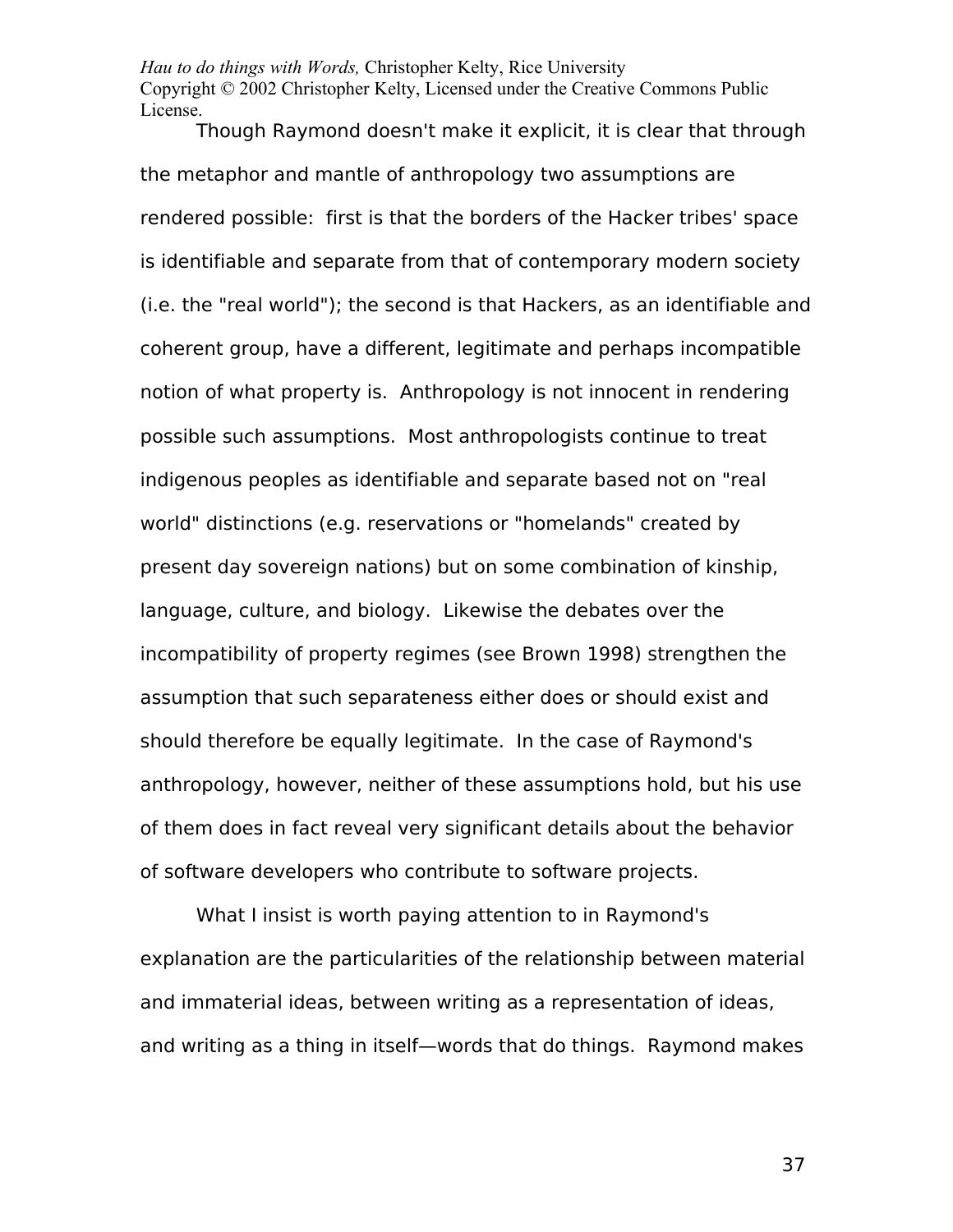## use of four spaces in his article: Noosphere, ergosphere, cyberspace

### and "the real world". Raymond explains the distinctions thus:

The 'noosphere'... is the territory of ideas, the space of all thoughts. What we see implied in Hacker ownership customs is a Lockean theory of property rights in one subset of the noosphere, the space of all programs... [Faré Rideau ] asserts that what hackers own is *programming projects*—intensional focus points of material labor (development, service, etc.)... He therefore asserts that the space spanned by hacker projects is *not* the noosphere but a sort of dual of it, the space of noosphere-exploring program projects [ergosphere].

…And the distinction between noosphere and ergosphere is only of *practical* importance if one wishes to assert that ideas cannot be owned, but their instantiations as projects can.

To avoid confusion, however, it is important to note that neither the noosphere nor the ergosphere is the same as the totality of virtual locations in electronic media that is sometimes (to the disgust of most hackers) called 'cyberspace'. Property there is regulated by completely different rules that are closer to those of the material substratum... (Raymond 1998, Section 5)

It is clear from this quotation that the Noosphere, as Raymond understands it, is not like land. Despite his dependence on Locke's philosophy, which was eminently concerned with land (especially certain stretches of good tobacco-growing land in the colonies), $\frac{3}{2}$ Raymond's Noosphere consists of non-excludable, non-material ideas, which can take the particular form of a programming project (an intangible, but perhaps not immaterial thing). Therefore a hacker can own this idea in a sense similar to the way a scientist might own a research agenda, $33$  i.e. it is his only to the extent he can convince others near it not to trespass, either by force or by charm.

What is unclear here is how precisely the boundaries of an idea are drawn. Some version of expertise that is shared amongst hackers needs to be already in place: a hacker needs to know how to find, understand, and evaluate what other hackers are working on. There is no equivalent to a fence, a stone wall or a no trespassing sign: rather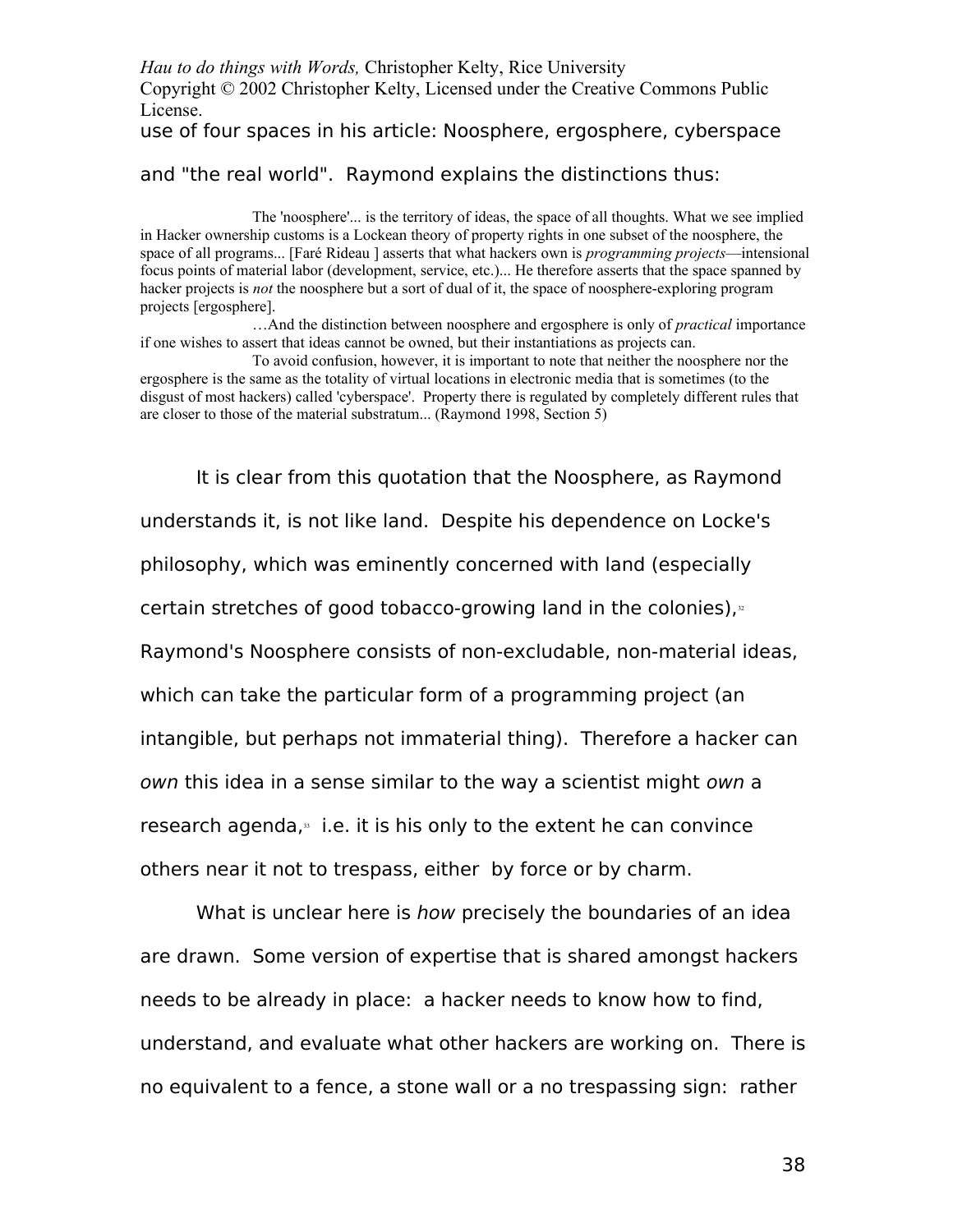*Hau to do things with Words,* Christopher Kelty, Rice University Copyright © 2002 Christopher Kelty, Licensed under the Creative Commons Public License. a hacker is expected, by learned and evolving informal conventional means, to know who owns what.

Of course, the interesting aspect of this proposition is that in the world of hackers and developers, such knowledge of who owns what is relatively robust, even if they cannot articulate exactly how they know who owns what. Meanwhile, the actual code that people produce, share, download, archive, compile and run, is in fact explicitly (i.e. as part of the code *itself*) identified by a copyright, a name or list of names and occasionally an email or address—and therefore owned in a legal and non-tacit sense. The copyright in the "real-world" represents ownership of the code, even if the idea in informal conventional terms, is understood to be owned by someone else.

Compare this with the division that exists in the "real-world" system of intellectual property. Patents represent ideas, copyrights cover specific materially existing chunks of text. Both must take an explicit written form, though the former is presumed to represent the idea, the latter to instantiate it: holding a patent means owning an idea, holding the copyright means owning a particular instantiation of the idea—or simply some words on a page. In Raymond's Noosphere the mode of ownership of ideas (i.e. the patent) is reputation. Reputation is the proxy for the idea in the same way that the patent specification is the proxy for the idea. But the mode of ownership of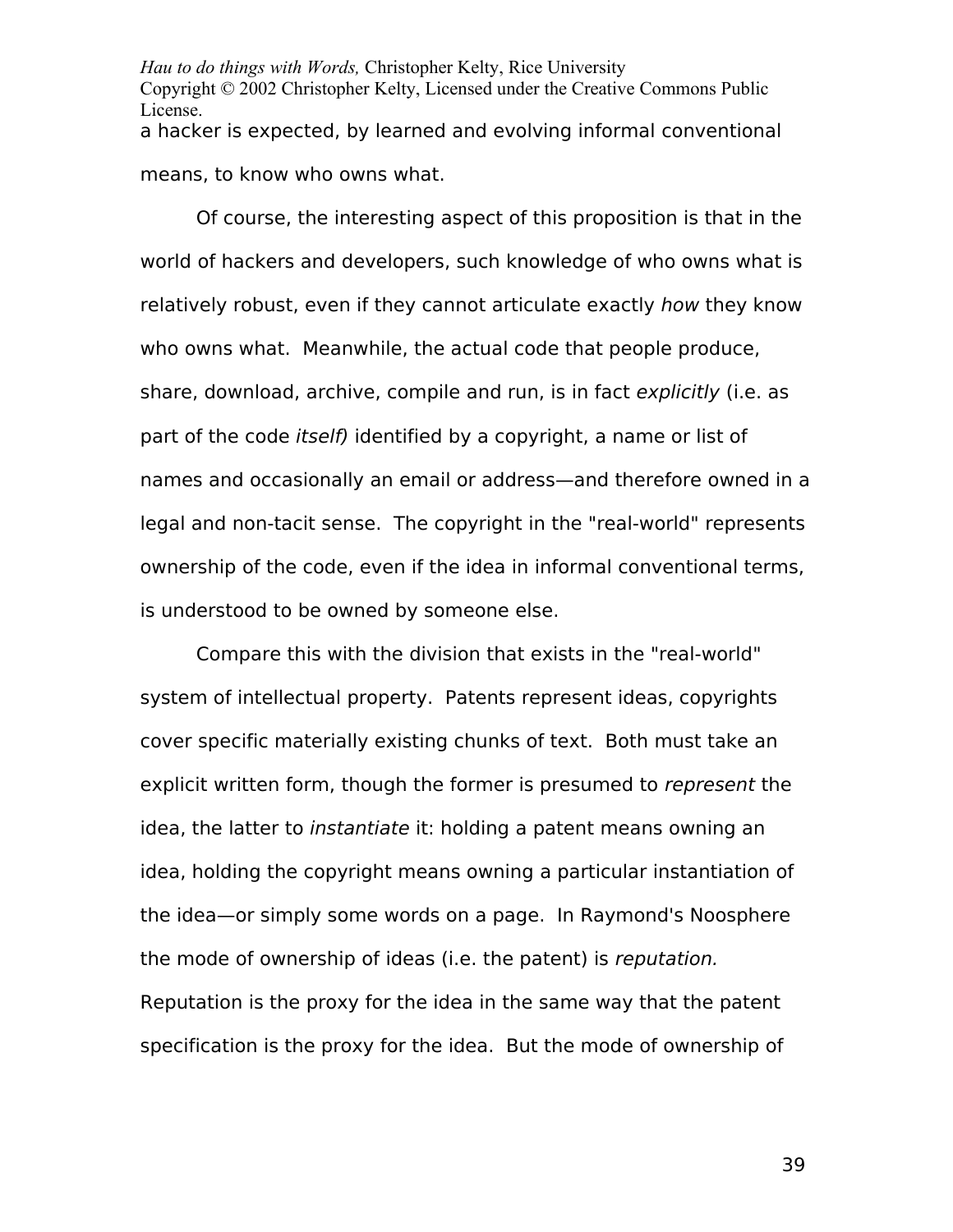*Hau to do things with Words,* Christopher Kelty, Rice University Copyright © 2002 Christopher Kelty, Licensed under the Creative Commons Public License. the instantiation is still copyright: Free software is in fact protected by copyright law, not by reputation or any other non-material patent-like stuff. This creates an opposition between two spaces: the Noosphere, an imagined communal space where reputation is recognizable but not apprehensible and cyberspace which is where both the written programs and the evidence of reputation (the markers, the discussion, perhaps the sense of that reputation) reside.

### **Hacker taboos.**

Keeping this set of comparisons in mind, it is illuminating to look at the three basic informal taboos that Raymond has identified in the Hacker Tribe<sup>[34](#page-84-0)</sup>. His point, in HtN, is that these informal taboos are in fact in "contradiction" with the explicit licensing practices. The contradiction, however, depends on whether or not the realm of informal conventional reputation is seen as part of the same space as formal intellectual property rights. Since Raymond strategically denies the importance of mere mundane legal rights, and substitutes his speculative "gift culture", these differences appear as contradictions. The three taboos are:

<sup>1)</sup> There is strong social pressure against forking a project. It does not happen except under plea of dire necessity, with much public self-justification, and with a renaming.

<sup>2)</sup> Distributing changes to a project without the cooperation of the moderators is frowned upon, except in special cases like essentially trivial porting fixes.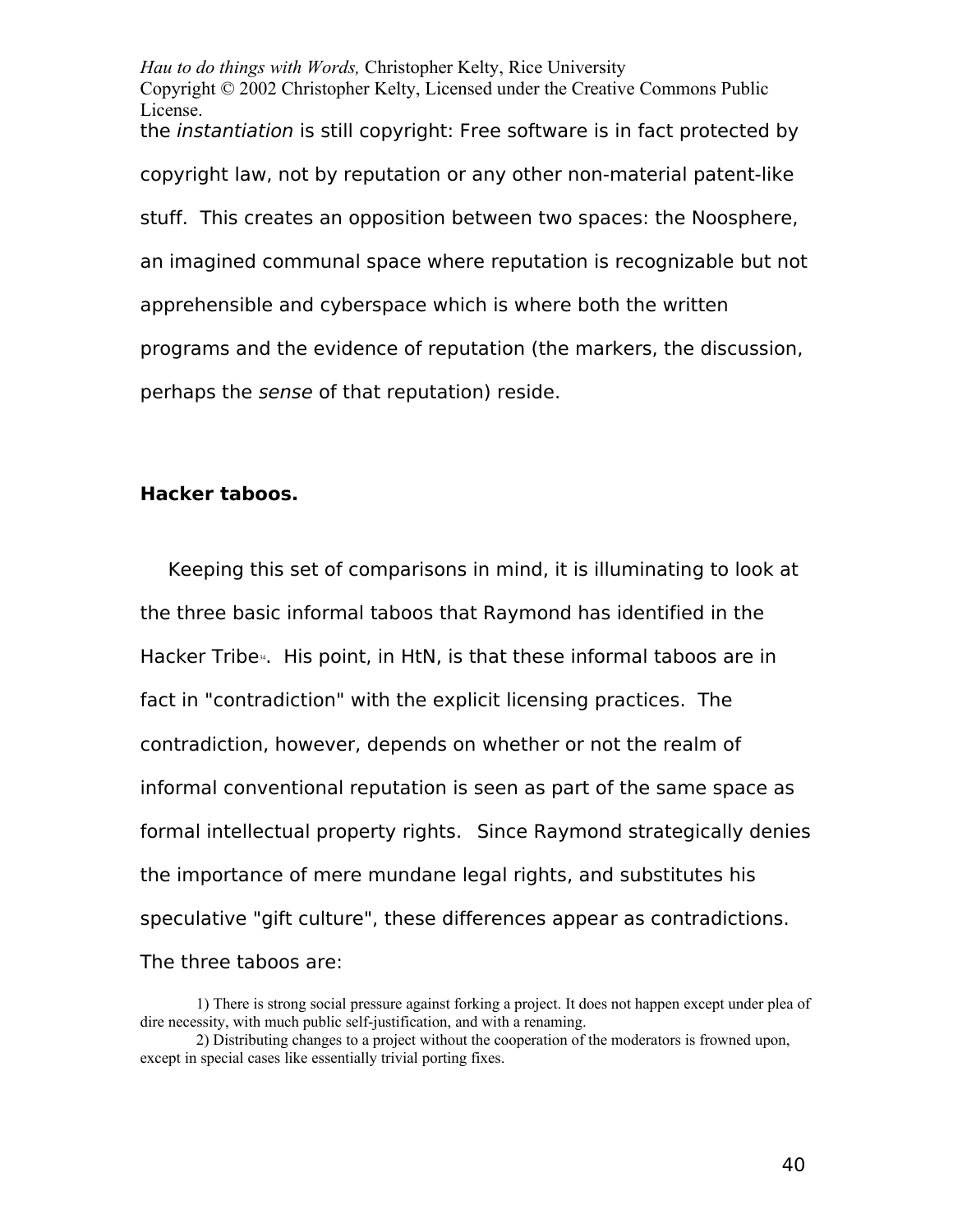3) Removing a person's name from a project history, credits or maintainer list is absolutely *not done* without the persons explicit consent. (Raymond 1998, Section 3).

In any given programming project, there is peer pressure against taking the code of the project, and starting a new project. The owner of that original idea accrues reputation in various ways: perhaps through the creation of the initial code-base for the program, through the continued maintenance of the project, or through the management of contributions, changes, or suggestions. Forking a project is discouraged because it dilutes the identity of the project, and could potentially divert reputation from the "owner" of the project. However, forking is precisely what the licenses quarantee *must* be possible in order for software to be copy-lefted.

Compare with the patent. The holder of the patent has absolute rights over its use or reuse. Using a patented idea requires licensing it from the owner. In the Free Software world, however, such a condition has been dispensed with via the hack of copyleft. No owner of a piece of software can prevent you from reusing it—but neither can its reuse be prevented from re-incorporation in the original project.<sup>[35](#page-84-1)</sup>

 Forking a software project amounts to the creation of new, equally free, but potentially incompatible versions of the same software.<sup>\*</sup> More importantly, it diminishes the brand identity of a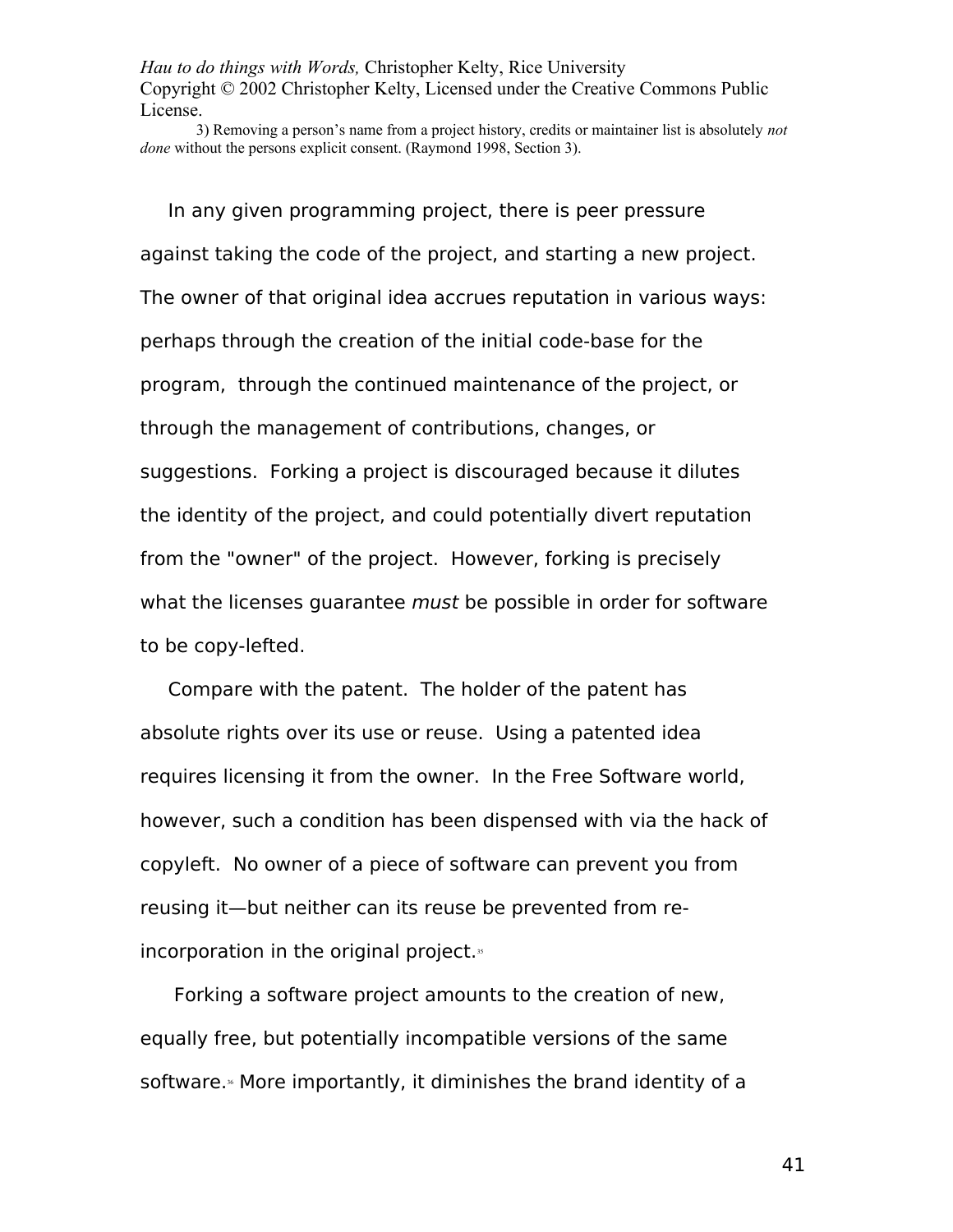*Hau to do things with Words,* Christopher Kelty, Rice University Copyright © 2002 Christopher Kelty, Licensed under the Creative Commons Public License. single project by giving it *competition*. What Raymond is suggesting with his property analogy is that reputation functions similarly to patent: it grants a limited monopoly, and discourages competition in order to channel reputation—the incentive in Raymond's world—to the owner of the idea. Raymond's free market in ideas is in fact regulated by informal conventions, in the same way the real market in intellectual property is regulated by IP law.

The second taboo is essentially the same as the issue of forking, but serves to regulate the behavior of people such that some entity (either a group—the Apache group—or an individual— Linus Torvalds) maintains control over managerial decisions. Authority must emerge somewhere, and it does so through the existence of informal taboos against the anarchic distribution of changes to software. Here the comparison with patent and copyright is apposite and overlapping: the role of patent and copyright is not only to exclude competition from the market for a limited time, but to recognize rights to decide who can or cannot use the intellectual products and for which purposes.

 Again, patching software (e.g. the Linux kernel) and releasing the patched version publicly is exactly what the Free Software Licenses are designed to allow. The existence of this convention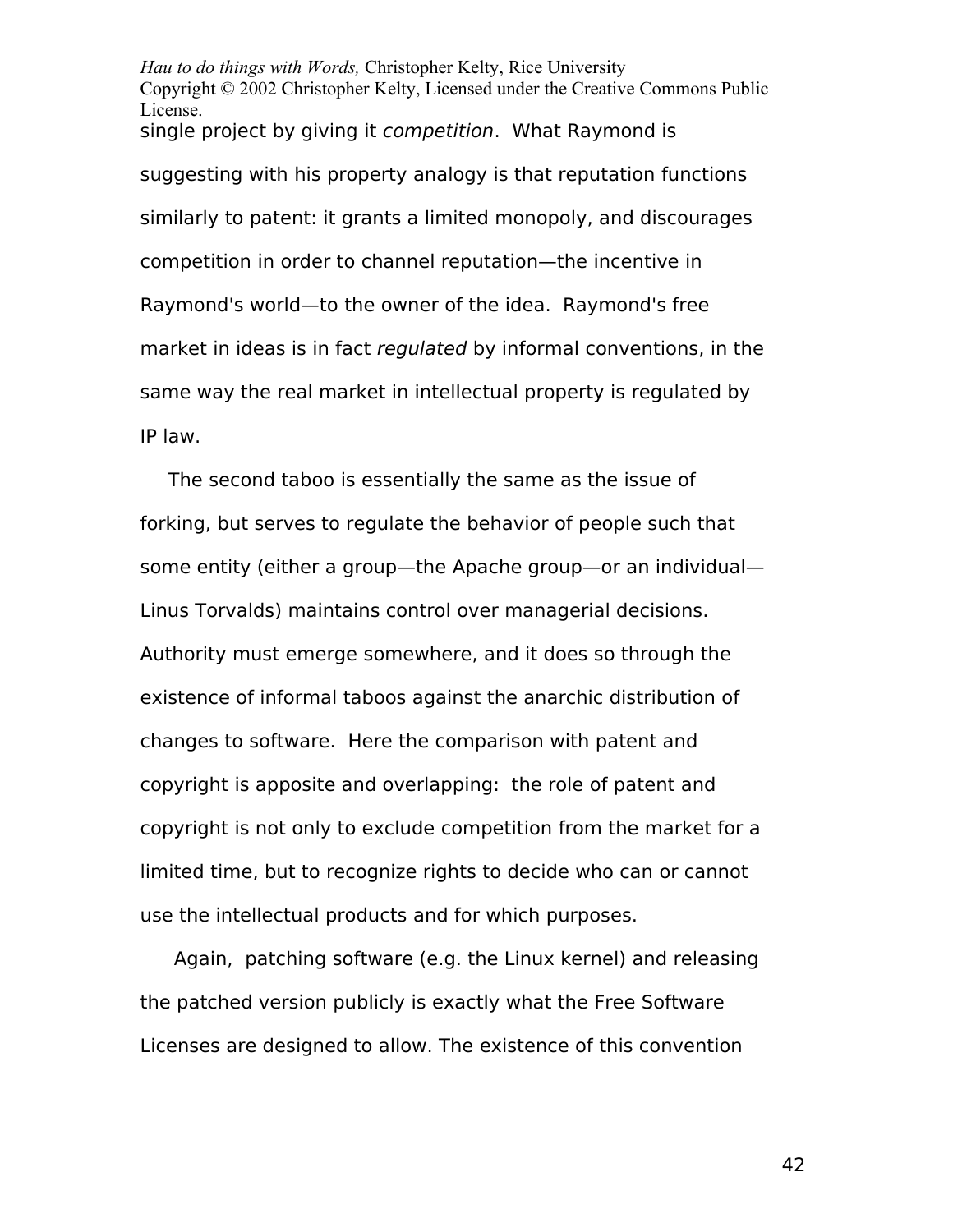*Hau to do things with Words,* Christopher Kelty, Rice University Copyright © 2002 Christopher Kelty, Licensed under the Creative Commons Public License. implies that, for example, the subsequent kernel will not be named "Linux" until Linus or someone else in the hierarchy approves it and incorporates the new code. In fact, interestingly enough, Linus Torvalds holds the trademark to the Linux name—suggesting that even deep within the Noosphere, the regular old real world intellectual property system is functioning to protect the reputation of individuals.

The third taboo is also interesting from a comparative perspective. It suggests that reputation actually depends on its explicit recorded form (what I have called in a separate paper greputation*[37](#page-84-3)*). If you are not a project maintainer, but just an aspiring bug-tracker, then your rise in the ranks is dependent on the explicit appearance of your name in the record. In patent and copyright law, the entire range of contributors is rarely given credit (patents more so than copyrights) and the purpose and goal of making these products into property is to make them alienable: to provide the ability to erase one name and replace it with another, given an appropriate transfer of some proxy for value (usually: enough money). For Raymond, contributor lists are an informal redistributive mechanism: they portion out some of the reputation that accrues to, say Linus Torvalds, and distribute it to people who have written device drivers, or modules or other less glamorous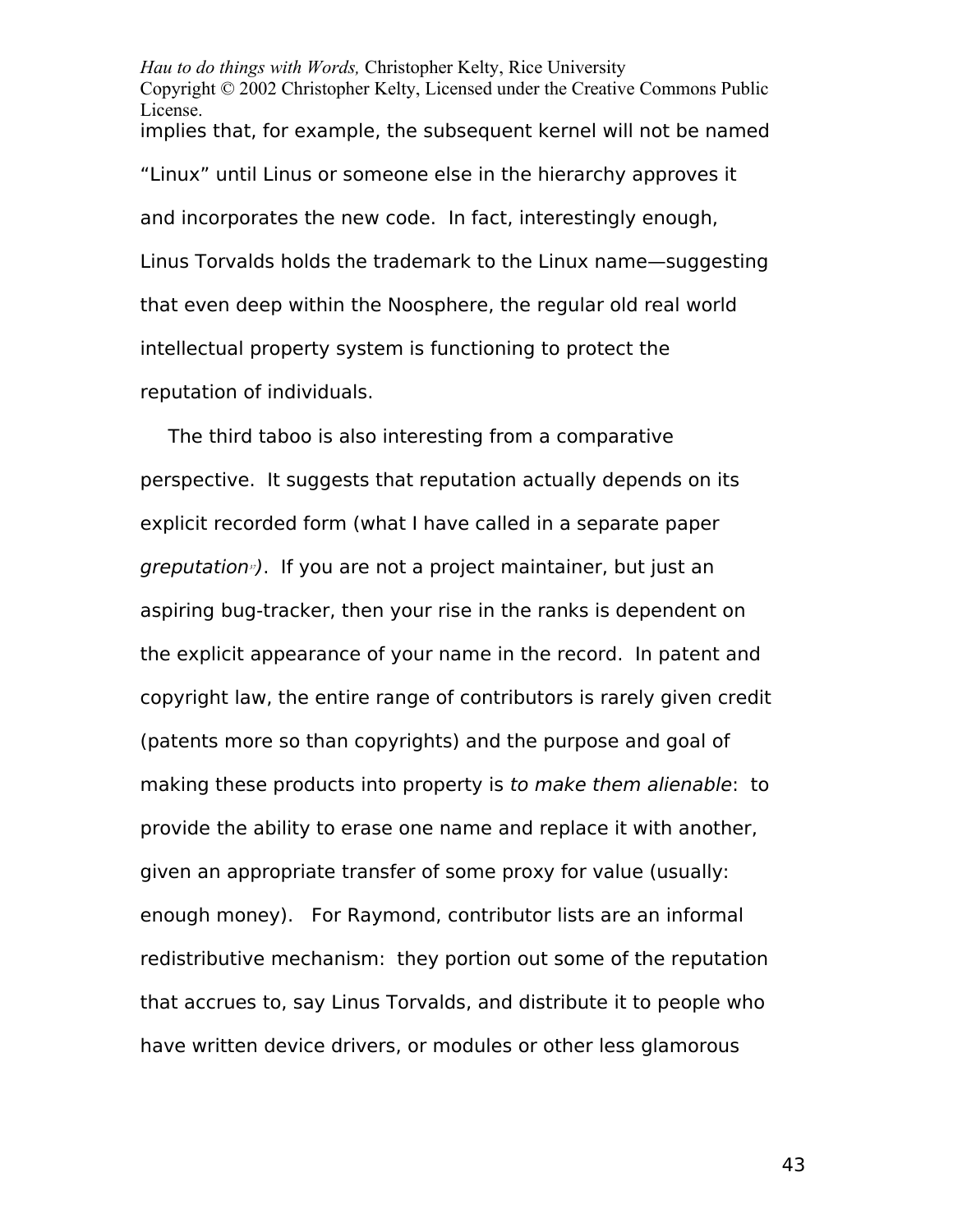*Hau to do things with Words,* Christopher Kelty, Rice University Copyright © 2002 Christopher Kelty, Licensed under the Creative Commons Public License. additions to the Linux kernel. Again, it results in a "contradiction" because in Free Software licenses, the only name that legally matters is that of the original copyright holder—and this constitutes a market failure, so to speak, that requires a redistributive mechanism which hackers have developed to correct for it.

I should be clear that this comparison with real world intellectual property does not exist in Raymond's explanation—he in fact refers to the very specific legal issues as "hacker ideology" and reduces actually existing license issues to "varieties of hacker ideology (Raymond 1998, Section 2)." This strategic denial of law and politics is necessary in order to observe the Hacker tribe as it exists in "nature"—the pure realm of the Noosphere where: "Lockean property customs are a means of maximizing reputation incentives; of ensuring that peer credit goes where it is due and does not go where it is not due." (Raymond, 1998).

This formulation, which is clearly intended to have the force of scientific law, is incorrect for a couple of reasons, but nonetheless points to some of the more interesting implications of Raymond's observations.

First, the property customs he identifies could more accurately be described as a mechanism to minimize disputes and adequately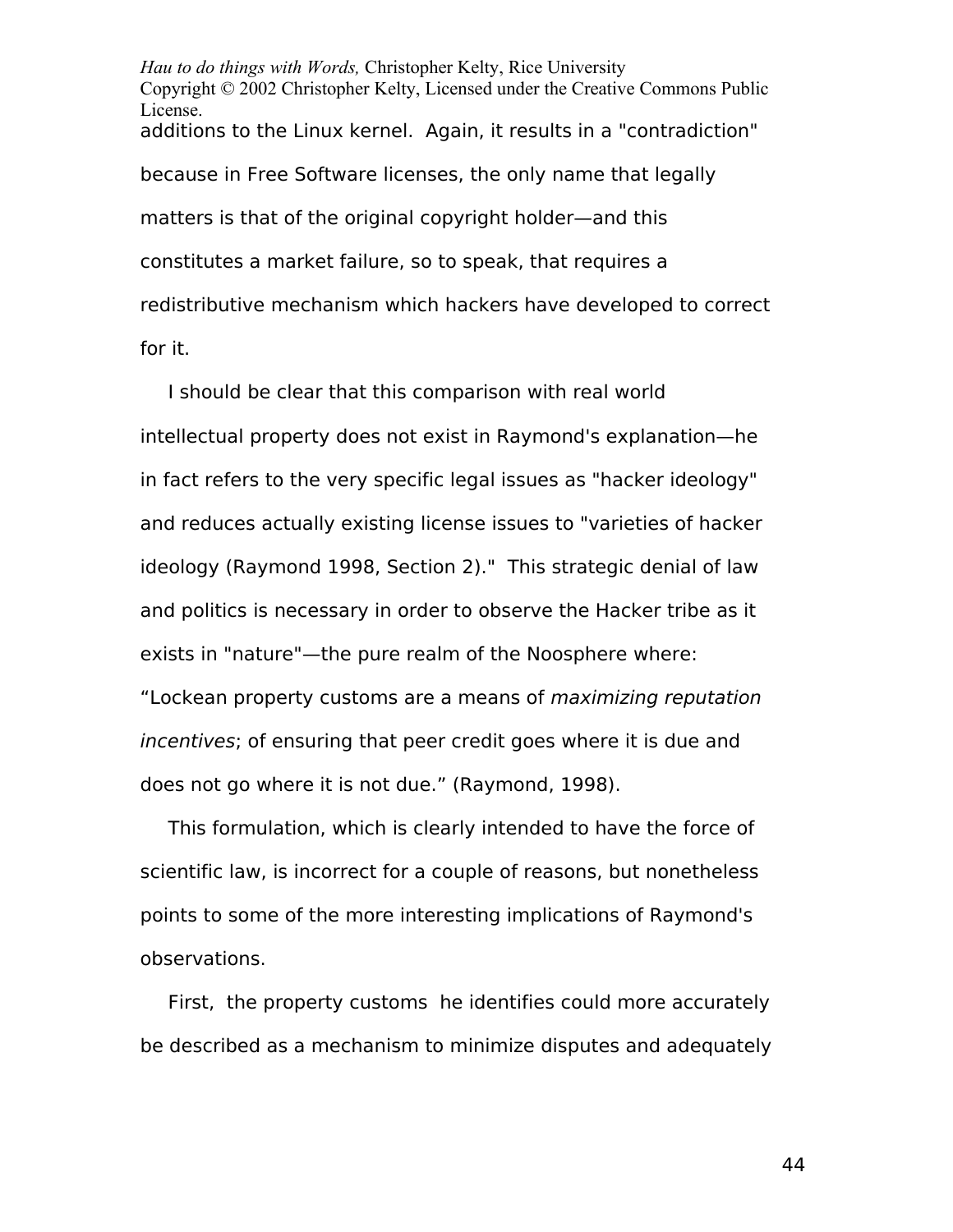*Hau to do things with Words,* Christopher Kelty, Rice University Copyright © 2002 Christopher Kelty, Licensed under the Creative Commons Public License. credit co-developers in a context outside of any given firm. Since the bargain of Open Source is that the internet is its medium, and the internet is not a corporate form, dispute resolution needs to take some other form—informal conventions governing idea ownership are perhaps one successful way».

Second, these customs do not "maximize reputation incentives." Rather, they are an expression of one optimized design for a structure that would maximize net gain in reputation. One way this is done, outside of deliberate human thought, is through the social enforcement and gradual pragmatic evolution of conventions such as those Raymond identifies. $<sup>9</sup>$ </sup>

Furthermore it is not the *incentive* that governs where reputation goes, but rather the *mechanism* of the property conventions themselves. The incentive, such as it is, can only be the expectation of what reputation will bring: for example, the power to decide over and maintain a project and to resolve disputes about it. The incentive could also include personal satisfaction, reputation spillover into the "real economy", or simply any subjectively valuable return on the investment of contributing. Everything hangs on what is understood by the term "incentive" here.

One cannot create an "incentive structure" in the sense that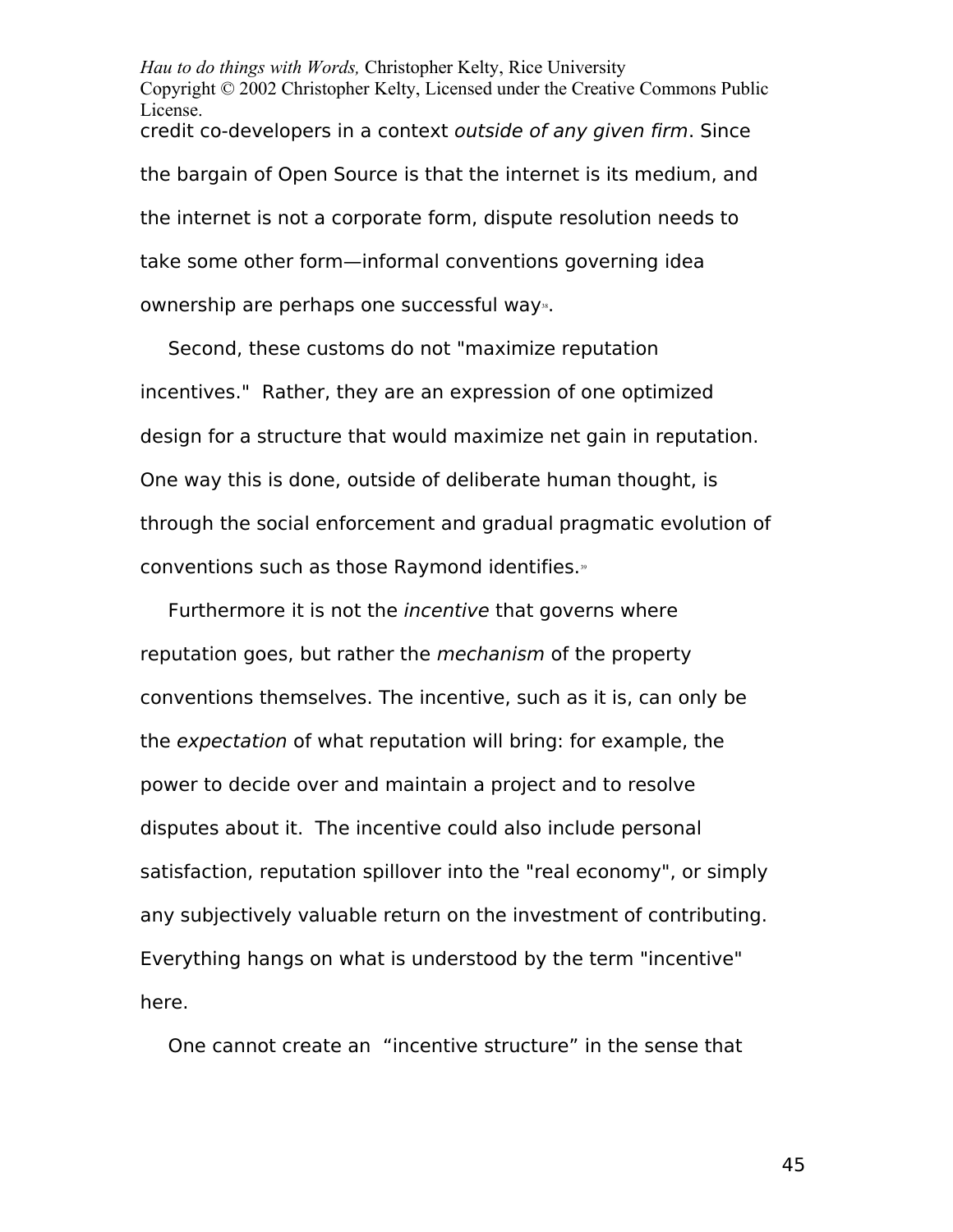*Hau to do things with Words,* Christopher Kelty, Rice University Copyright © 2002 Christopher Kelty, Licensed under the Creative Commons Public License. economists use that term, without a *measurable* return. And as reputation remains un-measurable, it is not a suitable incentive for such a structure—it remains a metaphor. Indeed, Raymond has identified conventions, which from his extensive experience, actually exist—but there is no evidence that these conventions actually concern reputation, which is an extrapolation on Raymond's part.

However, reputation could be an incentive in a less exact, metaphorical or less material sense: as that return which people expect to receive based on their knowledge of the past and their understanding of the structure within which they operate. In this sense, it is part of a structure of reciprocity and obligation whose material substrate is not simply money, but language. Or put inversely, the function of money—as a one dimensional measure of trust—can also be served by language. Words do matter then, because they are the medium of reputation, and hence of trust in this system—this community—of individuals who give free software to each other and pay in compliments.

### **How to pay with words.**

In Raymond's version reputation—unlike money—has differentiated and specific qualities. Whereas money has a single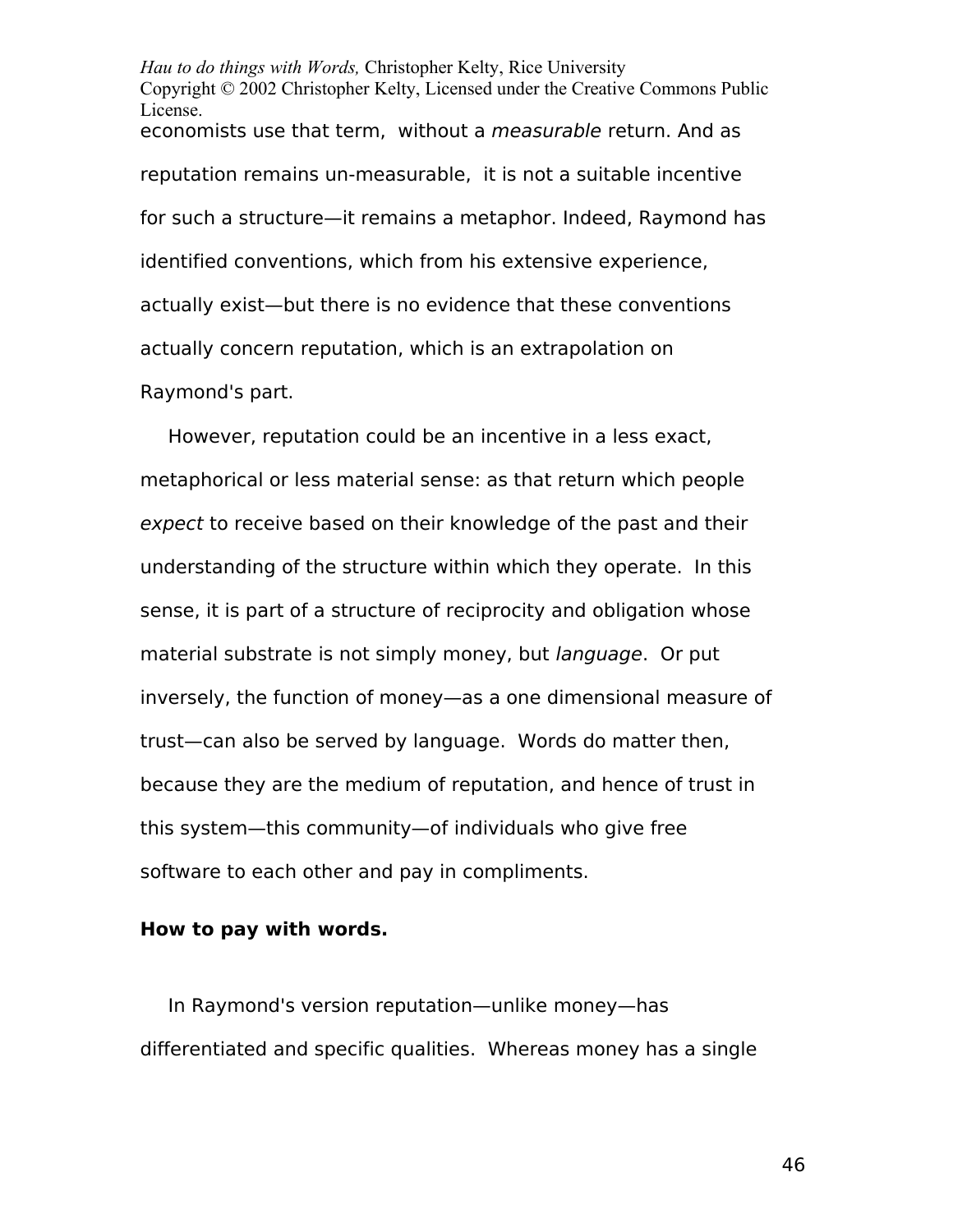*Hau to do things with Words,* Christopher Kelty, Rice University Copyright © 2002 Christopher Kelty, Licensed under the Creative Commons Public License. dimension, reputation might indicate any of a range of things: skill, elegance, cleverness, usability, sophistication, training, experience—what is sometimes wittily summarized as "code-Fu". Accordingly, in Raymond's Noosphere, reputation is a better way of both incenting and crediting the authors of code than simply paying them.

But reputation is hard to understand. It is a subtle and incomplete calculus that allows a reputation to form. Raymond likes to insist that good code is obvious because "it works," but this simply passes over the details of how a reputation is formed much less what it means for code to work.

I would suggest something very mundane here. The way in which reputation is formed—the "allocation mechanism" of reputation—is only the speech of the participants, i.e. the things they say to each other to bring each other into line, on line. The lurking romantic author in the world of Hacker software creation may eventually come out to insist that only geniuses—divine beings—write good code. For the rest of us, however, the recognition of reputation is learned, and is a function of trusting what people who other people trust say about themselves and others—it is a hermeneutic and practical experience of reputation.<sup>4</sup> Raymond observes the behavior of hackers, captures the practical essence of this activity, and translate it into rules: don't fork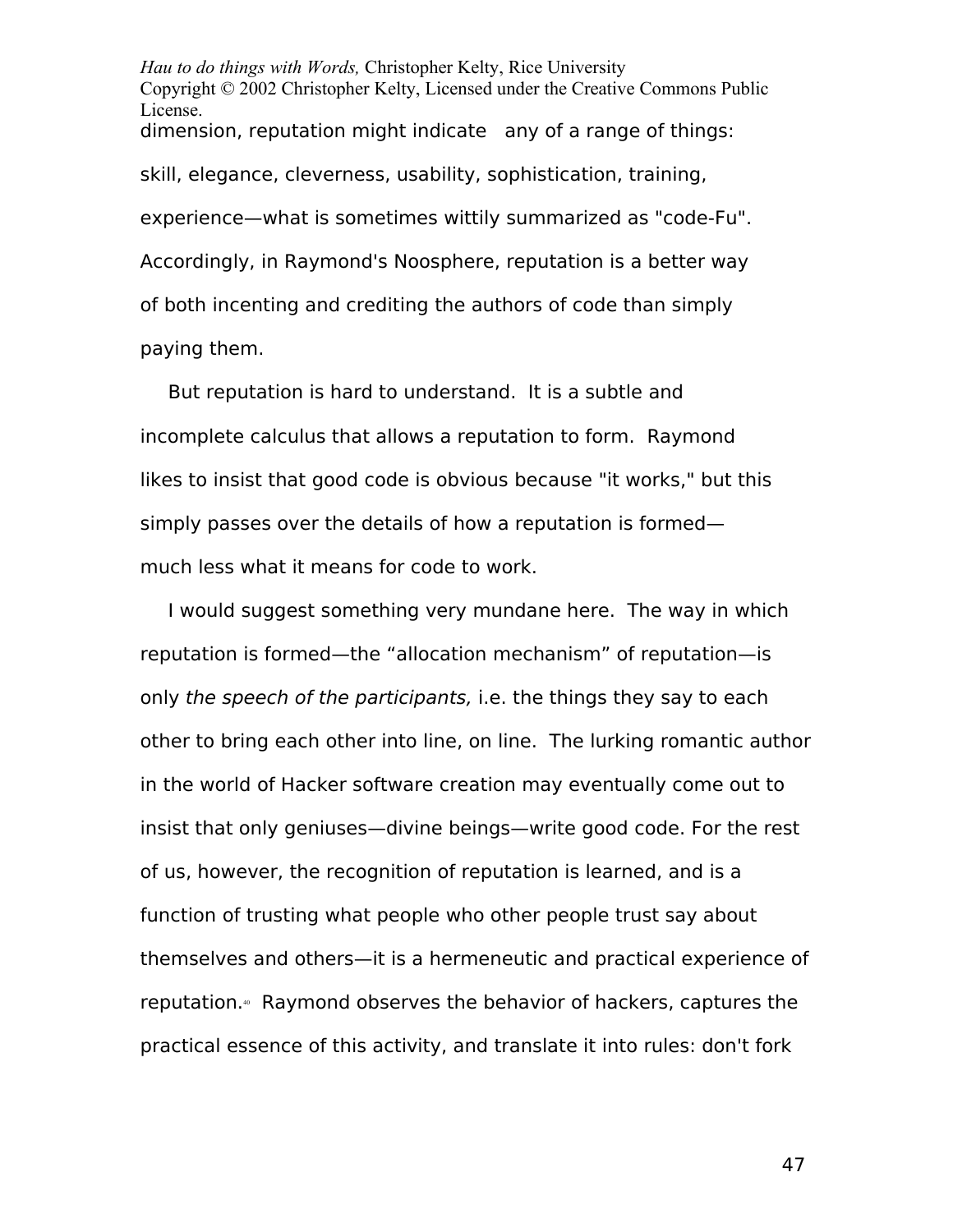*Hau to do things with Words,* Christopher Kelty, Rice University Copyright © 2002 Christopher Kelty, Licensed under the Creative Commons Public License. projects, don't distribute rogue patches, don't erase people's names.

In fact, Raymond himself has done more to identify and make explicit these evolving conventions than anyone else; they are nowhere articulated more explicitly than in his published work. It should not be surprising then, that at the end of HtN, Raymond makes a very interesting normative suggestion:

[Hackers should] develop written codes of good practice for resolving the various disputes that can arise in connection with open-source projects, and a tradition of arbitration in which senior members of the community may be asked to mediate disputes... The analysis of this paper suggests the outlines of what such a code might look like, making explicit that which was previously implicit. No such codes could be imposed from above; they would have to be voluntarily adopted by the founders or owners of individual projects. Nor could they be completely rigid, as the pressures on the culture are likely to change over time. Finally for enforcement of such codes to work, they would have to reflect a broad consensus of the hacker tribe (Raymond, 1998, section 20).

Raymond has effectively proposed what he has already identified as functioning: informal codes adopted by people to manage the direction and control of projects. His identification of the existing codes as "implicit" suggests that people act this way without ever saying anything to each other—but such an assumption is unsupportable. Raymond's specific formulation of them as taboos, in classic anthropological fashion, makes them into regulating rules which the participants themselves rarely recognize (Raymond 1998, Section 2). Raymond suggests that presenting these rules first, as legislative and normative conditions rather than accepting their existence as normative, but informal conventions, will lead to a more robust software development system.

Nonetheless, the suggestion that these rules might govern the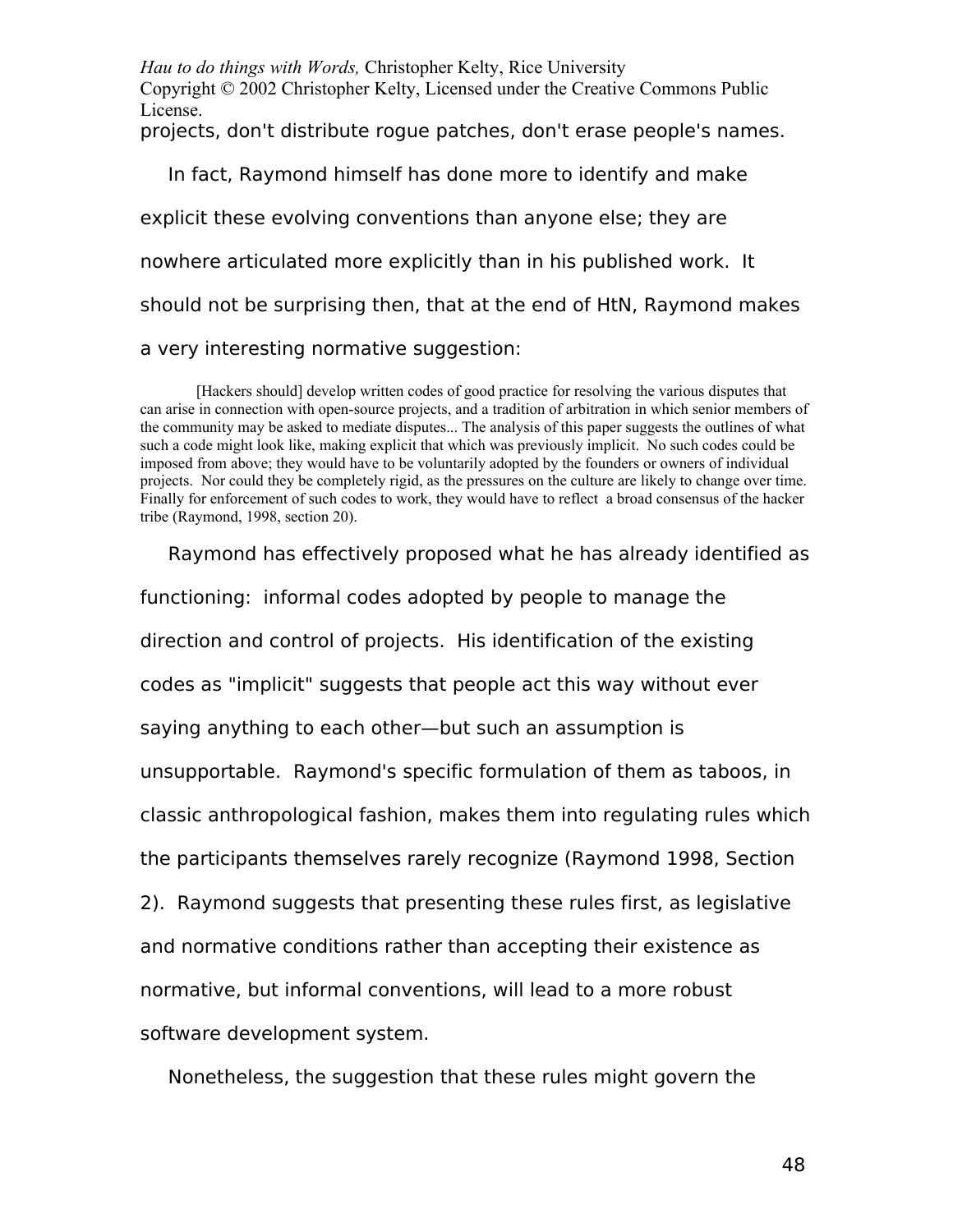*Hau to do things with Words,* Christopher Kelty, Rice University Copyright © 2002 Christopher Kelty, Licensed under the Creative Commons Public License. development of software projects can only be made under the influence of a fantasy that the Noosphere – the gift culture of hackers – is radically separate from the rest of the "real world." The only response awaiting such a fantasy is a rude awakening with respect to who exactly the "senior members of this community" are: they are not hackers. The people who get to decide – on anything – are the people who own the software; that is, the people who own it in a legal and not in any analogical or metaphorical sense. Right now, the only thing protecting the informal conventions of project management from outside interference is in fact the legal hack of the Free Software licenses. And this hack is effective only so long as the contracts are deemed to be legal and fair—until they are tested in court or in legislatures, and only so long as they are enforced, by whatever means.

Raymond, in fact, knows this, and despite his strategic denial that Open Source software is not political, he is also willing to admit that the "right to fork" is like the right to strike or the right to bear arms rights that constitute the structure within which freedom is possible. Both the Free Software Licenses and the Open Source Definition are intended to ensure the existence of a privatized public domain against the interests of intellectual property-appropriating corporations. This can only be political because it concerns the legal constraints on how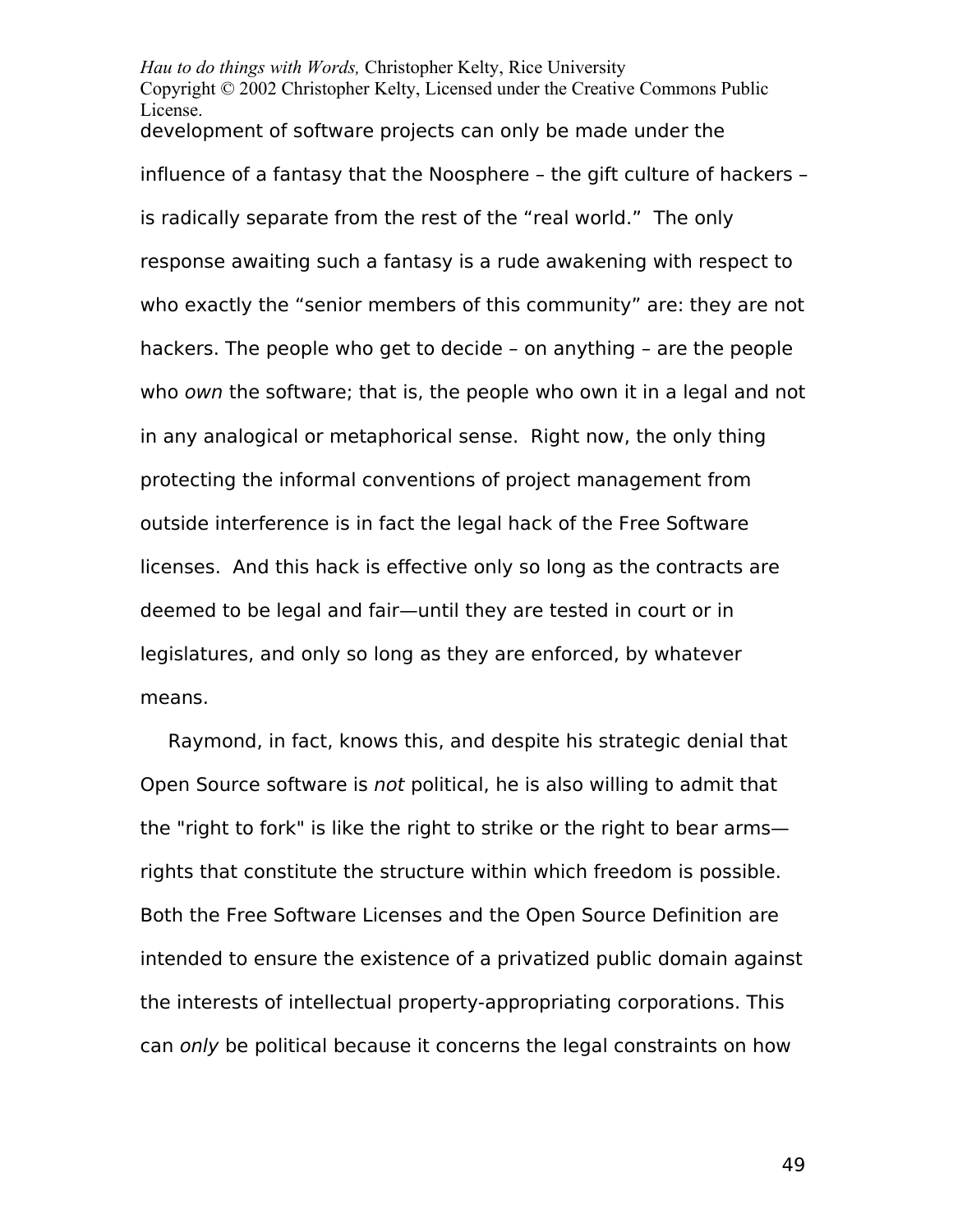*Hau to do things with Words,* Christopher Kelty, Rice University Copyright © 2002 Christopher Kelty, Licensed under the Creative Commons Public License. business is organized and how the US Constitution should be interpreted The effect of using Free Software—regardless of any stated goals—is the political transformation of how business is done and the transformation of the laws which govern commercial activity of software production – in order to return to software developers the right to make binding decisions about what they create; to take that right away from the patent and copyright owners (e.g. management or shareholders) and give it to the people who make and use the software —and guarantee them a structural right to maintain this control. In the end, they are giving each other not software, or value, but rights. Rights, in the particular form of contracts, that guarantee nothing more than the continued circulation of these rights.

# **Part 3: Returning Gifts**

There is certainly something puzzling about a bunch of otherwise highly rational software developers making very good software and then giving it away without asking for payment in money. Often, and largely due to Raymond's explanation, the best explanation people can offer is that these people are actually living in a "gift economy".<sup>[41](#page-85-0)</sup> On the one hand, it allows people to recover a moral sense that is assumed destroyed by the money economy: that of trusting fellow members of a community instead of money. On the other hand it is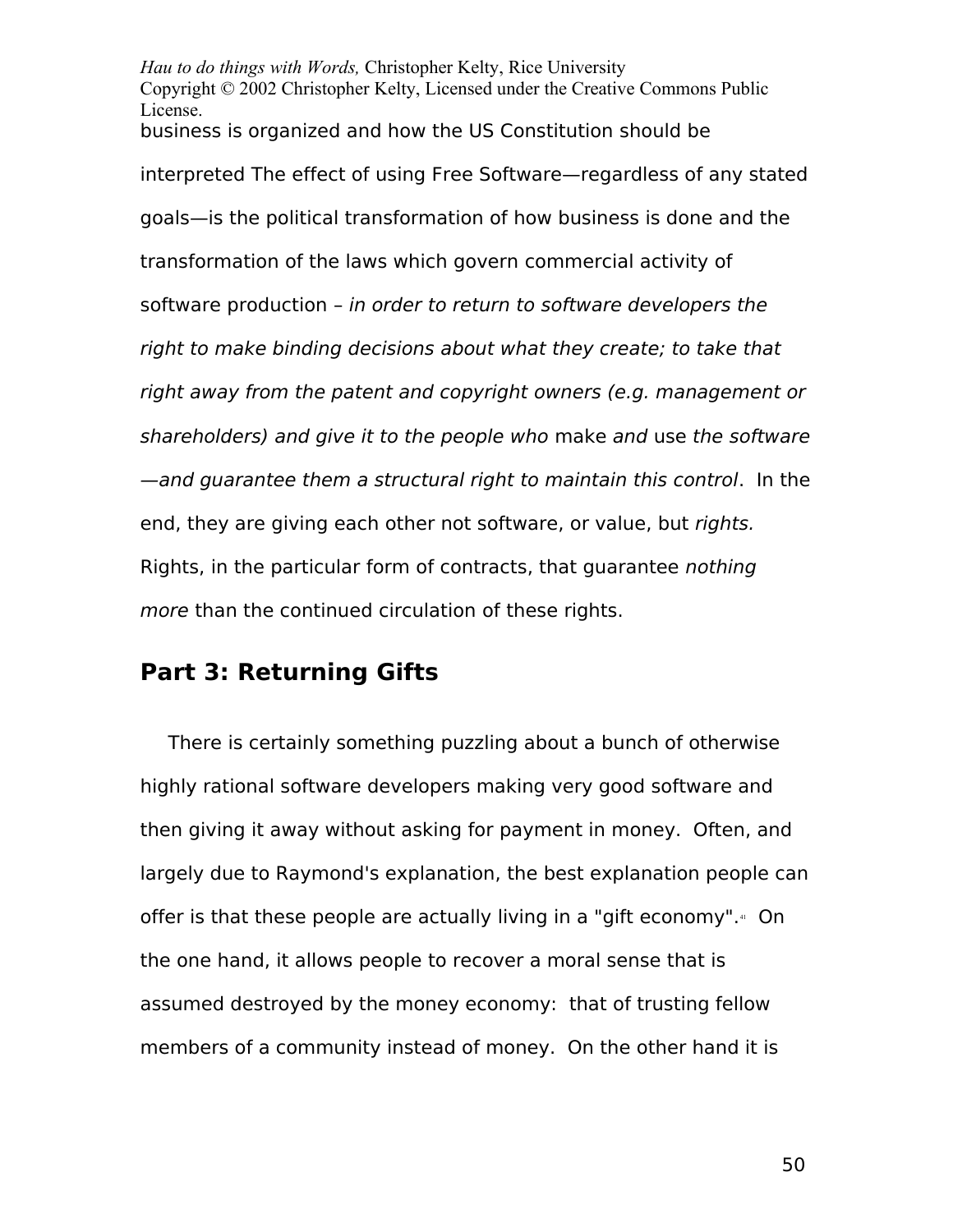*Hau to do things with Words,* Christopher Kelty, Rice University Copyright © 2002 Christopher Kelty, Licensed under the Creative Commons Public License. also a way of suggesting that perhaps the economy is evolving into a system where value circulates via different proxy currencies, such as reputation, status, or authorial creativity.<sup>4</sup> In exactly none of these cases has anyone explicitly sought out from the ostensible founder of this notion, Marcel Mauss.

This last section proposes to do just this. However, the goal is not so much to correct Raymond's understanding, or to offer a final scientific explanation of the behavior of hackers that would prove once and for all the Open Source organization is an evolutionarily necessary development. I would rather take what Raymond's explanation and the phenomena of Free Software teach us and re-read Marcel Mauss. The benefit of doing this accrues primarily to anthropological science, not to Free Software. That is to say, Free Software clarifies certain aspects of contemporary legal, technical, and political structures in such a way that Mauss' work—and the debates surrounding it—are of renewed importance to anthropological theory.

As we have seen, Raymond's explanation rests on the strategic denial of the importance of the legal sphere. Like most participants in this discussion, Raymond views law as a nuisance—a merely empirical and nearly always misguided application of power to a realm technology—which is fundamentally unsuited to such regulation. Law and lawyers are parasites on an otherwise evolutionarily necessary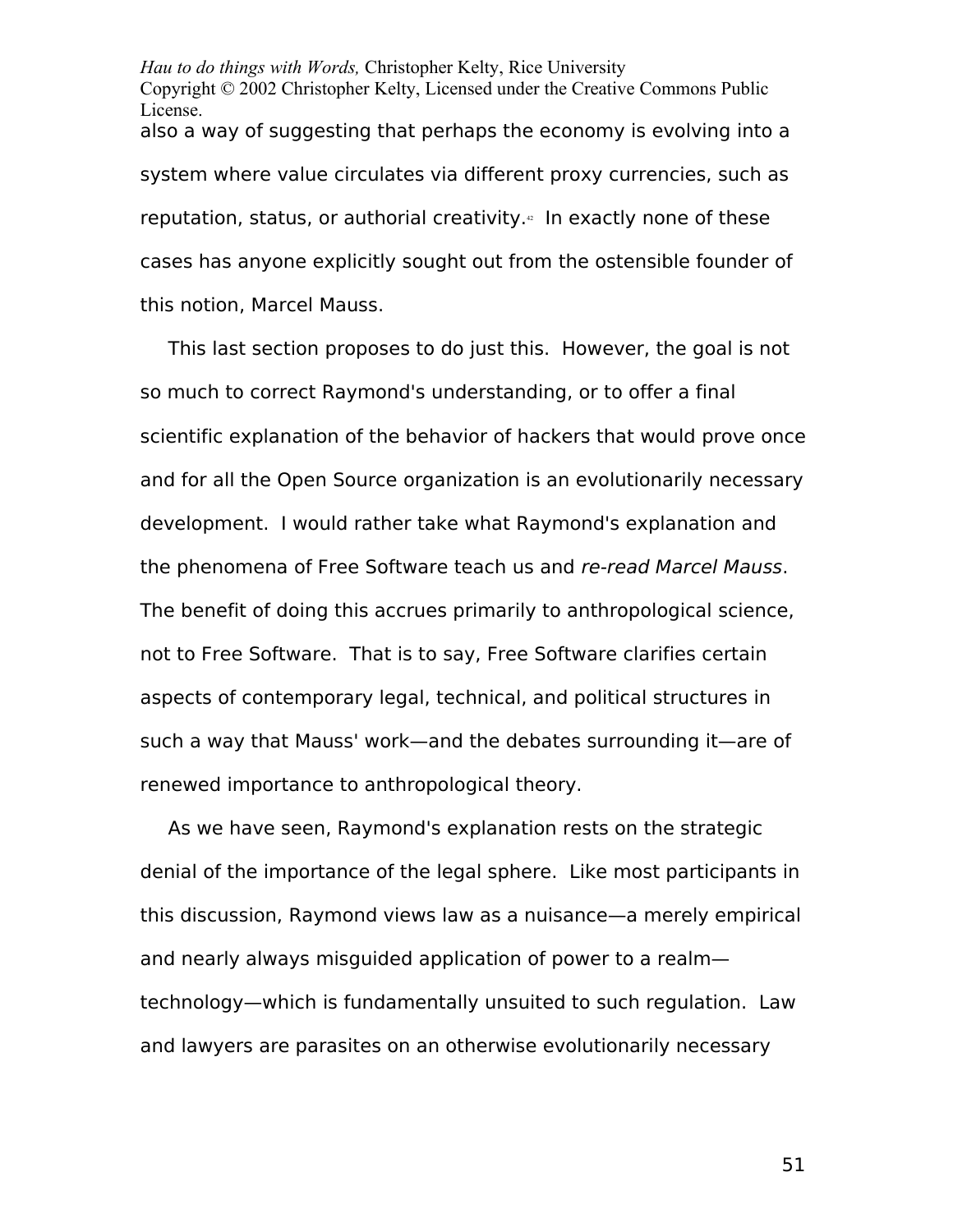*Hau to do things with Words,* Christopher Kelty, Rice University Copyright © 2002 Christopher Kelty, Licensed under the Creative Commons Public License. technological development, which supposedly obeys laws of a different and more scientific order.

Mauss, on the other hand, quite clearly apprehended the importance of law—especially the regimes of property and contract law —to the constitution of personhood and subjectivity, the behavioral regulation of persons, and the structure of transactions. The view through Mauss sees a world in which the "technical" and the "legal become a much more complex set of structures that govern memory and expectation—structures that organize behavior through techniques of archiving, remembering, anticipating, and expecting.

### **How to Read The Gift***[43](#page-85-2)*

For Mauss the gift—the empirical moment of a transaction—is a "total social fact." It is something that leverages all aspects of life together at once. It affects the market, the polis, the home, the university, the court, social structure; it is economic, political, legal, commercial, cultural, social, even aesthetic and religious – all at once. The gift-exchanges of Mauss' essay, in particular the potlatch, $4$  are not irrational economic expenditures, nor are they non-scarcity economic transactions that govern honor and prestige—they govern everything:

For the potlatch is much more than a juridical phenomenon: it is one that we propose to call 'total'. It is religious,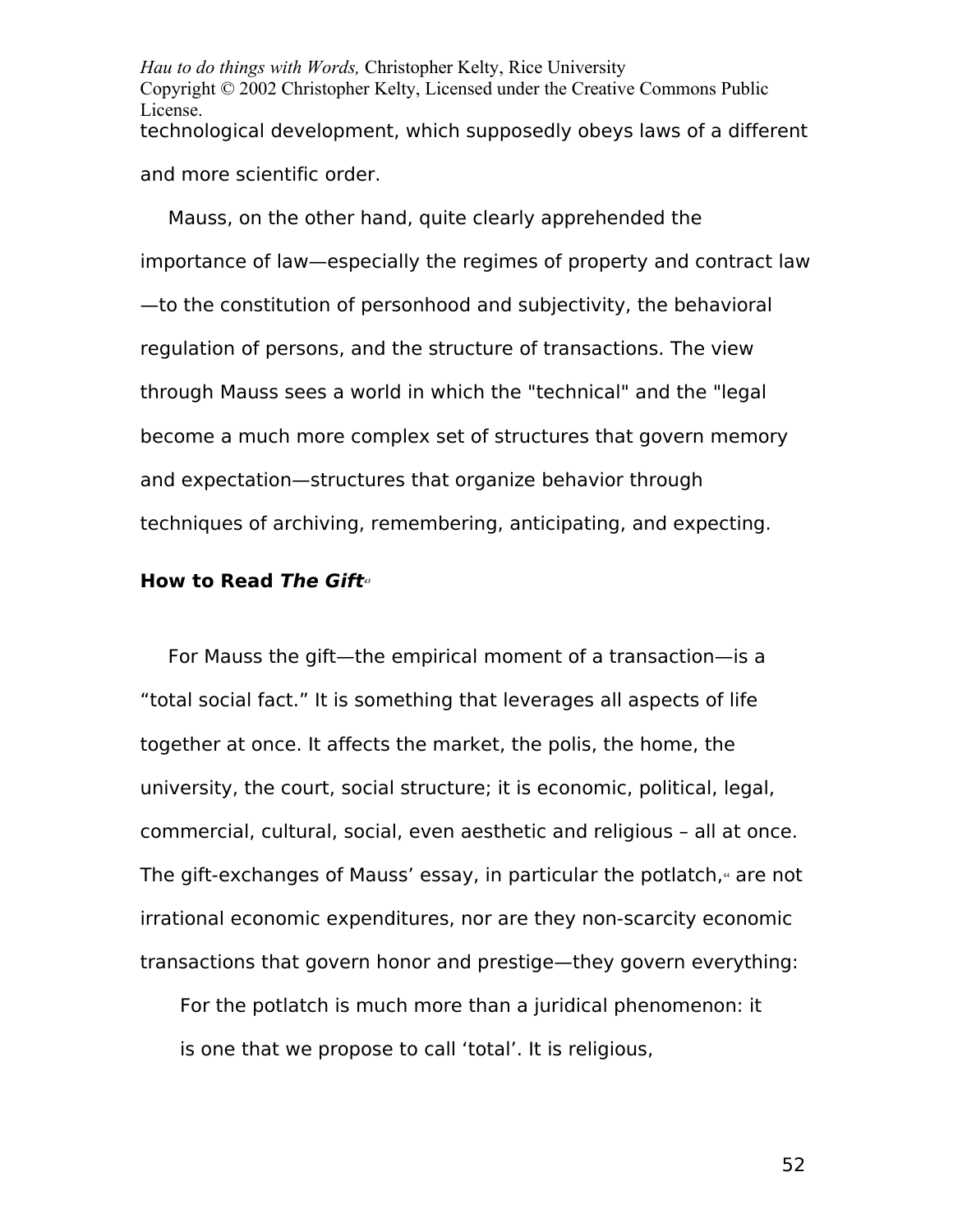mythological and Shamanist...the potlatch is also an economic phenomenon, and we must gauge the value, the importance, the reasons for, and the effect of these transactions...The potlatch is also a phenomenon of social structure...finally...we must add this: the material purposes of the contracts, the things exchanged in them, also possess a special intrinsic power, which causes them to be given and above all to be reciprocated. (Mauss 1924, p. 38).

This "total system" is a general, observable, organic structure of reciprocity and obligation. Mauss' essay, as Mary Douglas puts it, is like "an injunction to record the entire credit structure of a community." (Douglas, 1990, p. x). This credit structure is one of memory and expectation, both individual and collective; it is embodied in things and manipulated by a combination of actions, names and gestures. It requires for its functioning humans, things (including technical things), and sets of learned rules, conventions and laws of which the gift is an observable index.. The nature of these conventions and laws, their power to coerce and their material substrate all change over time.

Mauss condensed this theory into a single central question: "[w]hat rule of legality and self-interest, in societies of a backward or archaic type, compels the gift that has been received to be obligatorily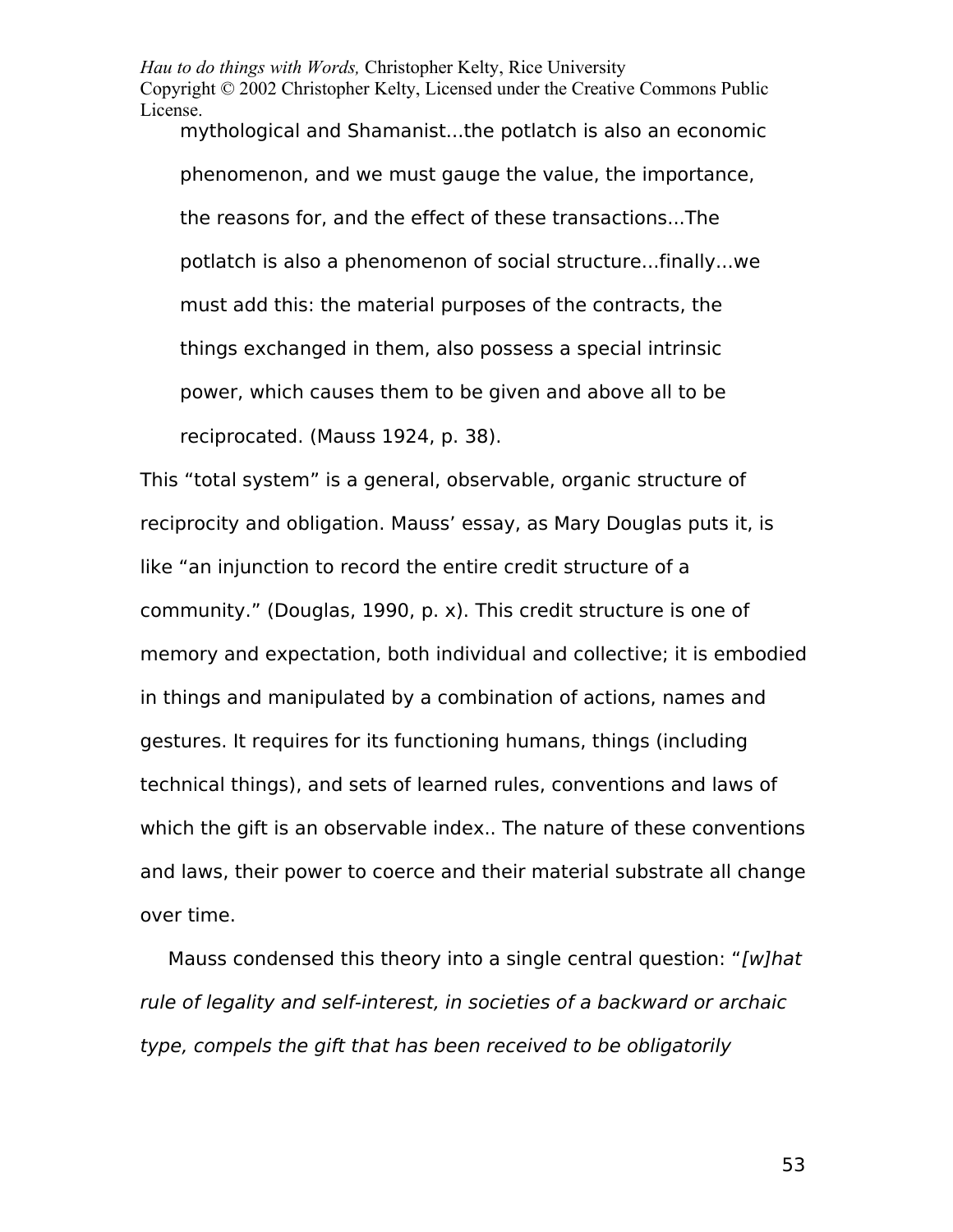*Hau to do things with Words,* Christopher Kelty, Rice University Copyright © 2002 Christopher Kelty, Licensed under the Creative Commons Public License. reciprocated? What power resides in the object given that causes its recipient to pay it back?" (Mauss, 1990, p. 3).

There are three things which should be noted in this question.

 First, Mauss mentions both self-interest and obligation. Selfinterest, that which concerns the economizing of a single individual according to personal desires, is present everywhere in his essay but it is always balanced by obligation—in particular by the sanction or censure of legal obligation. This fact has been often been missed in discussions about Mauss' essay. Indeed, often the question of altruism —the question of a "pure gift"—is raised instead. This usually leads to research that begins with the question: are the participants in a giftexchange really "giving" are they simply self-interested calculating individuals, who expect a return on their investments?<sup>46</sup> Jonathon Parry suggests this is a distorting reading of Mauss: "The gift is always an 'Indian gift' – that is, one for which an equivalent return is expected – and the notion of a 'pure gift' is mere ideological obfuscation which masks the supposed non-ideological verity that nobody does anything for nothing ...this habit of thought has distorted our reading of Mauss' essay on the gift." (Parry, 1986, p.455).

The assumption contained in this misreading is that altruism is the opposite of self-interest—but this disregards the fact that an external obligation (in the form of legal structures – whether formal or informal)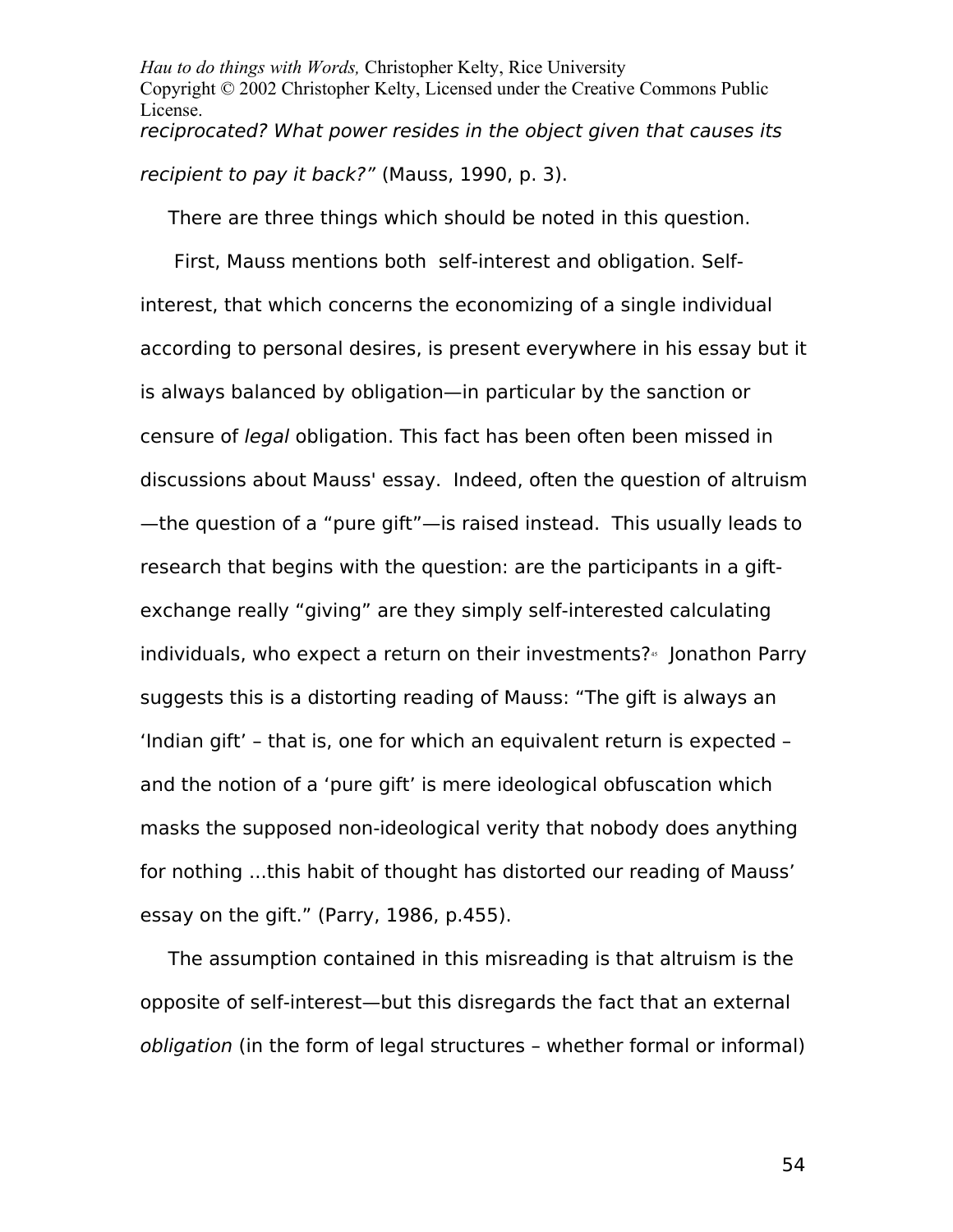*Hau to do things with Words,* Christopher Kelty, Rice University Copyright © 2002 Christopher Kelty, Licensed under the Creative Commons Public License. is as obvious, observable, powerful, and explanatory as revealed selfinterest. Mauss' use of the term "gift" does not imply altruism – in fact he carefully avoids this implication, especially with respect to the potlatch, which he says is "essentially usurious and sumptuary" (Mauss 1990, p 6).

Second, Mauss' central question concerns the status of the thing exchanged, and in particular the "power" it possesses to oblige. Throughout Mauss' work, including his studies of magic and sacrifice, his essays on exchange, and his essay on the concept of person, he focuses not on things with special powers(such as fetishes), but rather on the non-obviousness of the distinction between "person" and "thing." When he does ask about this power that the thing possesses, he does not assume that it is a material or magical quality of the thing, but rather, that people treat it as if it has certain powers. Whether they do this as calculating individuals or as ideologically mystified subjects is less important than the fact that this power concerns the empirical organization of things, people, and property/contract laws that form the basis of a social bond—it is the transaction—the gift exchange— which is the observable aspect of this structure.<sup>[46](#page-85-5)</sup>

Third, the phrase "backward or archaic societies" signals Mauss' concern with some kind of evolutionary aspect of the structures of reciprocity and obligation. Despite this obvious concern, his project is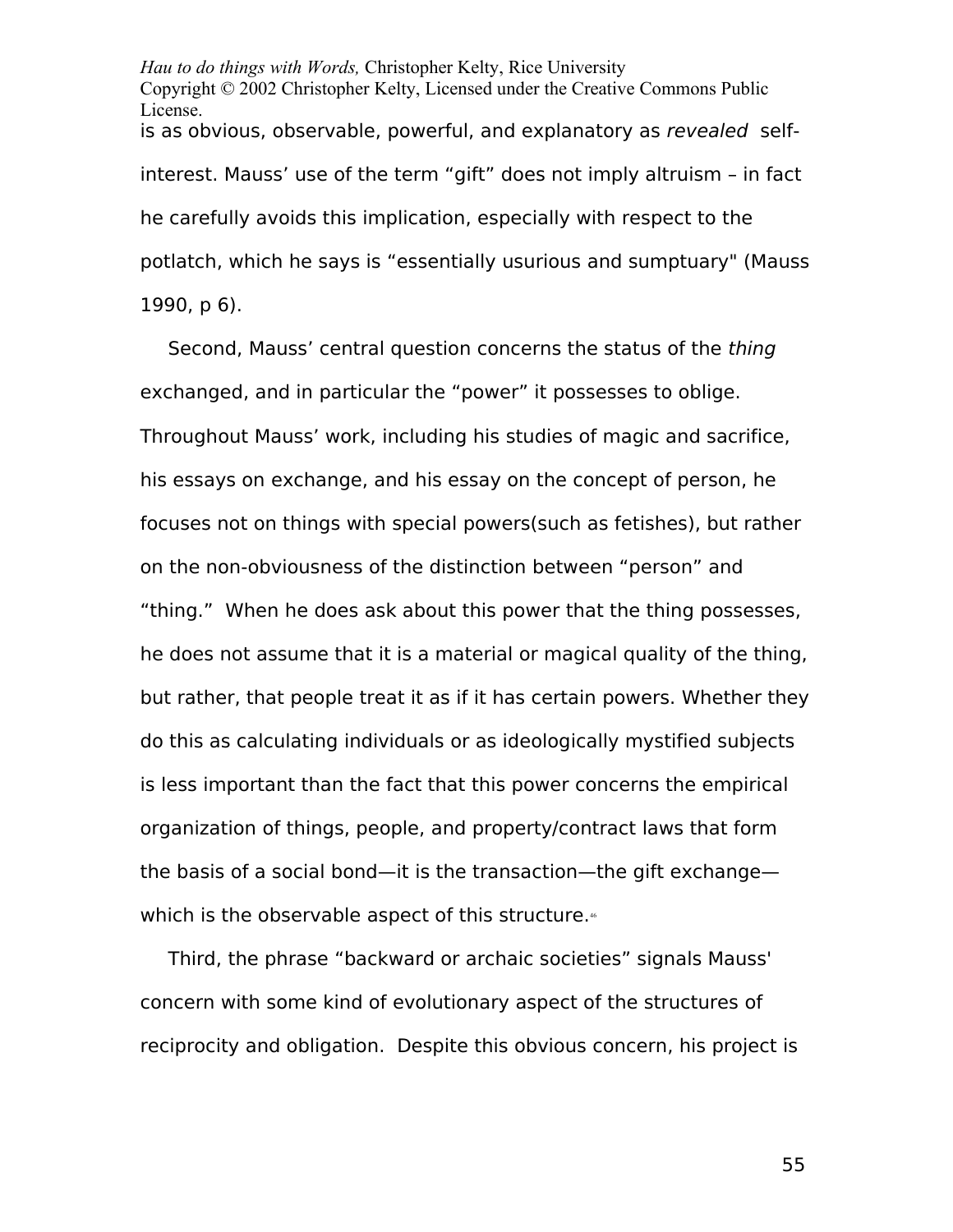not to identify and study "primitive economies" or "primitive economics"; the 20th century discipline of economics is unsuited to capture the "total" nature of the phenomena under study—it must be approached from a more general scientific standpoint. Furthermore, Mauss' interest in the archaic is not an interest in something that is already gone. Rather it concerns "a permanent form of contractual morality. Namely how the law relating things even today remains linked to the law relating persons...forms and ideas that, at least in part, have always presided over the act of exchange, and that even now partially complement the notion of individual self interest" (Mauss , 1990, p. 4). The role of evolution and change in Mauss is frustratingly unclear. On the one hand, Mauss wants to identify a universal moral element of transactions, a kind of unchanging necessity to human interaction. On the other hand Mauss ends his essay with a set of moral conclusions about contemporary European society that attack the dominant utilitarian ideological position of the day (that of "constant, icy, utilitarian calculation" (Mauss, 1924, p. 76) as one that denies this essential moral necessity. Mauss optimistically forecasts the return of these necessary reciprocal bonds of social solidarity in the early twentieth century rise of mutual societies, social insurance and family assistance.<sup>[47](#page-85-6)</sup>

Nevertheless, Mauss' moral conclusions are based on his assertions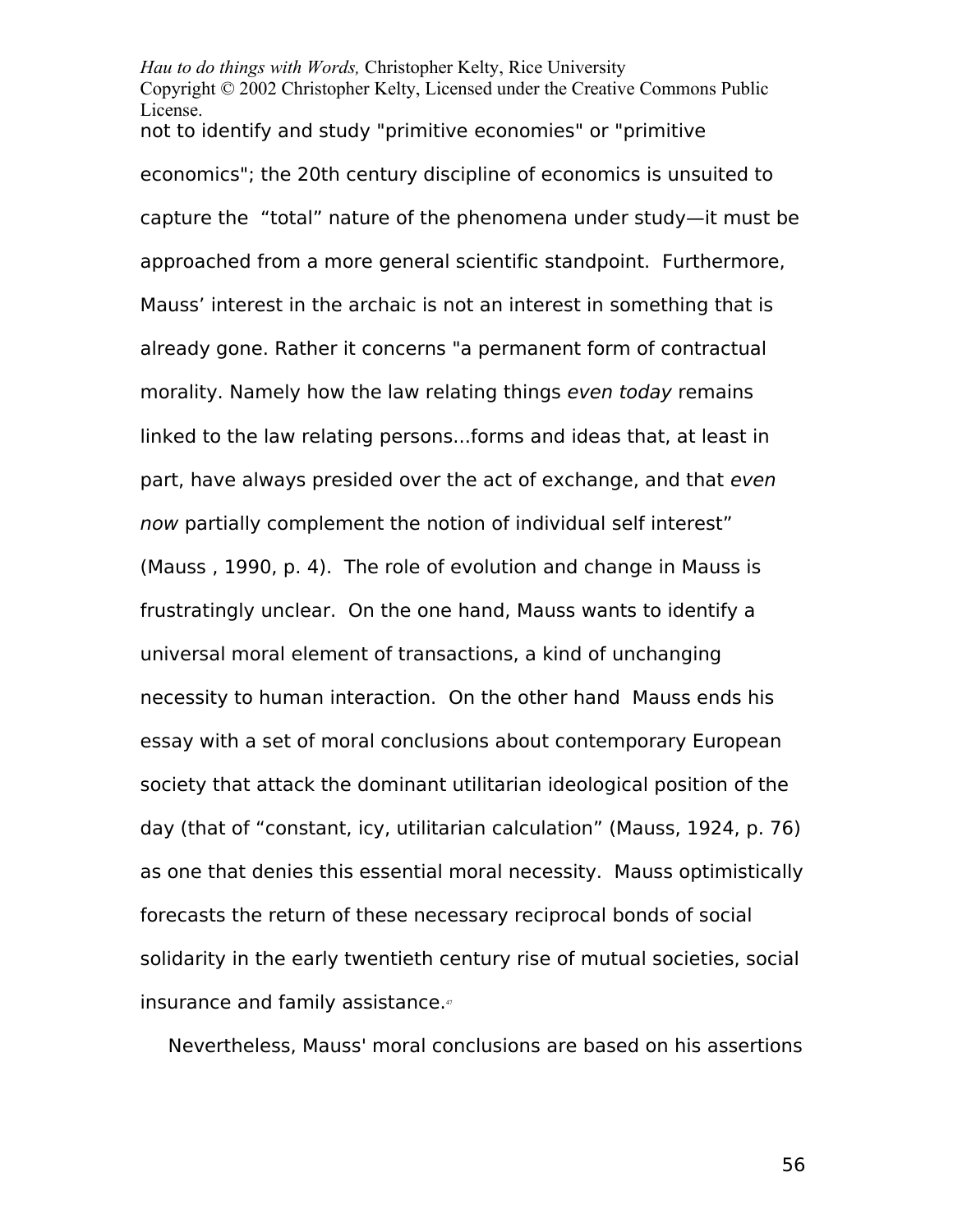*Hau to do things with Words,* Christopher Kelty, Rice University Copyright © 2002 Christopher Kelty, Licensed under the Creative Commons Public License. that there is an evolution to the relationship between persons, things, and rights: namely the displacement of an ancient, or archaic system of gift-exchange by a modern one based on individualized contract (beginning with Roman law and the legal distinction between persons and things) and especially, on money-exchange.

After posing his central question, and raising the awkward issue of an quasi-evolutionary development, Mauss repeatedly stresses his method of answering it. Mauss' essay is famous for the scholarly apparatus that dominates it. For Mauss, the "credit structure" of a society is to be uncovered by a "method of exact comparison." (Mauss, 1990, p. 4). It is to be found "through documents and philological studies of the consciousness of the societies themselves, for here we are dealing in words and ideas" (Mauss 1990, p.4-5). Etymology (wherein the specific relational meanings of terms can be discovered), comparative history of law (especially concerning that of property and contract – and especially in societies where written law is an institution), and ethnographic report (in societies where writing was less easily accessible, or perhaps unavailable) fill the notes that range around the world and deep into the past.

The breadth and depth of Mauss' knowledge are often noted, but rarely is it recognized as a particular species of comparative research. Mauss was engaged in creating a version of historical and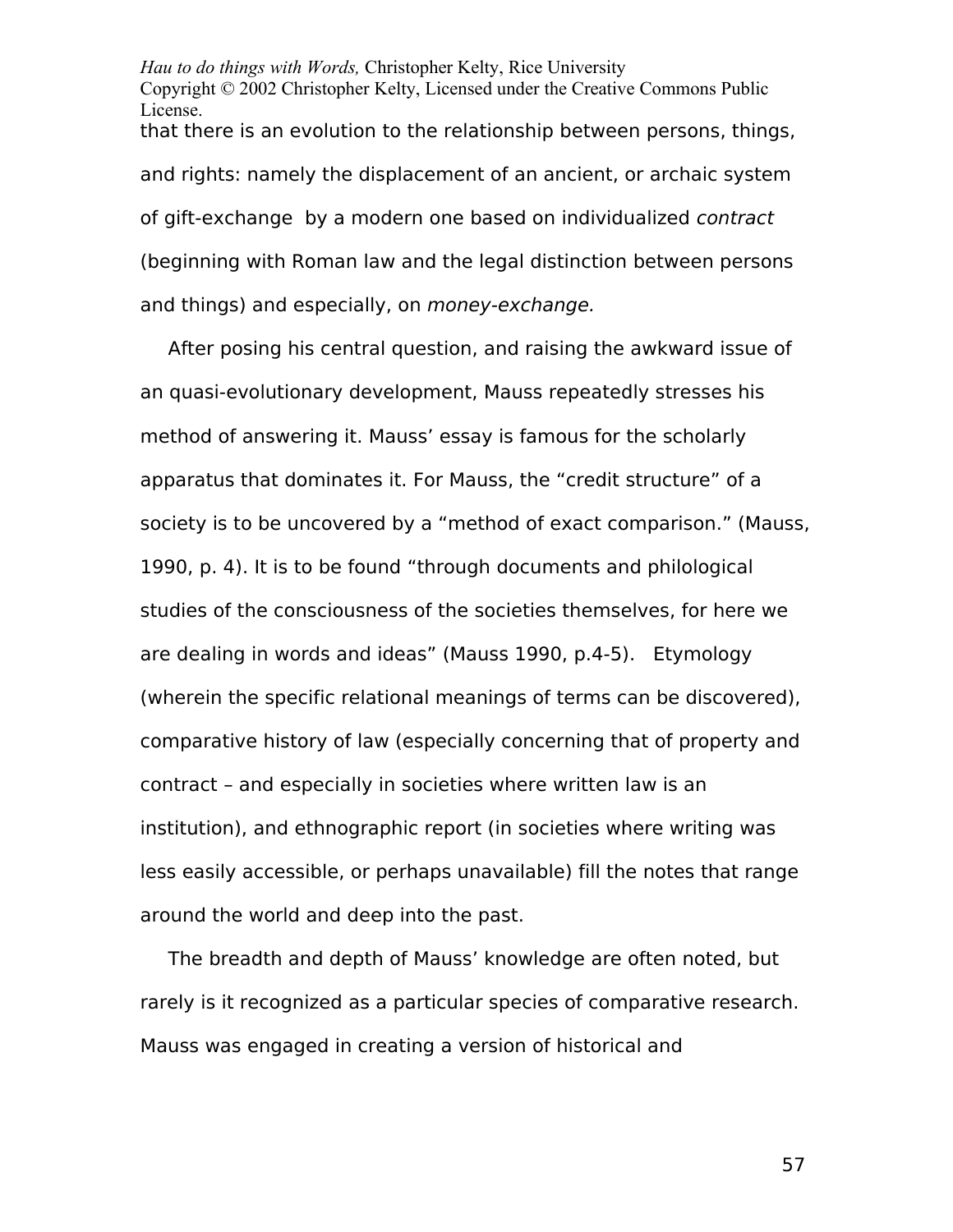*Hau to do things with Words,* Christopher Kelty, Rice University Copyright © 2002 Christopher Kelty, Licensed under the Creative Commons Public License. anthropological research that investigates the structures of reciprocity and obligation (esp. of property and contract) across societies—from the tribes of Melanesia and the Northwest Coast to the societies that form the basis of European civilization: Hellenistic, Roman, Indo-European, Germanic and Celtic. These "archaic" societies, and the "exact comparison" that Mauss seeks to perform on them, constitute not the "other" to, but the foundation of the present.

Mauss explains his method this way: "we shall arrive at conclusions of a somewhat archaeological kind concerning the nature of human transaction in societies around us, or that have immediately preceded our own." (Mauss, 1924, p. 4). Levi-Strauss recognized in Mauss' method a profound shift in social scientific observation—away from a mere cataloguing of forms towards a more scientific elaboration of social structures. Levi-Strauss' "rescue" of Mauss' method resulted in the creation of structuralism (Levi Strauss 1987, 45-66). Ironically, Mauss' method might also be seen as the origin of what Foucault would later describe—in opposition to structuralism—as his archaeological method of historical research.<sup>[48](#page-85-7)</sup>

## **Money, gifts, and laws as technical things**

What Mauss seeks to describe in The Gift is a technical structure of reciprocity and obligation. The word "technical" can be misleading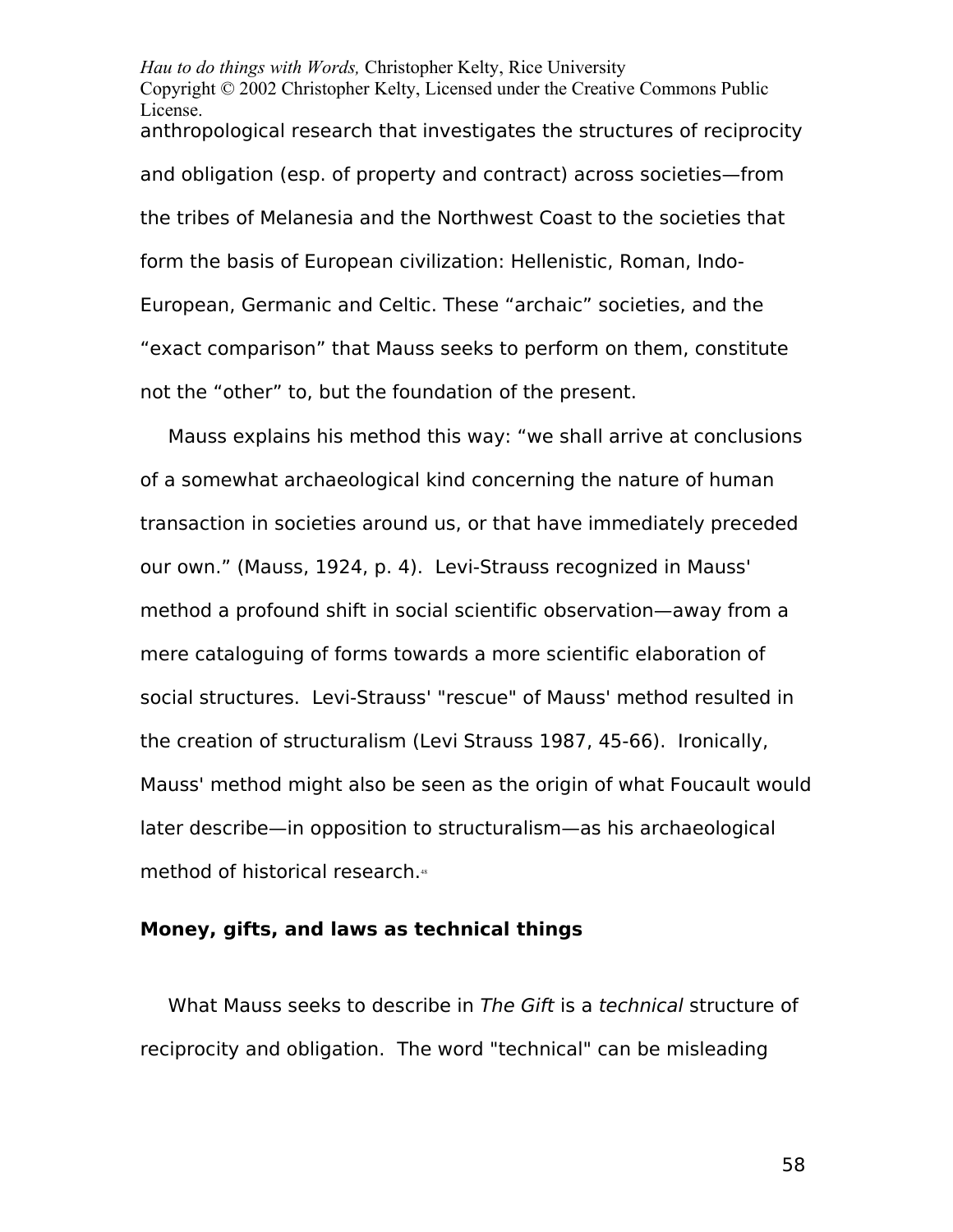*Hau to do things with Words,* Christopher Kelty, Rice University Copyright © 2002 Christopher Kelty, Licensed under the Creative Commons Public License. here, and perhaps should be specified in the following way.<sup>[49](#page-85-8)</sup> The structure of obligation and reciprocity is the total system of memory and expectation within which people, things and rights circulate—it includes speech, gesture, and written communication, as much as it does human organisms or comestible things. Memory – both biographical and technical – concerns archiving, remembering, recalling, keeping accounts, eulogizing, writing history, etc.; expectation – both biographical and technical – concerns anticipating, planning, hoping, expecting, and deciding. In The Gift, this changing technical system has at least two very important observable, material aspects: gift-exchange and money-exchange.

"Money," in The Gift is not price, Mauss is not writing about the introduction or evolution of a price system. For both the material aspect of money and its essential relationship to a (legal) regime of individualized contracts are important. In the purest version of price theory, money is has neither quality nor quantity because it has no effect on the pure ratio between prices. However, financial economics and institutional economics both stress the importance of money as a part of the economy, and return it to the model as an essential empirical given. Martin Shubik puts it concisely: "Much of microeconomic theory has been devoted to the mysteries of maximizing high-dimensional utility functions… Perhaps a more natural view of a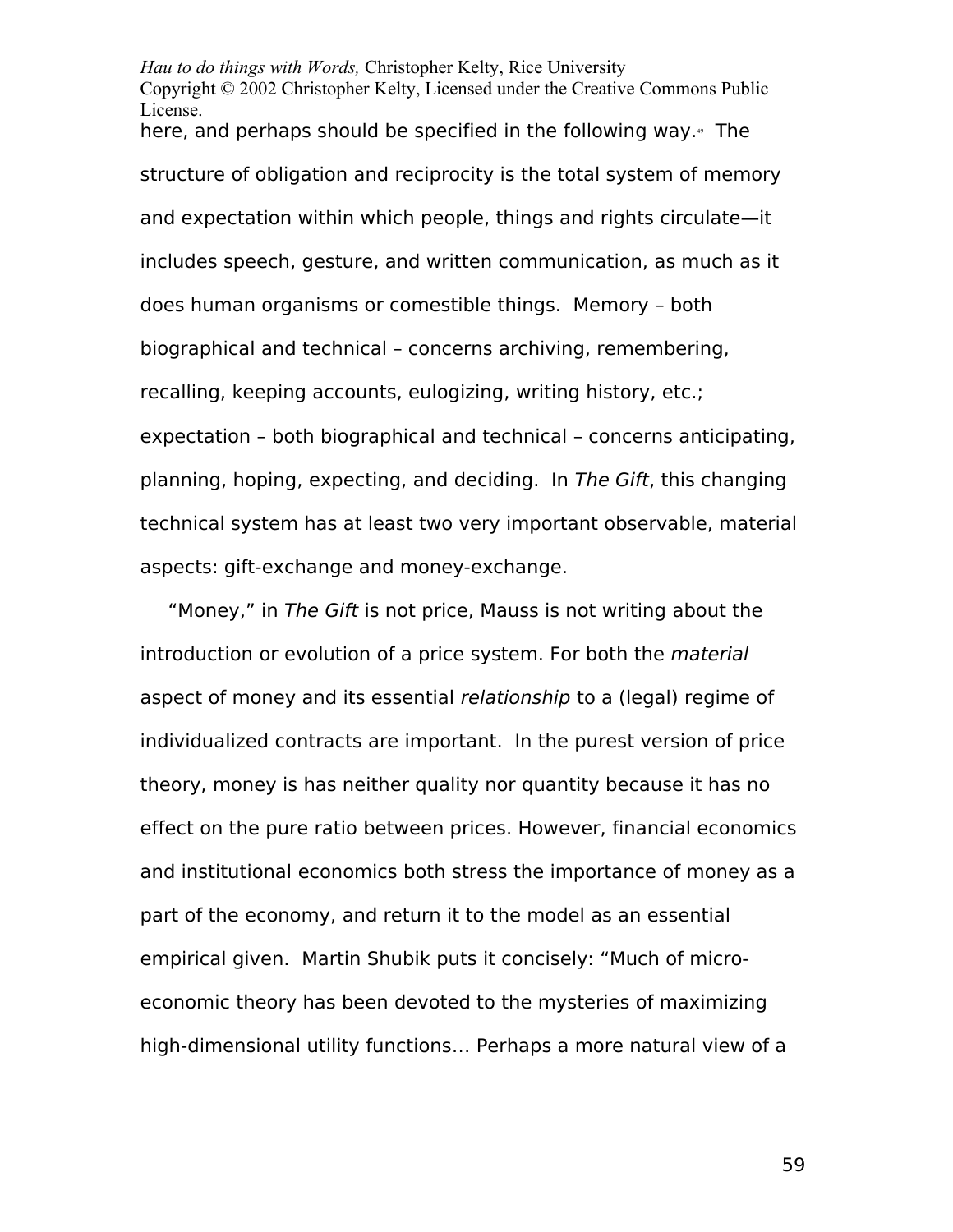*Hau to do things with Words,* Christopher Kelty, Rice University Copyright © 2002 Christopher Kelty, Licensed under the Creative Commons Public License. modern economy is that money is the reality, and the utility function is the shadow abstraction."(Shubik, 2000, p.19).

"Money" is also not a "commodity"—which is a confusion often made by anthropologists (see Gregory, 1982; Gregory, 1980; Carrier, 1991)—especially not "commodity" in the sense given by Marx – about whom Mauss, curiously, has almost nothing at all to say. A comparison between Marx's use of "fetish," its role in his definition of commodities and Mauss' descriptions of money (for which he also uses various foreign words for magic—such as mana) should be done—but it is outside the scope of this paper. Nonetheless, there is no hard distinction anywhere in Mauss between "gifts" and "commodities," only between money and gifts. Simply replacing money, then, with value or commodity or price obscures rather than enlightens.

To put a finer point on what Mauss' means by money, there are two sections worth quoting here:

"In these societies we shall see the market as it existed before the institution of traders and their main invention – money proper. We shall see how it functioned both before the discovery of forms of contract and sale that may be said to be modern (Semitic, Hellenic, Hellenistic, and Roman) and also before money, minted and inscribed." (Mauss, 1990, p. 4 ). And later: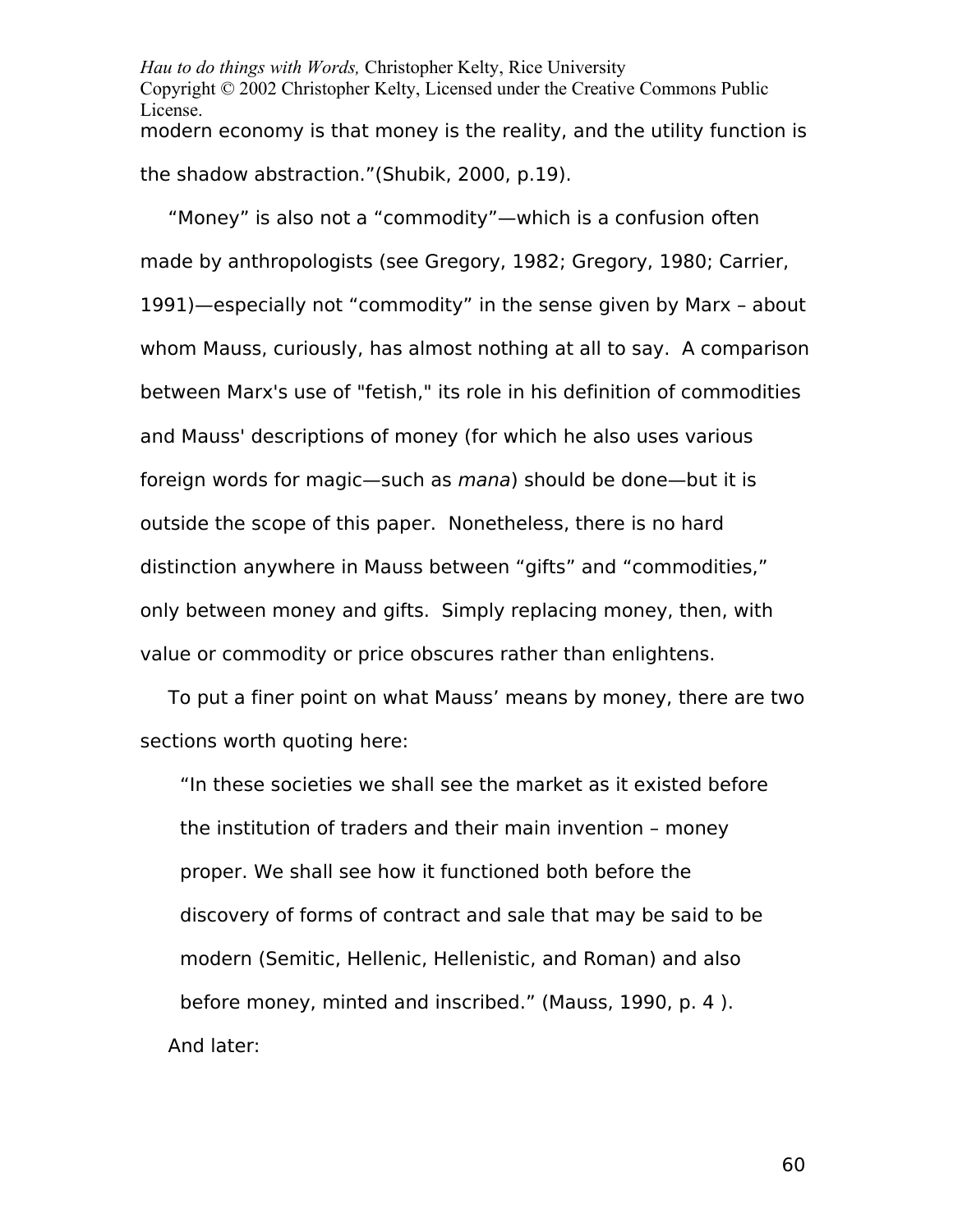"These phenomena [potlatch; gift; circulation of gifts, persons, and rights] allow us to think that this principle of the exchange-gift must have been that of societies that have gone beyond this system of 'total services' (from clan to clan, and from family to family) but have not yet reached that of purely individual contract of the market where money circulates, of sale proper, and above all of the notion of price reckoned in coinage weighed and stamped with its value." (Mauss, 1990, p. 46).

Two things are clear in these passages

First, money is a medium, a material thing that is weighed, stamped, inscribed, and related to explicit and implicit contracts. It is at the same time a thing and sign. It is not alienated, inasmuch as Mauss withholds judgment on who, or what, it would be alienated from. Mauss sees money as precisely one kind of contingent institutional invention in a historical frame, not as an inevitable evolutionary development of trade. Such a focus on the technical nature of the institution is not arbitrary, but constitutes the particular focus of a very long footnote (a footnote with a title no less) on the subject of what makes money money.<sup>®</sup> Mauss explains here that the inscription on most money (e.g. "our" money—meaning European money) is the symbol of the State, of a particular sovereign guarantee. When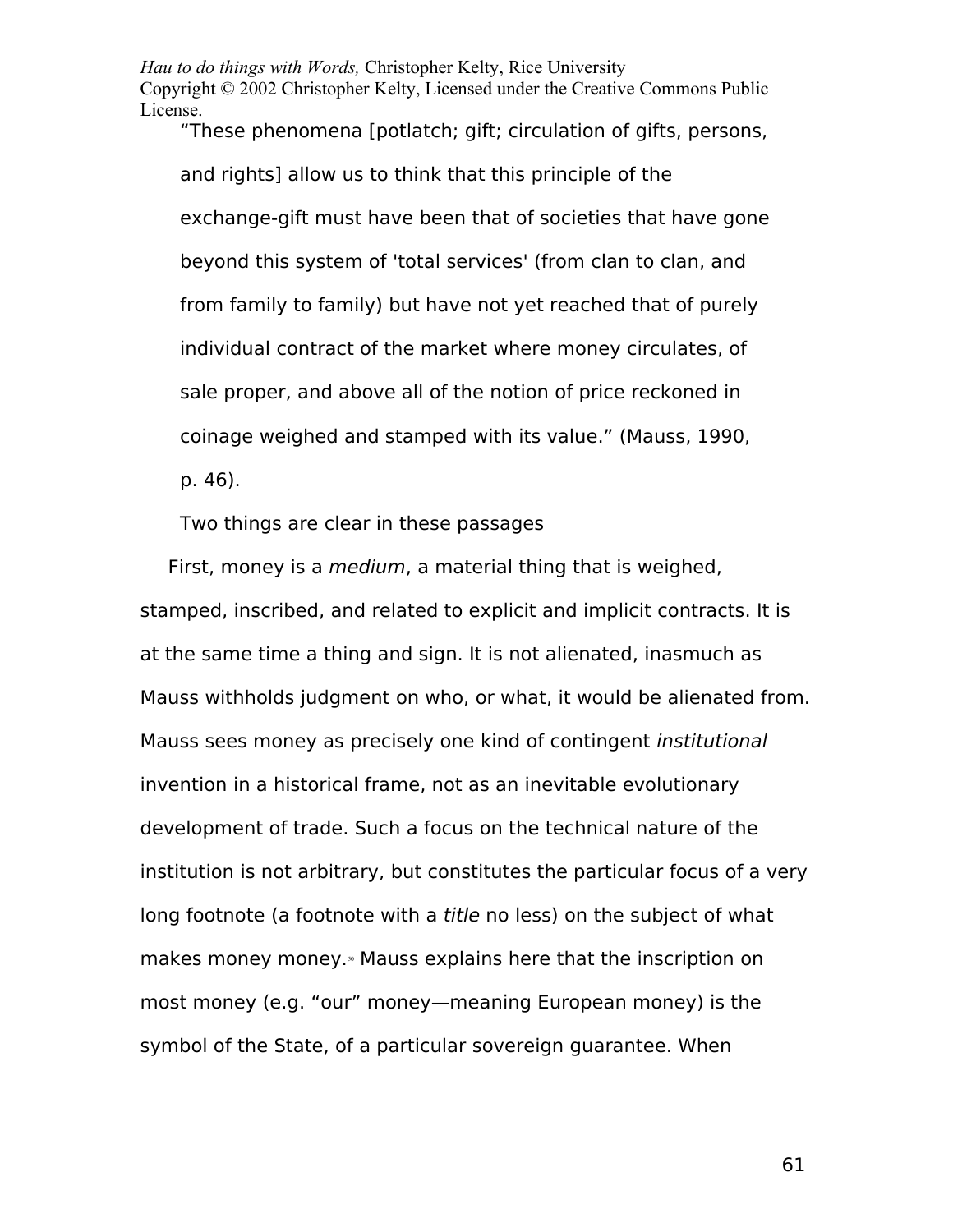*Hau to do things with Words,* Christopher Kelty, Rice University Copyright © 2002 Christopher Kelty, Licensed under the Creative Commons Public License. Malinowksi suggests that the Melanesians do not have money, it is this particular form that Mauss accuses him of elevating to a general type. On the contrary, explains Mauss, the Melanesians, even in Malinowski's study, possess things that function exactly like money: "They have purchasing power, and this power has a figure set on it... the idea of number is present even if that number is fixed in a way different from that of the state, and varies during the succession of kula and potlatches." (Mauss, 1990, p. 101).

For Mauss, money is both a thing and a sign, marked with a number. Its use, function, inscription and characteristics indicate only the specific institutions that guarantee or fix this thing/sign (i.e. in the case of "our" money, the State, or today—currency markets; in the case of the Melanesians, the relative positions and ranks of gift-givers). Thus Mauss' study concerns the development of money as the medium which structures and is structured by the legal regime of property and contract, i.e. the circulation of people, things, and rights.

 And while it might be said that gift-exchange is an expression of one configuration of property rights and contract systems and that money is another, or a subsequent one, it is clear, even to Mauss, that such a distinction will not hold. Money starts to infect gifts even at the supposedly archaic stage before money is invented. Certainly, giftexchange and money-exchange have *coexisted*, but the study of their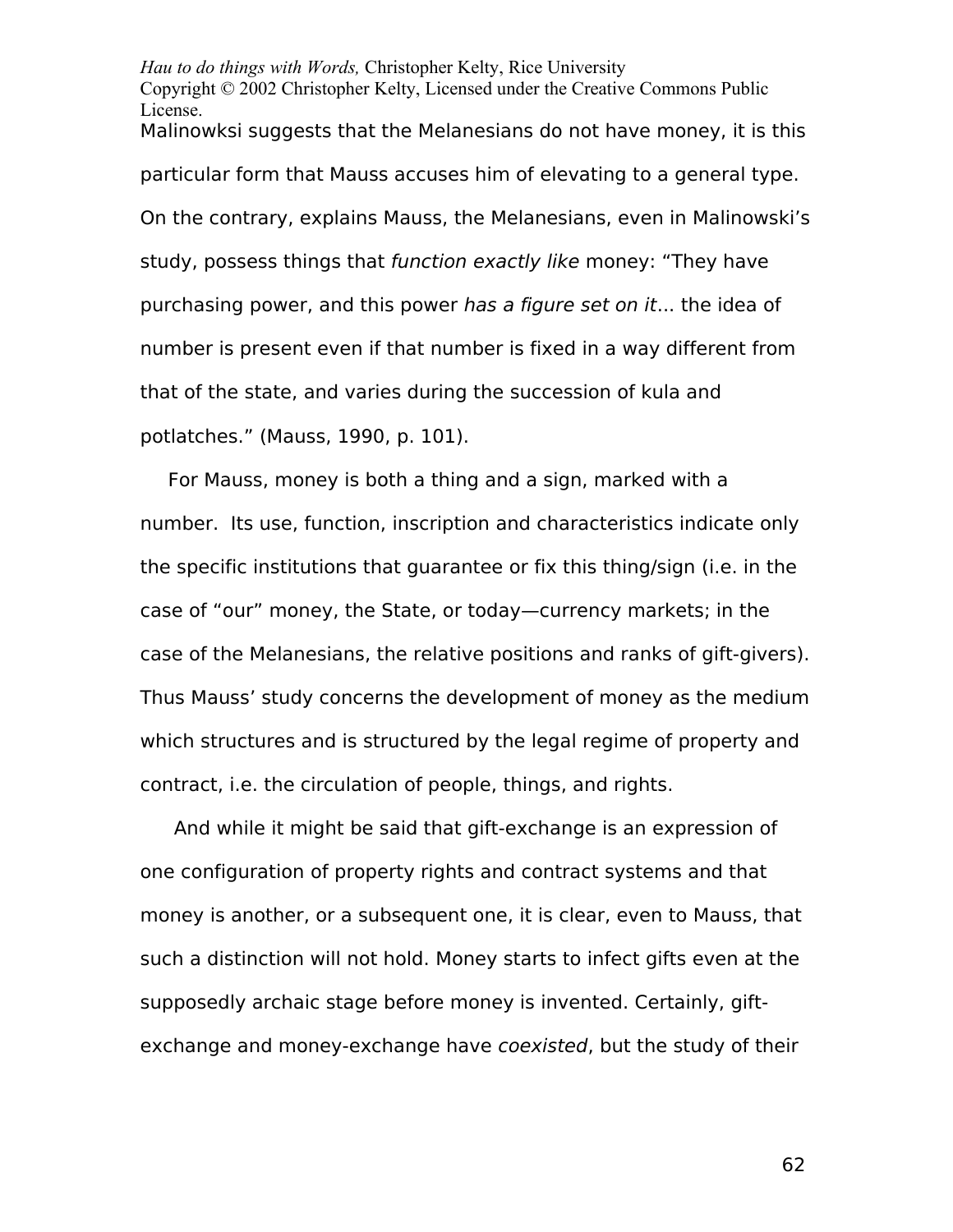Second, these quotations suggest that there is a progression from exchange-gifts as total-system to the system of money and individual contract. Mauss sees the institution of money and the individualization of sale contract as representing a certain triumph over the previous system of obligation and reciprocity. Though it remains undeveloped in his work, the implication is that the money-exchange system is no longer a total system of services, as the archaic gift-exchange system was. Today, many things supposedly happen outside of the exchange of money—that is outside the market proper: for example mateselection and marriage, or voting, or the array of things that we now refer to as gifts. The notion of "gift," as we understand it today, i.e. as something that you receive but don't pay for (or perhaps: something you don't deserve), can be seen as an effect of the disappearance of gift-exchange as a total-system of services.

 If such an evolution has actually occurred, then this is also where the notion of altruism and the debate about a "pure gift" would emerge alongside a now nearly undeniable suspicion that exchange is always interested. Here, if anywhere, is where the "free gift" – the AOL CD, the free mobile phone, the sample medicine, the free browser – shows its true color as an object with interests attached—as a deliberate manipulation of non-market exchange in the service of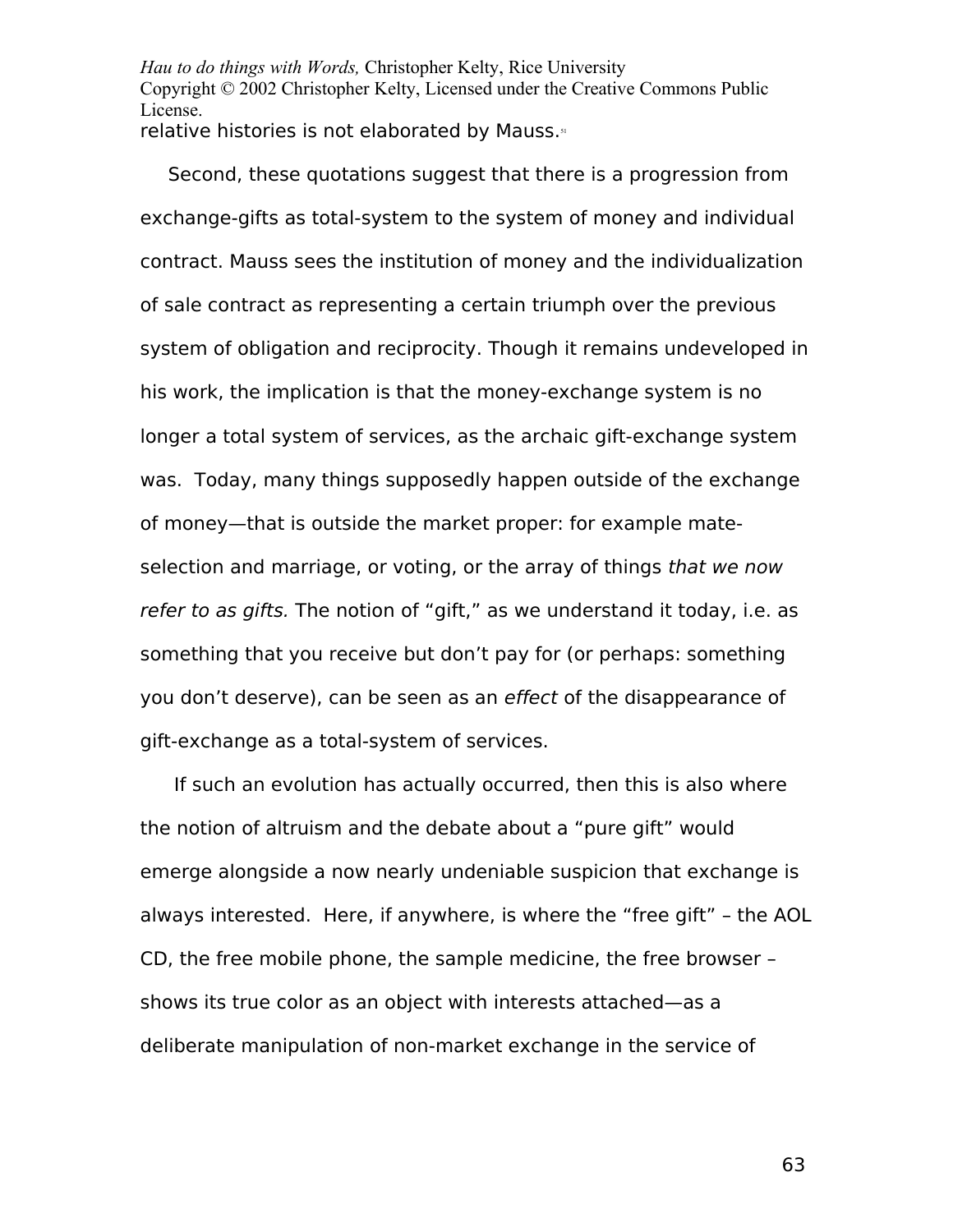*Hau to do things with Words,* Christopher Kelty, Rice University Copyright © 2002 Christopher Kelty, Licensed under the Creative Commons Public License. market exchange. It is Mauss' suspicion that the supposedly eternal truth that "there is no such thing as a free lunch" actually has an evolution to it, and that this can be uncovered in the technical structure of memory and expectation; in particular in the history of property and contract laws which have individualized to such an extent that the nature of trust itself has been transformed.

# **Memory and Expectation or, How to do things with Mauss**

If we return to the present context of the internet and Free Software, then we can make some broad and initial suggestions of what aspects of contemporary life can be understood as aspects of the technical structure of memory and expectation. Memory as I have used it throughout this article, refers to the whole structure of memory – not the biology of the human brain. The technologies of archiving, accessing, recalling, honoring both people and events, the states of mourning, eulogizing, and commemorating; the creation of tradition out of the iterative recognition of an event; and perhaps most importantly today, the writing of history. This structure could be seen to include everything from libraries and postal systems to pen-pals and Stasi files. It is perhaps "the public sphere" if this abstraction didn't reduce communication to ephemeral speech.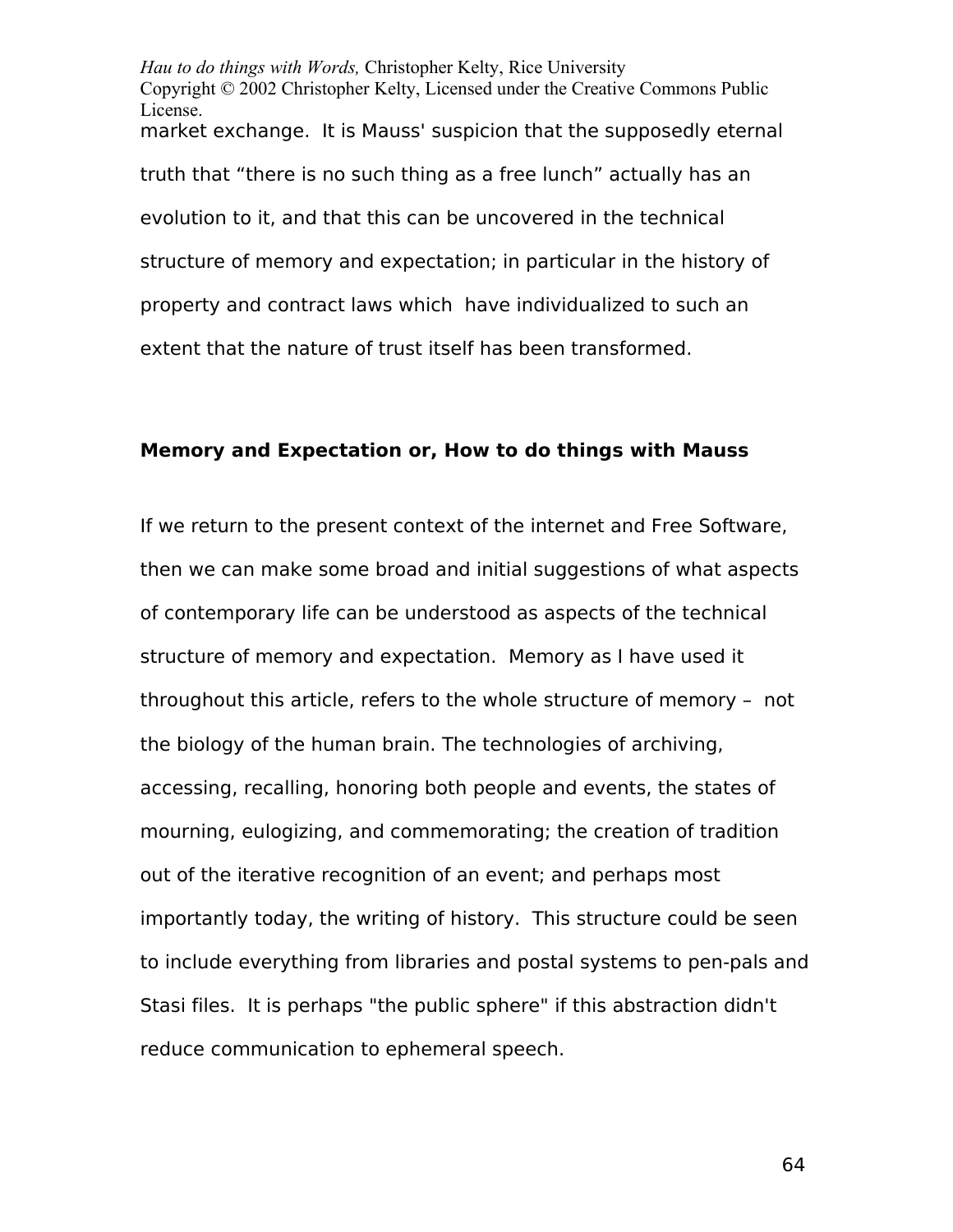Consider a quotation from Derrida's Archive Fever (Derrida 1995). Here, Derrida imagines what Freud's psychoanalytic theory would have been like if Freud had access to "MCI and AT&T phone cards, portable tape recorders, computers, printers, faxes, televisions,

teleconferences, and above all E-mail." Not only do these technologies allow for faster, better, more complete, more accurate recording, they alter the structure of the archivable content and in turn the structure of our experience of it. "the technical structure of the *archiving* archive also determines the structure of the *archivable* content even in its very coming into existence and in its relationship to the future." (Derrida 1995, 16). Furthermore, such a technical structure is not a Kantian category, a master market, or a phylogenetic past, but it concerns something more mundane and approachable:

The example of Email is privileged in my opinion for a more important and obvious reason: because electronic mail today, even more than the fax, is on the way to transforming the entire public and private space of humanity, and first of all the limit between the private or the secret (private or public), and the public or the phenomenal. It is not only a technology, in the ordinary and limited sense of the term: at an unprecedented rhythm, in a quasi-instantaneous fashion, this instrumental possibility of production, of printing, of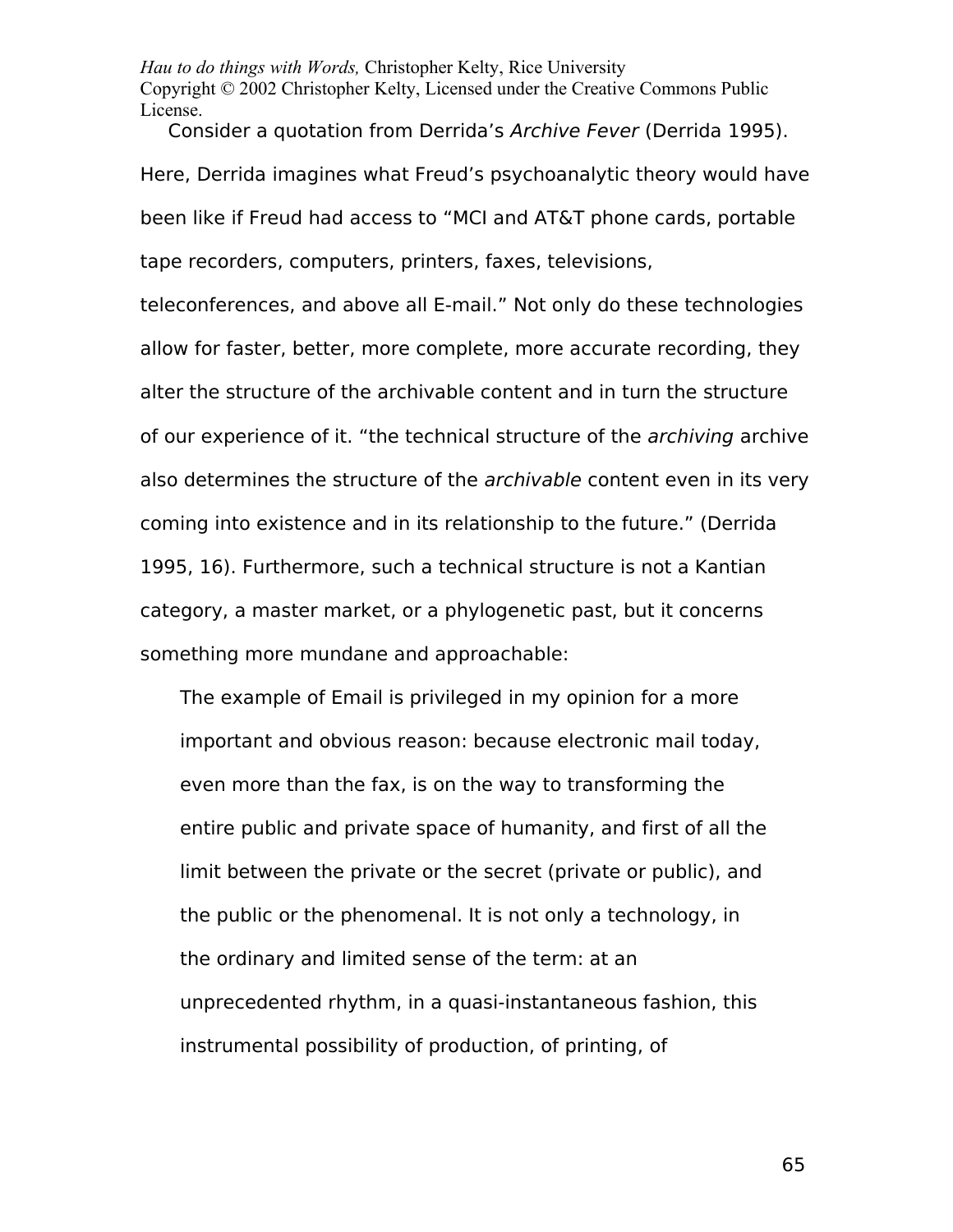conversation, and of destruction of the archive must inevitably be accompanied by juridical and thus political transformations. These affect nothing less than property rights, publishing and reproduction rights... To put it more trivially: what is no longer archived in the same way is no longer lived in the same way." (Derrida 1995, p.17-18, emphasis added).

The archive Derrida refers to here is part of the total archived memory of human societies, especially to the now very significant extent that the internet reaches, or is felt, almost everywhere. This memory, is not just the conservation of the past, as if in bedrock, that we hope will always be there for us to recover. Rather it also concerns the production of that memory—the archaeology, the science, and the writing that organize it as events which we must also live with—which in turn structures expectation. This active archive that produces events (i.e. structures reciprocity and obligation) was what Mauss sought to investigate in the history, etymology, and philology of law and exchange. It should be no surprise then, that Mauss should focus on money, in particular: it is perhaps the most powerful simplified and generalized technology of memory and expectation<sup>®</sup>. Money reduces memory and expectation to a single number: how much money I have now, and how much money I expect to have in the future. Its legitimacy reduces trust to a tangible, material, moveable thing. Thus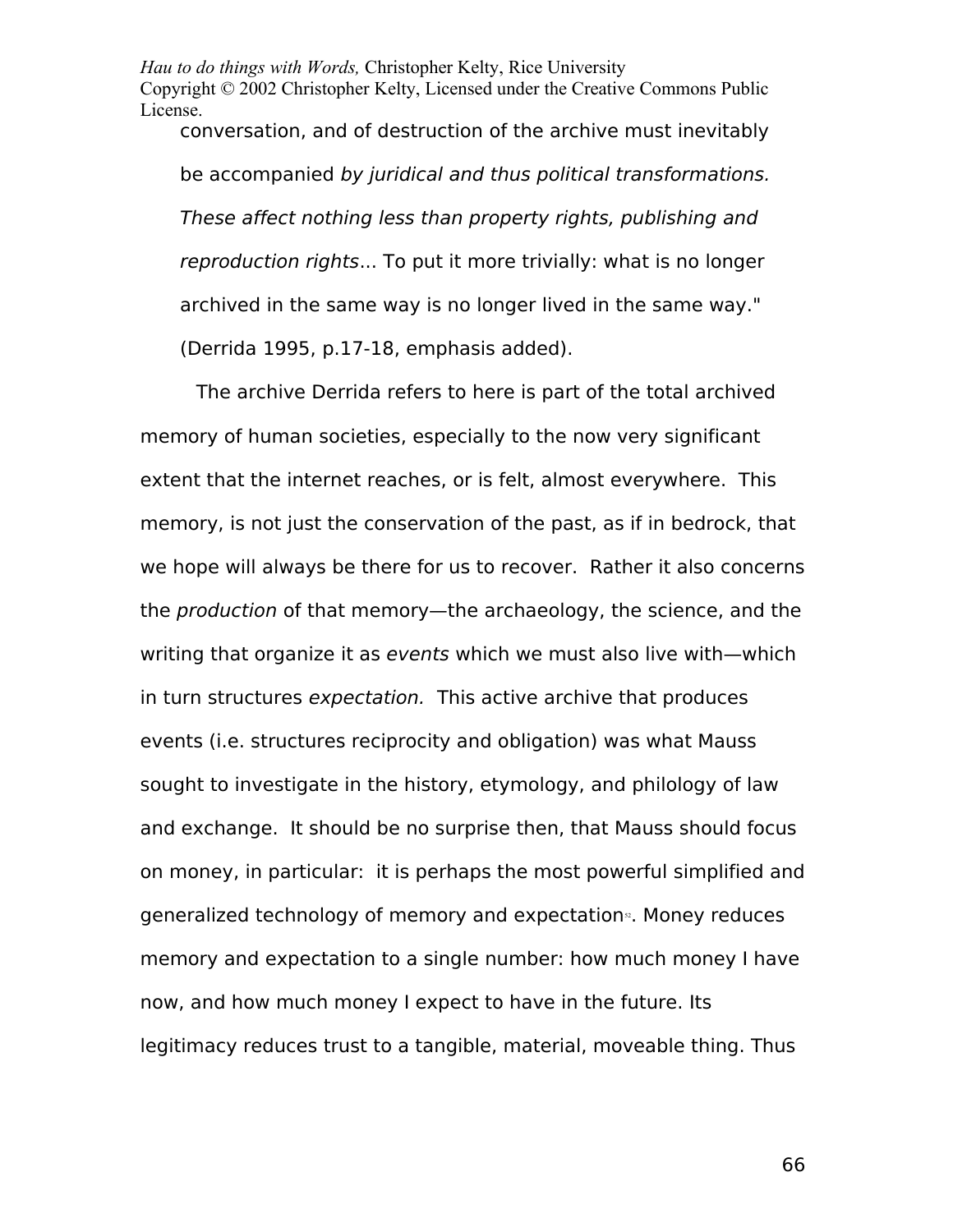*Hau to do things with Words,* Christopher Kelty, Rice University Copyright © 2002 Christopher Kelty, Licensed under the Creative Commons Public License. can I make decisions. It removes authority from individuals and puts it on paper. It thus demands a philological approach.

One can also ask a version of this counterfactual ("would psychoanalysis be different if Freud had used email?") in contemporary terms: how does the renewed contemporary importance of reputation relate to the technologies that now organize our lives, and how is it different from money? The world-wide, always-on, constantly shifting network of servers, hard-drives of archives (the archive drive?), communications both controlled and monitored by software (some Free, some not) affects the living organisms that depend on the circulation of just this information in order to know each other and make decisions about each other. The experience of being reputable has changed as the technologies for measuring and producing reputation have also changed. Rating systems, trust networks, and collaborative filtering have become ubiquitous features of our use of the internet, and there is no way to keep that separate from our perceptions and experiences of the non-internet—if such a place still exists.<sup>[53](#page-86-3)</sup>

Perhaps this counterfactual is a useful way of querying Mauss and Free Software together. For Mauss, software would be an unknown, impossible factor in a world of gifts and money governed by the gestures and demands of humans. Things are no more or less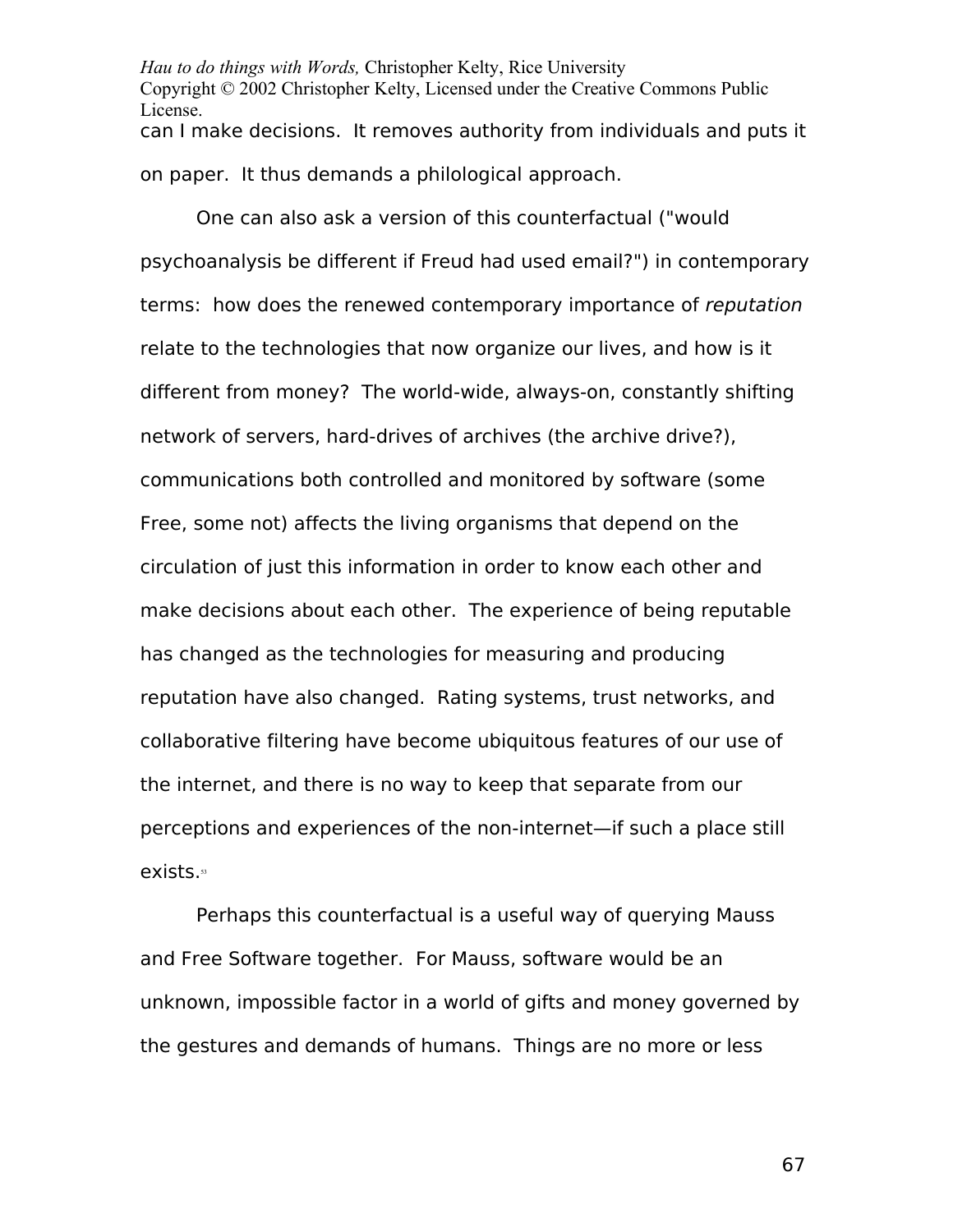*Hau to do things with Words,* Christopher Kelty, Rice University Copyright © 2002 Christopher Kelty, Licensed under the Creative Commons Public License. obvious today—and the bewildering fact of Free Software and its manipulation of the legal system is equally worth confronting with the seemingly unrelated insights of Marcel Mauss.

# **What you get when you give Free Software?**

Rights.

Transacting, whether via money, reputation, or any other tangible or non-tangible proxy, is the circulation of rights. This fact, which Mauss tried to explain via the notion of hau is actually made tangible and specific in the case of Free Software.

The point has often been made that the Open Source development model does not create software, it only perfects it. And no matter how much reptation is on offer, creating software still requires some sustained, concerted effort on the part of individuals, universities, organizations, or corporations. Someone must make something that demands to be made (a developer must scratch an itch, an entrepreneur must identify a need) in order to give it away. There must be some tangible, believable mode of expecting that this effort will not be in vain. Or, put differently, there must be an expectation that such a gift will be reciprocated, directly or indirectly: through monetary remuneration, through reputation remuneration, or perhaps through the sustained and self-reproducing effort of further software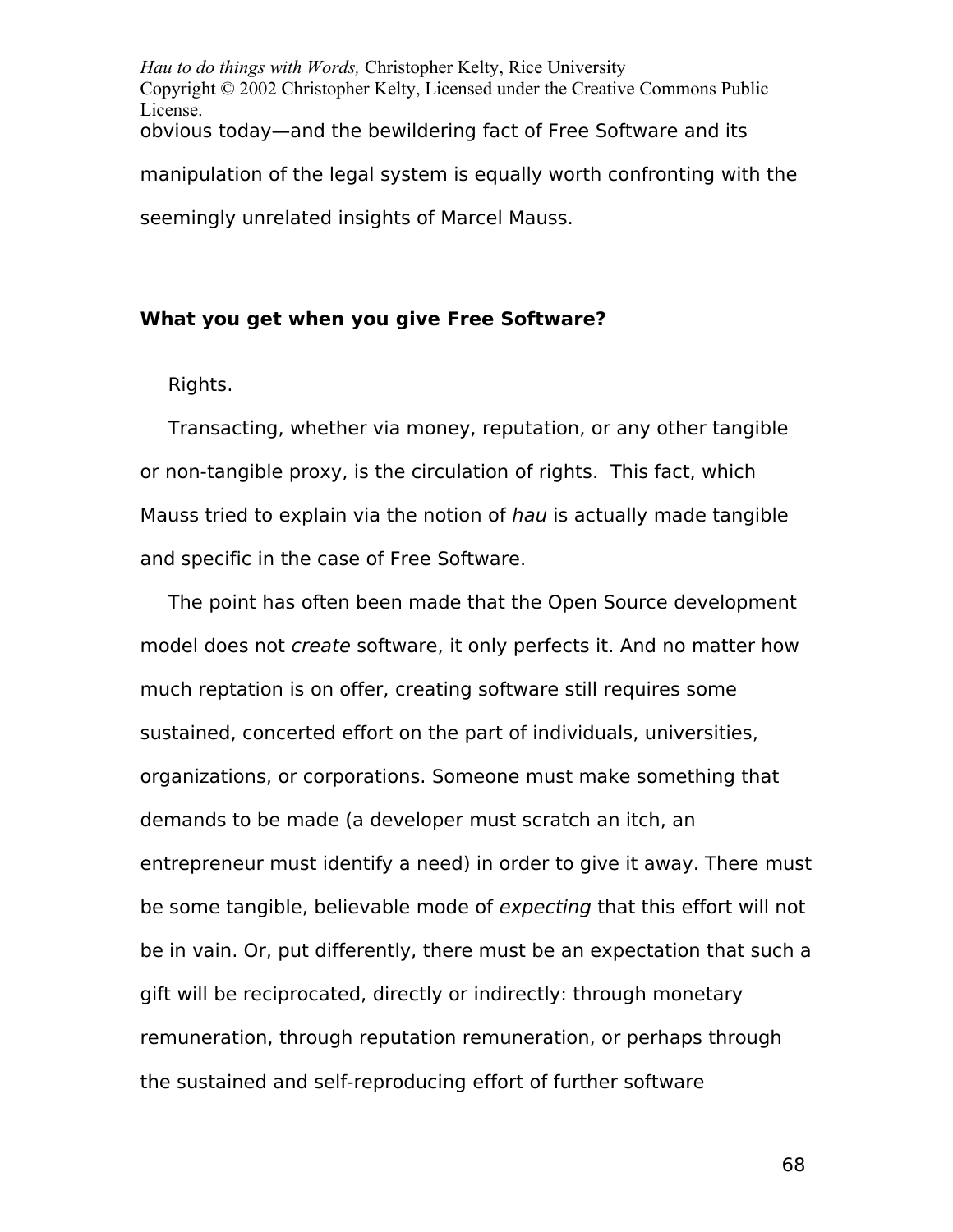*Hau to do things with Words,* Christopher Kelty, Rice University Copyright © 2002 Christopher Kelty, Licensed under the Creative Commons Public License. production. There must be, in some generalized sense, a return on investment. However, no one is required or expected or asked to pay anything (money, reputation, software) for this software or this effort.

Alternately, the gift of Free Software can be experienced as just such a reciprocation: people create Free Software because they owe something; many hackers often say something like "I just want to give something back"—and often they wish to give back to the internet in general, not to any particular person. The debt of having been given so much good high quality stuff without any strings attached, eventually strikes some people as something they have not yet paid for. And yet paying, by the very nature of the definition of Free Software, is not required in any legal or technical way. Individuals are free to take as much software as they want, without end. As long as they keep giving it away, they never have to pay for it.

 In Mauss' terms, there is some "permanent form of contractual morality", that governs this tension. In short, there must be something that connects the making of Free Software to its using: its hau.

Perhaps the most commonly cited, reviewed, investigated, critiqued and quoted section of The Gift is not by Mauss at all. In fact it is not even a citation of one of Mauss' informants. Rather, it is the section attributed to the Maori informant of Elsdon Best, Tamati Ranaipiri. It is a contentious passage: Levi-Strauss chastises Mauss for being duped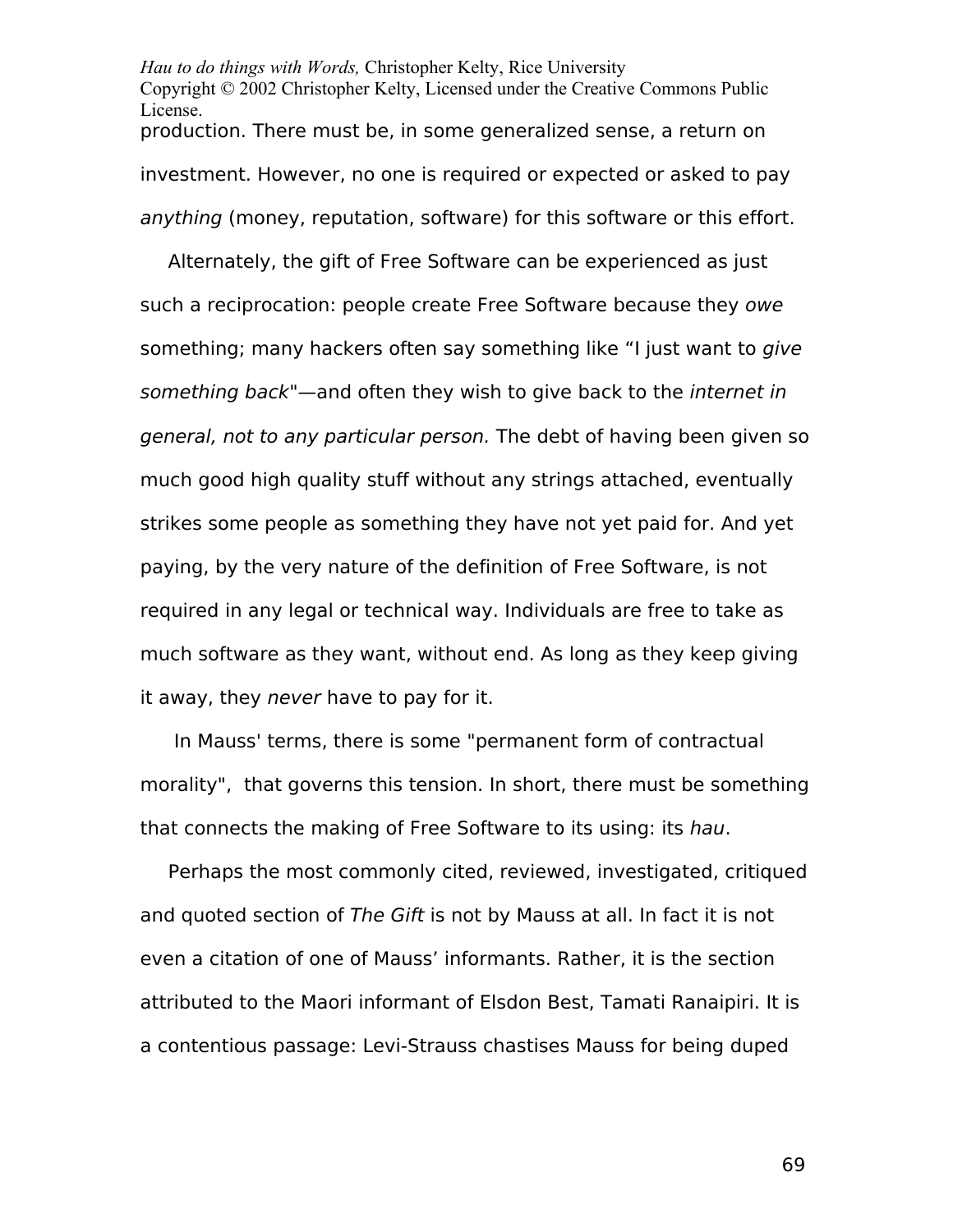*Hau to do things with Words,* Christopher Kelty, Rice University Copyright © 2002 Christopher Kelty, Licensed under the Creative Commons Public License. by Ranaipiri's explanation of the hau, Marshall Sahlins insists on retranslating the passage and interpreting "hau" as "profit" and Derrida attacks Levi-Strauss for misreading the passage in a "linguisticist manner" in order to complete structuralism.<sup>44</sup>

Mauss' own reading of this passage (Mauss 1990, p. 11-12) focuses on several important words: mana, oloa, tonga, taonga and hau. Among these, Ranaipiri has used taonga and hau. Hau, Mauss suggests, is like the Latin *spiritus* (perhaps, the sense of German Geist, or French esprit better captures it, than English spirit), meaning both wind and soul (Mauss, 1990, p. 89 n.26), while Ranaipiri has said "the hau is not the wind that blows - not at all." Taonga, as Ranaipiri uses it, suggests any old thing; an article that can be transferred, but Mauss is at pains to point out that tonga, or taonga are the sacred objects of families or clans, immovable property that is separated from the family, the clan or the tribe only under severe conditions; it is most certainly not the everyday oloa of barter (Mauss, 1990, p. 9-10). Indeed, in a footnote he stresses: "the taonga seem to be endowed with an individuality, even beyond the hau that is conferred on them through their relationship with their owner. They bear names." (Mauss. 1990, p. 91 n. 32)". The taonga are specific kinds of goods, animated by this thing called a hau, which Ranaipiri explains as follows: "The taonga that I received for these taonga must be returned to you. It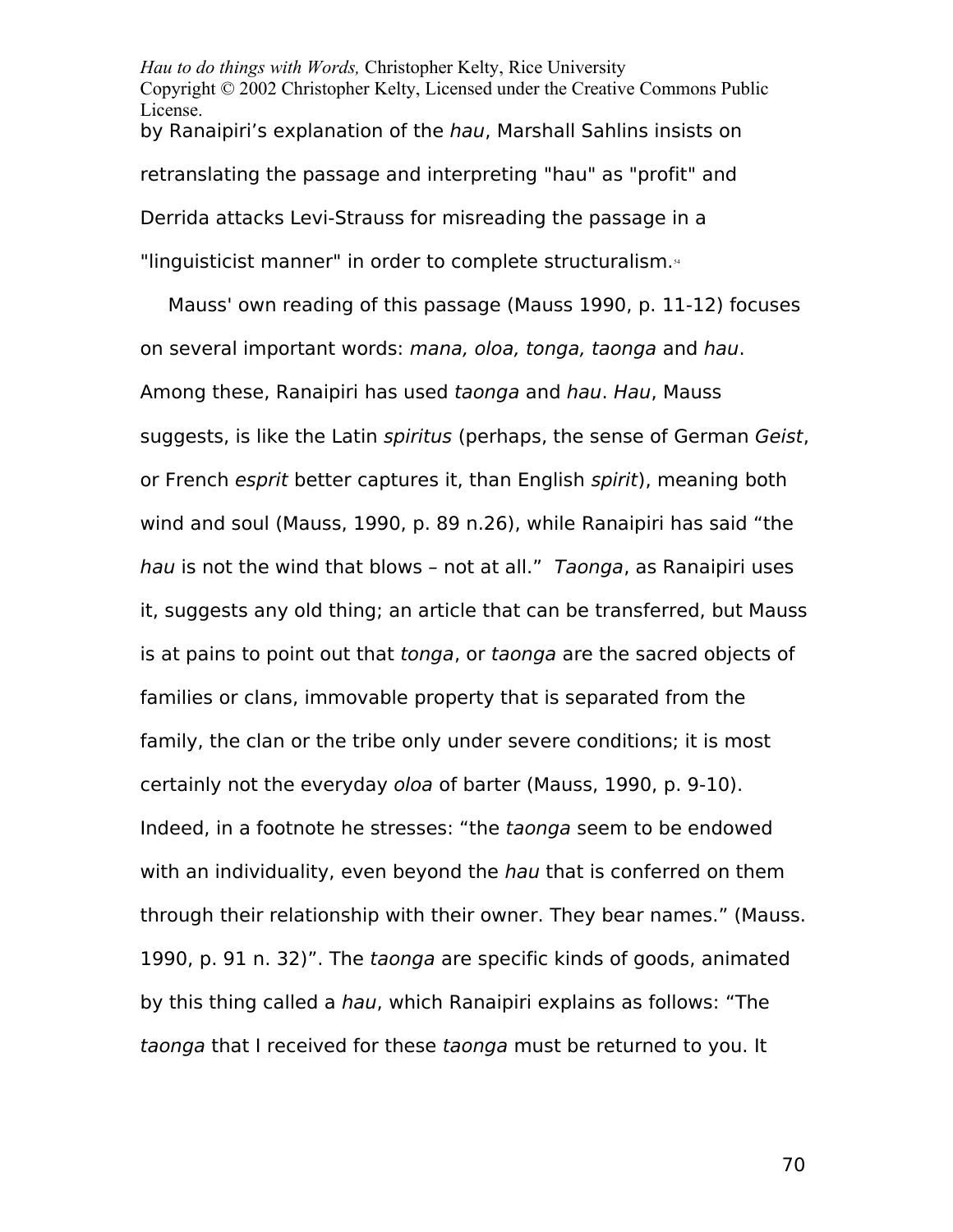*Hau to do things with Words,* Christopher Kelty, Rice University Copyright © 2002 Christopher Kelty, Licensed under the Creative Commons Public License. would not be fair (tika) on my part to keep these taonga for myself. I must give them to you because they are a hau of the taonga you gave me."

Mauss, almost as if he were mocking his own eagerness to see something "of capital importance" in this text, says that Ranaipiri's explanation "gives us, completely by chance, and entirely without prejudice, the key to the problem." (Mauss, 1990, p. 11, emphasis added). I cite it here in pieces, in order to draw special attention to how Free Software follows this logic almost exactly. I want to offer the provocation that the hau which binds the giving (making) and taking (using) of Free Software together is the license itself, not the software; this "technically" unimportant comment code, which is "legally binding" –individually, socially and legally obligatory.

The licenses are the taonga, the sacred property of a clan, for an era when the clan is the size of the internet and the world it covers. They are rights, which circulate, and in order to remain rights and not become mere oloa, they must continue to circulate, and obligate themselves to do so in their very text.

What imposes obligation in the present received and exchanged, is the fact that the thing received is not inactive. Even when it has been abandoned by the giver, it still possesses something of him... (Mauss 1990, p. 12)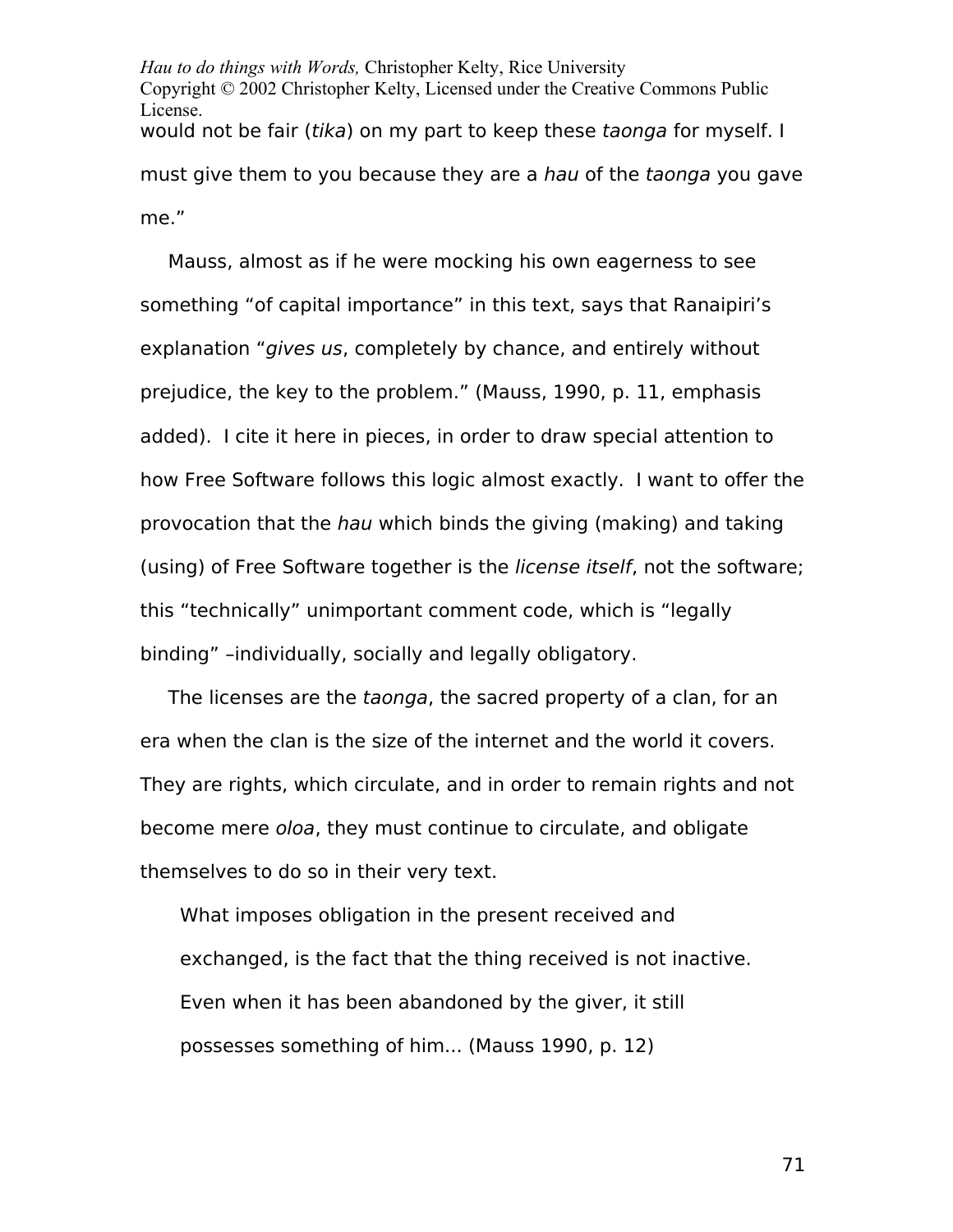The software must contain a copyright and a name—without it there is no possibility of contractual obligation—only abandoned text. This copyright and name follow the software wherever it goes.

...It not only follows after the first recipient, and even, if the occasion arises, a third person, but after any individual to whom the taonga is merely passed on... (Mauss 1990, p. 12)

Anyone who distributes it *must* sign the license in order to pass the software on. It is not possible, legally speaking, to distribute the software without signing the contract. Furthermore, the license itself, which is taonga—sacred property—cannot be changed, and requires itself to remain with the software.

...the taonga or its hau – which moreover possesses a kind of individuality – is attached to this chain of users until these give back from their own property, their taonga, their goods, or from their labor or trading...this in turn will give the donors authority over the first donor, who has become the last recipient (Mauss 1990, p. 12).

The "users" (Mauss' word), are obligated to give the same rights to the next user. No one is privileged in this exchange. Modified software originally owned by one person must be distributed even by the owner according to the original license –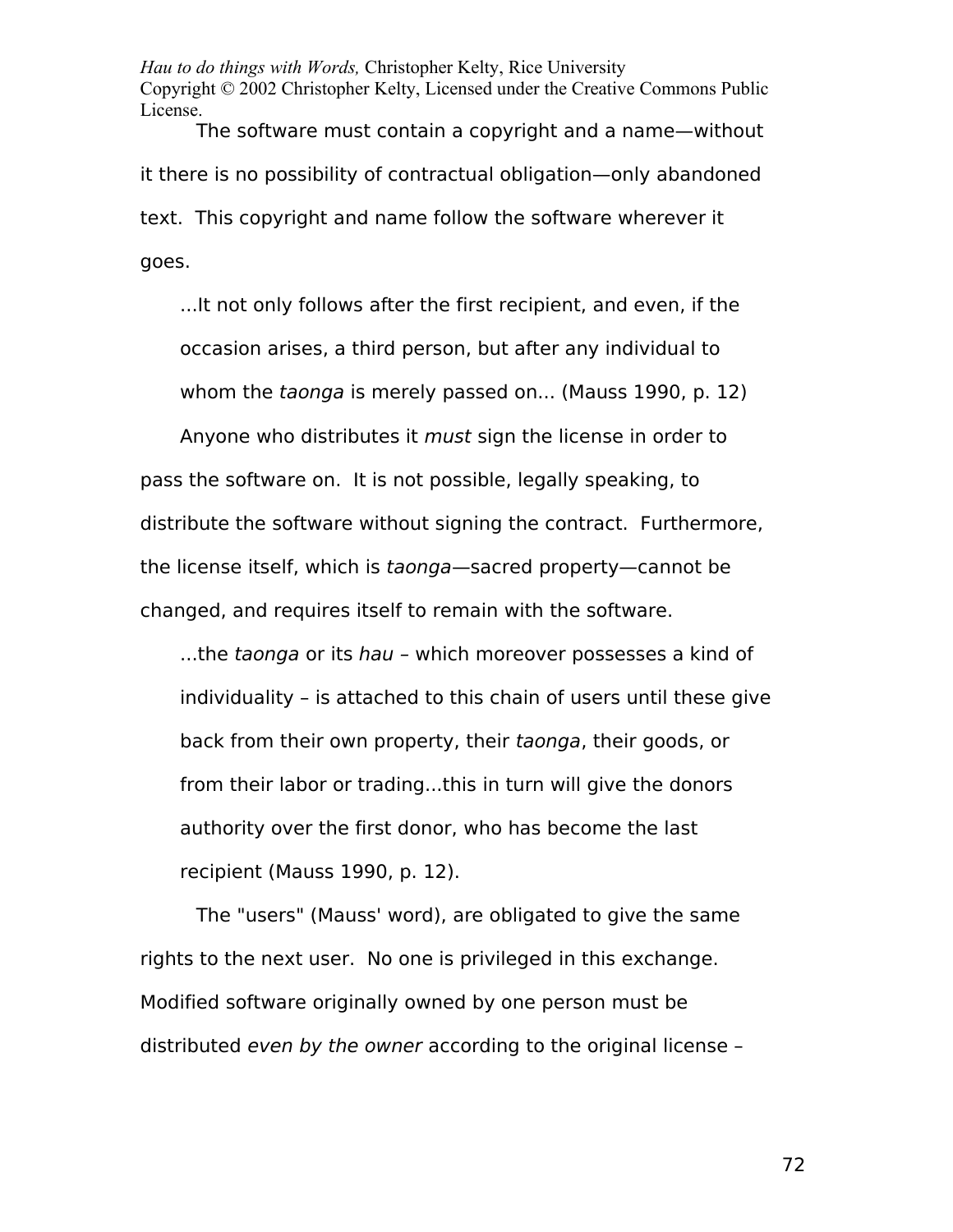*Hau to do things with Words,* Christopher Kelty, Rice University Copyright © 2002 Christopher Kelty, Licensed under the Creative Commons Public License. and all other software created in such a manner works the same way.<sup>[55](#page-86-0)</sup>

If Free software licenses are the hau that compels the recipient to return something, and thus sediments its status as a particular kind of sacred property, then they are not alienable from the community that possesses them, i.e. the people who have decided to submit themselves to the use and development of Free software for whatever reason.

The legal hack of the Free Software Licenses does not explain all of the reasons why people make things, buy things, steal things, or give them away. Informal economies of openness and sharing exist everywhere and continue to be created; and this is a very good thing. Communities of people who possess partial shared commitments to only vaguely understood goals constantly find each other and share resources with each other without ever having to think about the intellectual property or contract law systems. And so it should be.

But Free software is a way of trying to make these communities scale. That is, to allow any potential person or thing anywhere to join such a community of people and things and participate in it – to expect, to anticipate that they will not be excluded because they have not paid for the resources or been hired (accepted) by those who possess the resources. The licenses are part of the thing itself, if

73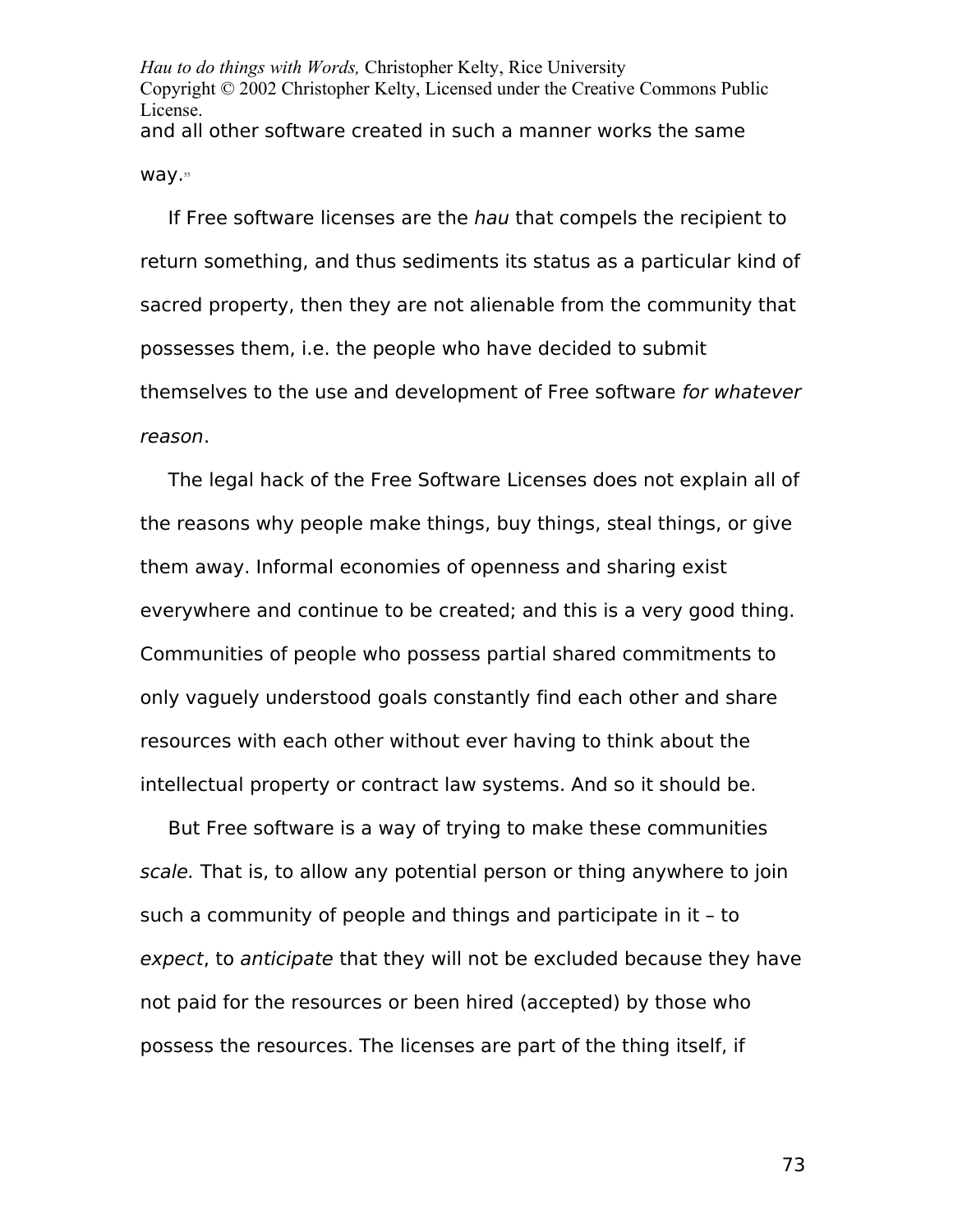*Hau to do things with Words,* Christopher Kelty, Rice University Copyright © 2002 Christopher Kelty, Licensed under the Creative Commons Public License. software is a thing. They animate the thing and obligate the person. Their existence and their success allows people to put some trust in them, to act as if they will always have this power and to contribute to their further circulation. People write free software, then, because they recognize some-thing of inalienable value to the community in an age when the community is the whole world.

## **ACKNOWLEDGEMENTS**

An earlier version of this paper presented to the American Anthropology Association in November 2000. Thanks to Thomas Hadsell Henry-Chivens, David Hess, George Marcus, Matthew Price, Michelle Murphy and Hannah Landecker for helpful suggestions and revisions. This paper was originally solicited, edited, vetted and accepted for publication by the JAI Press quarterly series *Knowledge and Society*, but was ommitted from the final publication. Some of the editorial work on this paper was perpetrated by the editors of this journal.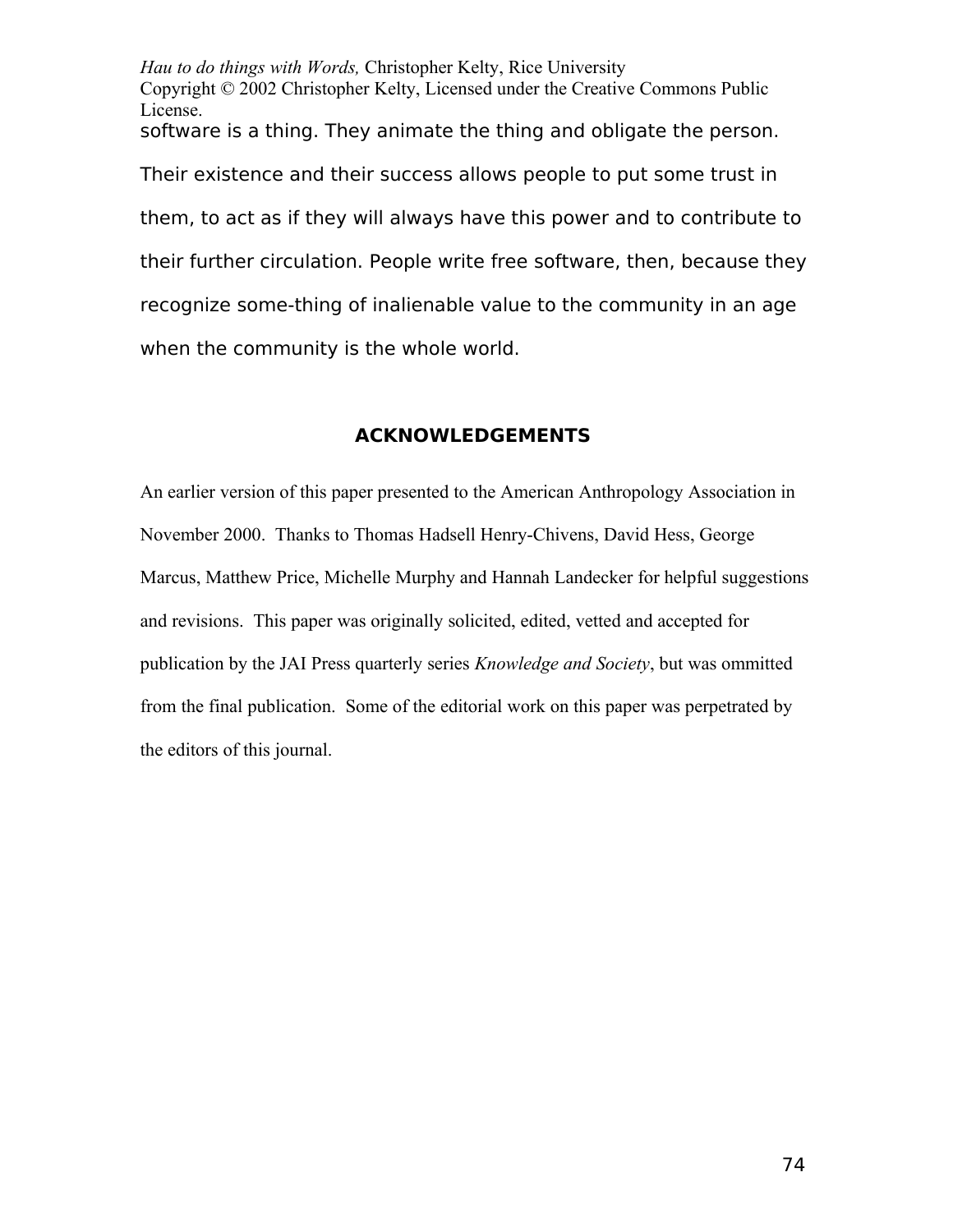## **LICENSE**

This Paper is Licensed under a Creative Commons Attribution-Share-Alike License. It may be used, distributed, copied and modified freely, under the terms of the license (namely, that the copyright notice is maintained and attribution is given). To view a copy of this license, visit http://creativecommons.org/licenses/by-sa/1.0 or send a letter to Creative Commons, 559 Nathan Abbott Way, Stanford, California 94305, USA. Licensed Dec. 18, 2002.

## **REFERENCES**

Appadurai, A. ed. 1986. The social life of things: Commodities in cultural perspective. Cambridge University Press.

Austin, J.L. 1962. How to do things with words. Harvard University Press.

- Barbrook, R. 1998. The High Tech Gift Economy. Firstmonday December 1998. (http://www.firstmonday.dk/issues/issue3\_12/)
- Becher, T. 1989. Academic tribes and territories: Intellectual enquiry and the cultures of disciplines. Taylor & Francis.

Boyle, J. , 1996. Shamans, software and spleens. Harvard University Press.

Brown, M. F. 1998. Can culture be copyrighted? Current Anthropology, 39(2), 193-222.

Carson, A. 1999. Economies of the unlost. Princeton University Press.

75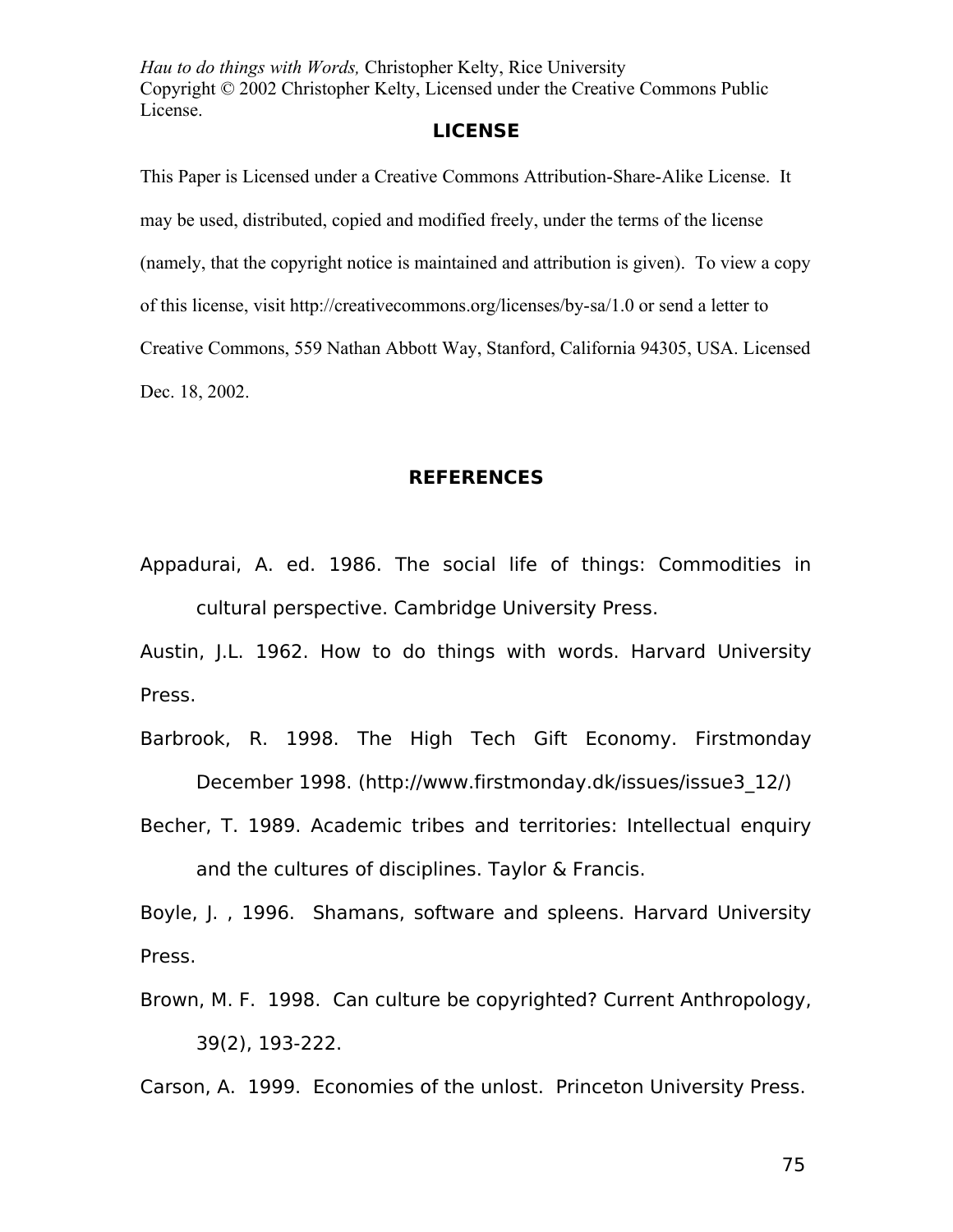Coleman, E.G. 2001. The politics of survival and prestige: Hacker identity and the global production of an operating system. Manuscript, on file with author.

- Dibona, C., S. Ockman, and M. Stone, 1999. Open sources: Voices from the open source revolution. O'Reilly & Associates.
- Commons, J. R. 1968. Legal foundations of capitalism. University of Wisconsin Press. (Original date 1923).
- Coombe, R. 1998. The cultural life of intellectual properties: Authorship, appropriation and the law. Duke University Press.

DeLaet, M. and A. Mol, 2001 ??

- Derrida, J. 1995. Archive Fever: A Freudian impression. Chicago University Press. Trans. Eric Prenowitz.
- Derrida, J. 1992 Given time I. Counterfeit money. University of Chicago Press. Trans. Peggy Kamuf
- Douglas, M. 1990. "Introduction." In M. Mauss The Gift: the form and reason for exchange in archaic societies (W. Halls, ). W.W. Norton.
- Evers, S. 2000. An introduction to open source software development. Diplomarbeit, Technische Universitaet, Berlin Germany. On file with author.

Foucault, M. (1972) The Archeology of Knowledge. New York: Pantheon.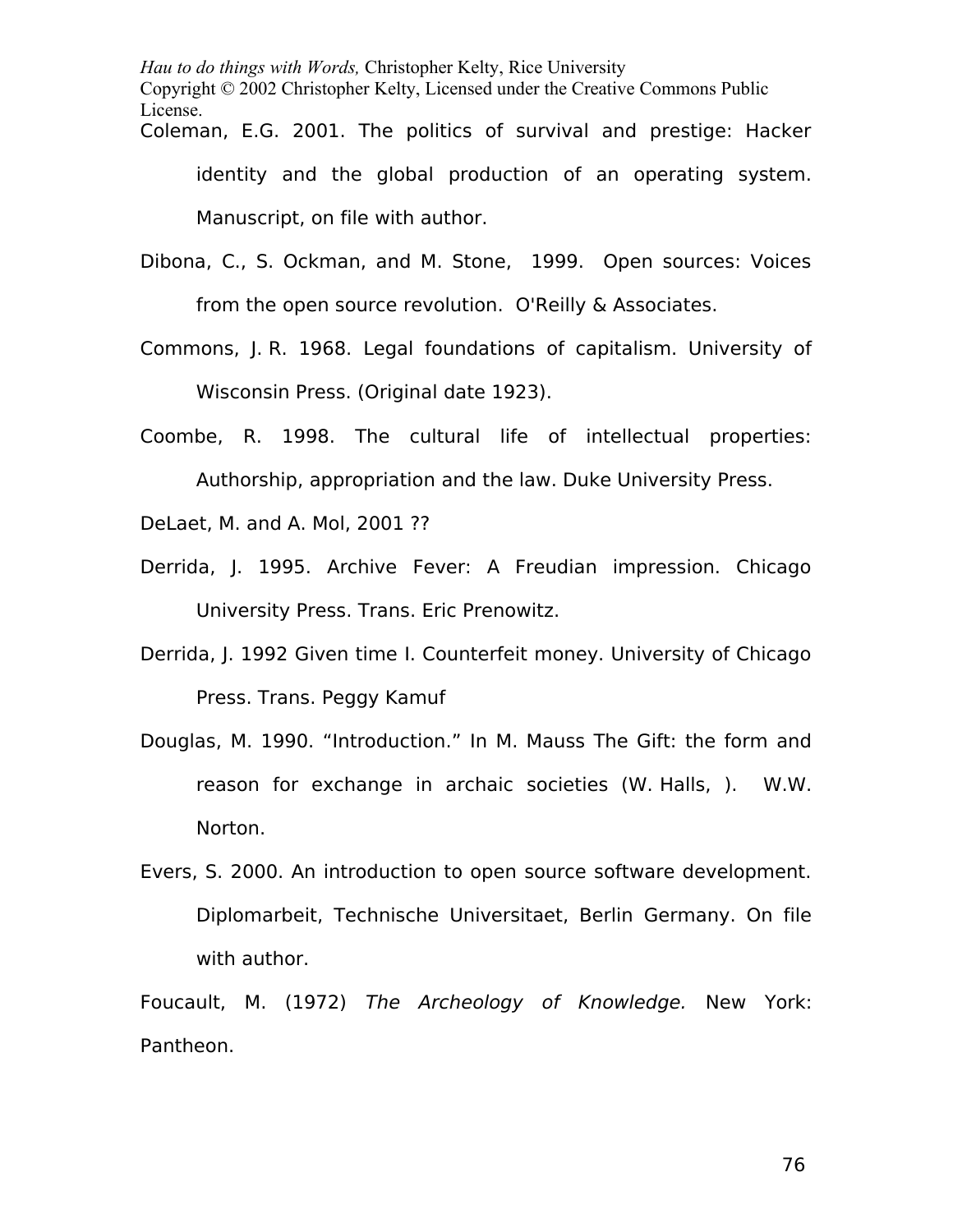*Hau to do things with Words,* Christopher Kelty, Rice University Copyright © 2002 Christopher Kelty, Licensed under the Creative Commons Public License. Ghosh, R. Prakash, V. V. 2000. The orbiten free software survey. firstmoday.

(http://www.firstmoday.dk/issues/issues5\_7/ghosh/index.html)

- Ghosh, R. A. 1998. Cooking pot markets: an economic model for the trade in free goods and services on the internet. firstmonday. (http://www.firstmonday.dk/issues/issue5\_7/index.html)
- Grassmuck, V. 2000. Freie software: Geschichte, dynamiken und gesellschaftliche bezüge. (Available at http://mikro.org/Events/OS/text/freie-sw.pdf, and on file with author)
- Gregory, C. 1980. Gifts to men and gifts to god: Gift exchange and capital accumulation in contemporary papua. Man, 15(4), 626- 652.

Gregory, C. 1982. Gifts and commodities. Academic Press.

- Hagstrom, W. O. 1982. Gift giving as an organizational principle in science, in B. Barnes and D. Edge ed. 1982. Science in Context: Readings in the sociology of science. MIT Press.
- Horowitz, M. 1992. The transformation of American law 1870-1960. Oxford University Press.
- Kelty, C. 2000. Scale and convention: Programmed languages in a regulated america, MIT.

Klein, N. 2000. No logo: taking aim at the brand bullies. Picador USA.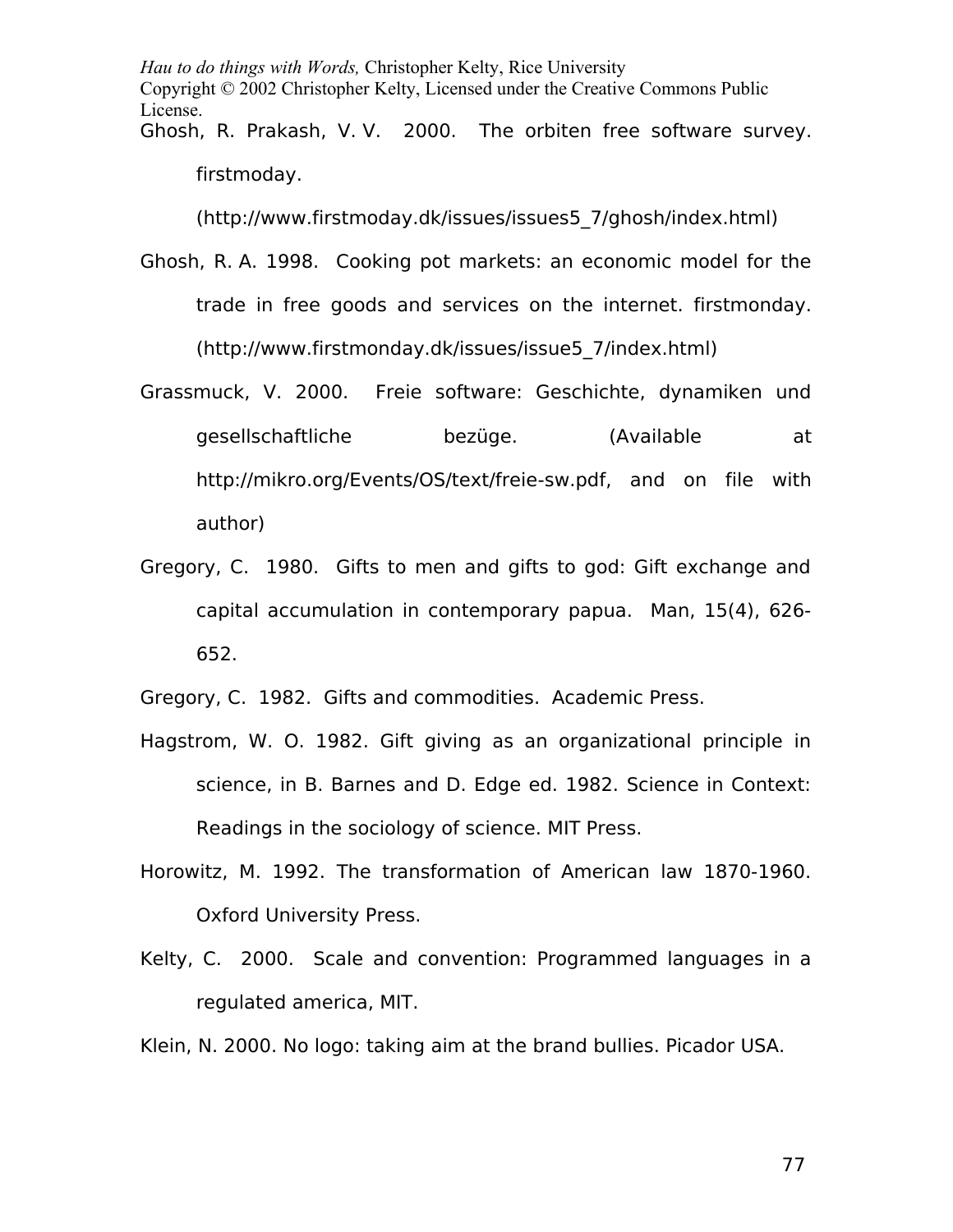Kuwabara, K. 2000. Linux: A bazaar at the edge of chaos. firstmoday.

(http://www.firstmoday.org/issues/issues5\_3/kuwabara/index.htm

l)

Lerner, J. Tirole, J. 2000, march. The simple economics of open source. (NBER Working Paper No. W7600 http://papers.nber.org/papers/w7600)

Lessig, L. 2000. Code and other laws of cyberspace. Basic Books.

- Levi-Strauss, C. 1987. Introduction to the work of marcel mauss (F. Baker, ). Routledge and Kegan Paul.
- Levi-Strauss. C. 1992. Tristes Tropiques. Penguin Books. Trans. John and Doreen Weightman. (Original year, 1955).
- Levy, S. 1984. Hackers: heroes of the computer revolution. Anchor Press/Doubleday.
- Lewis, D. K. 1969. Convention: a philosophical study. Harvard University Press.
- Malamud, C. 1992. Exploring the internet: A technical travelogue. PTR Prentice Hall.
- Mauss, M. 1990. The gift: the form and reason for exchange in archaic societies (W. Halls, ). W.W. Norton.
- Mauss, M. 1950. Sociologie et anthropologie. Press Universitaires de France

Mauss, M. 1974. Oeuvres Vol. 2. Les Editions de Minuit.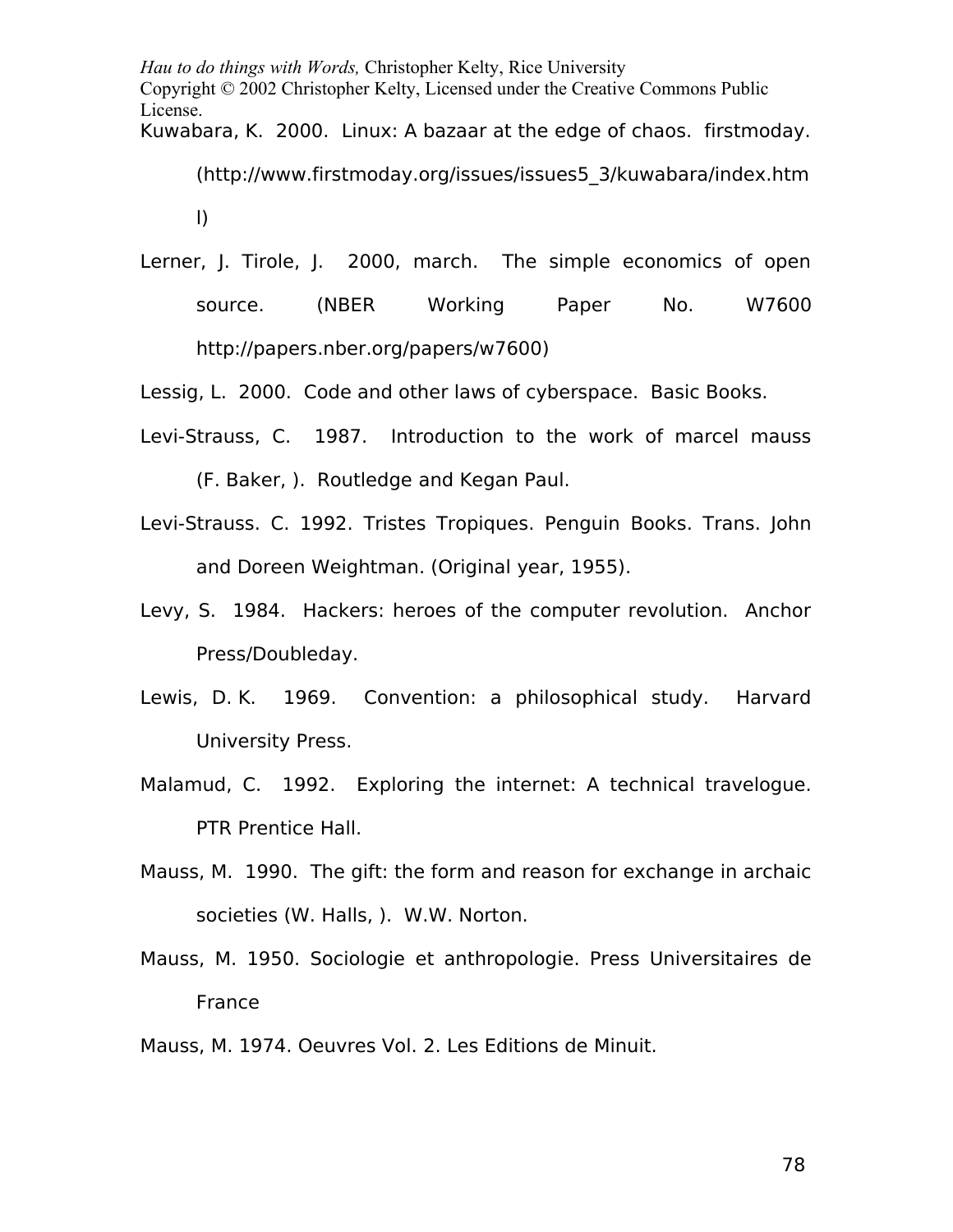*Hau to do things with Words,* Christopher Kelty, Rice University Copyright © 2002 Christopher Kelty, Licensed under the Creative Commons Public License. Merton, R.K. 1973. The sociology of science: Theoretical and

empirical investigations. University of Chicago Press.

- Moody, G. 2001. Rebel code. Linux and the open source revolution. Perseus Press.
- Parry, J. 1986. The Gift, the indian gift and the `indian gift'. Man, 21(3), 453-473.

Polanyi, K. 1957. The Great Transformation. Beacon Press.

Raymond, E. 1996. The new hackers dictionary (3 ed.). MIT Press.

- Raymond, E. 1997. The cathedral and the bazaar. (see http://www.tuxedo.org/~esr)
- Raymond, E. 1998. Homesteading the noosphere. (http://www.tuxedo.org/~esr)
- Raymond, E. 1999a. The cathedral and the bazaar. O'Reilly & Associates.
- Raymond, E. 1999b. The magic cauldron. (http://www.tuxedo.org/~esr)
- Rheingold, H. 1993. The virtual community: homesteading on the electronic frontier. Addison Wesley.

Sahlins, M. 1972. Stone age economics. Aldine Press.

Shubik, M. 2000. The theory of money and financial institutions. MIT Press. (Vol. 1)

Sklar, M. 1988. The corporate reconstruction of American capitalism,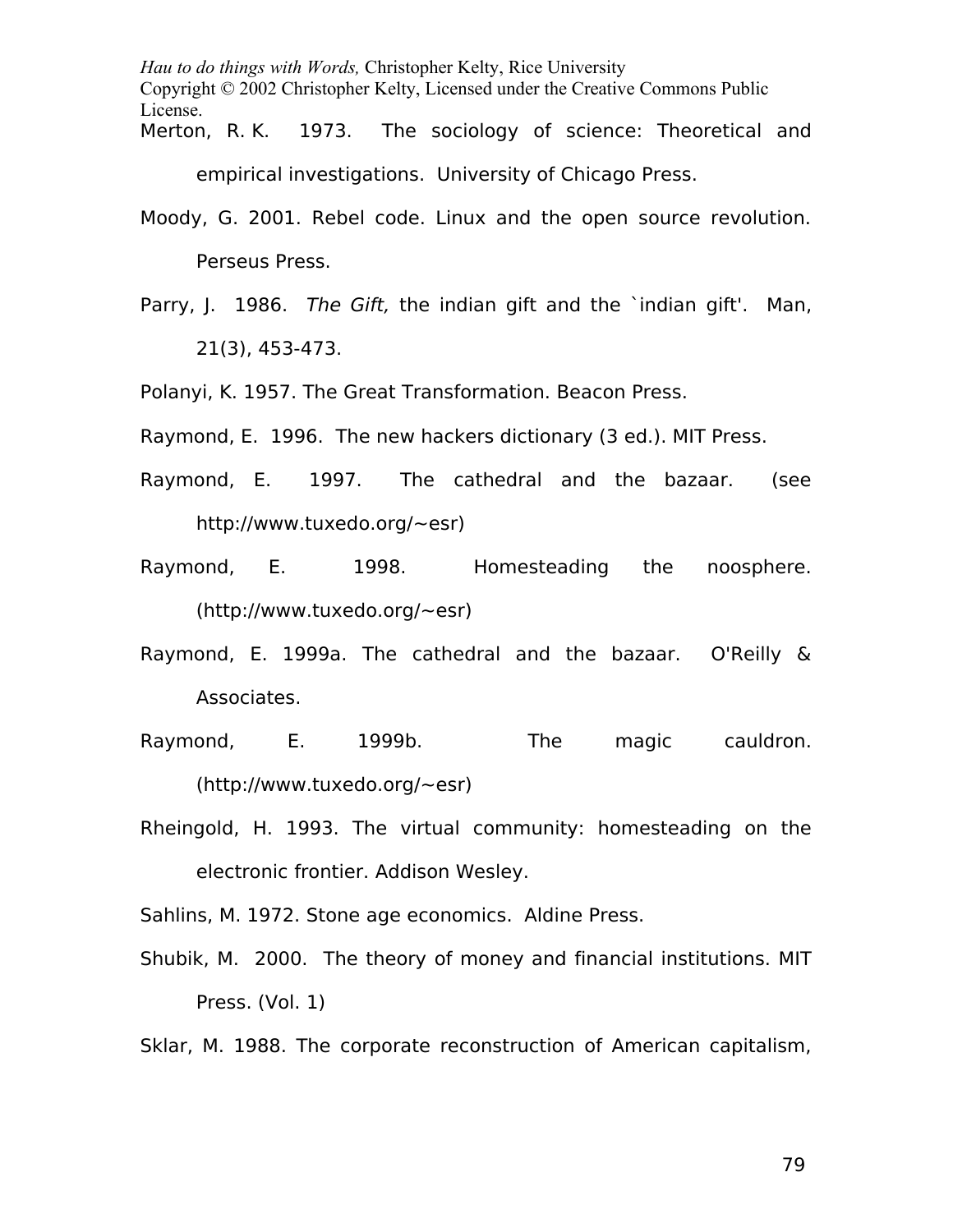1890-1916. Cambridge University Press.

Stephenson, N. 1996. Mother earth, motherboard. Wired, 4(12).

(http://www.wired.com/4.12/motherearth/)

Stephenson, N. 1999a. In the beginning was the command line.

(http://www.cryptonomicon.com/beginning.html)

Stephenson, N. 1999b. Cryptonomicon. Arrow Books.

- Tuomi, I. 2000. Internet, innovation, and open source: Actors in the network. First Monday. (http://www.firstmoday.org/)
- Wayner, P. 2000. Free for all: How Linux and the free software movement undercut the high-tech titans. Harper Business Press.
- Weinberg, G. 1971. The psychology of computer programming. Van Nostrand Reinhold.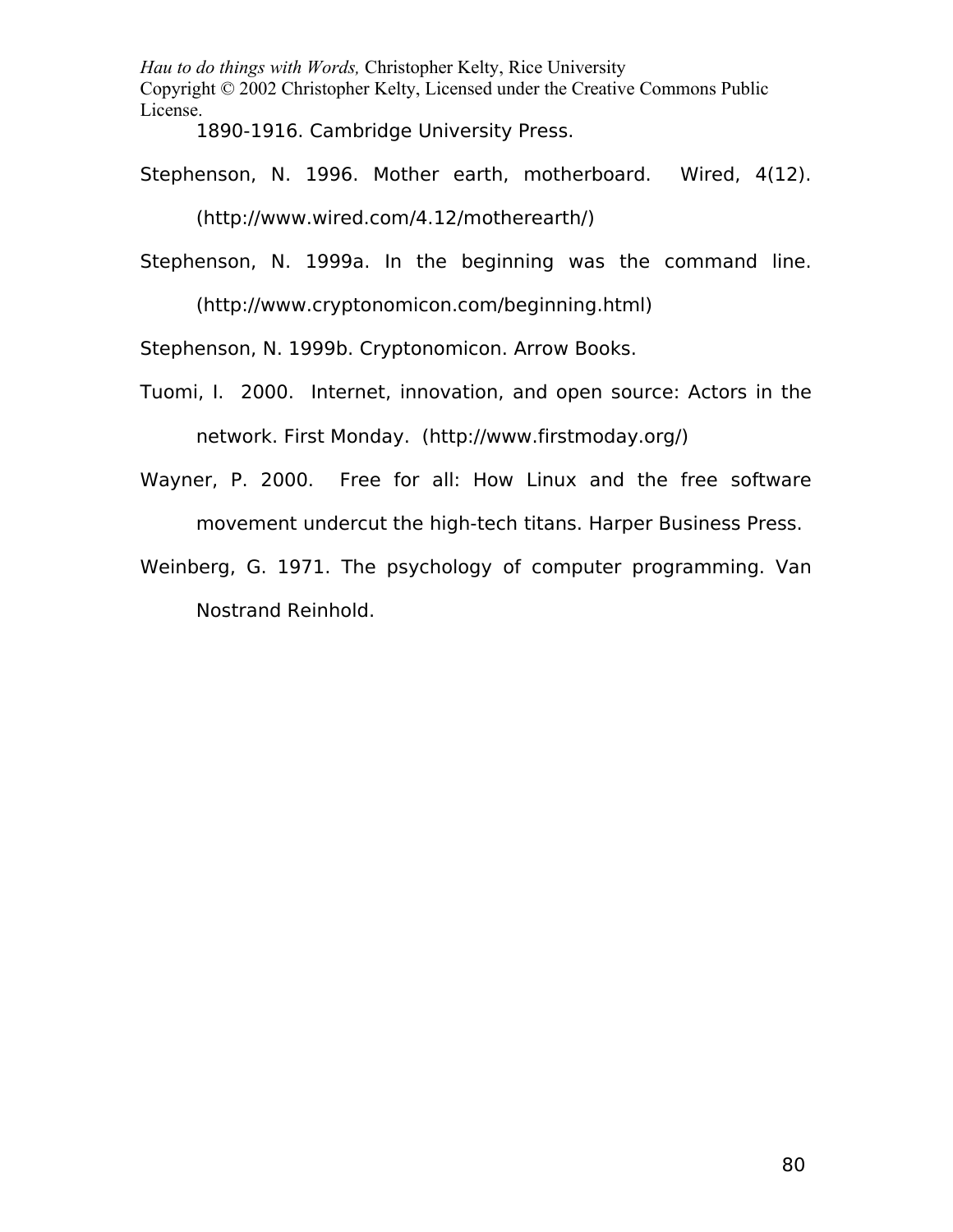1 Free Software and Open Source are two words for the same thing, as I explain below. I tend to use the former, except when referring to the Open Source organization.

2 There are several levels to when code is source, or object, and object code can always be source code for more object code. One particularly illuminating example of this is the legal debate over the code for the DeCSS decryption algorithm for DVDs, which Carnegie Mellon Computer Science professor David Touretzky has subjected to a variety of reformulations, in order to highlight the tenuousness of the distinction and its relation to 'free speech'. See

http://www.cs.cmu.edu/~dst/DeCSS/Gallery (visited April 15, 2001) for more details.

3 One could conceivably patent the code rather than copyright it, but the process is prohibitively more difficult and expensive. Copyright is free and easy and can be asserted without going through a bureaucratic process.

4 In theory, it shouldn't matter, and in fact, since the ostensible purpose of the patent system is to make inventions available to the public domain, after the term of protection is up, the source code would be a more accurate and useful representation of most software inventions. However, it is possible—as independent innovators are occasionally encouraged by patent strategy handbooks and IP lawyers—to submit the object code (i.e. the compiled code written in hexadecimal notation on microfiche—which must therefore be decompiled to be read or understood) to the Patent Office precisely in order to obfuscate the actual implementation of the idea; that is, the ideology of patents applied to software is that it must be made publicly available as an invention, but marketplace strategy dictates that inventors make it very, very difficult for someone to actually use the invention, to prevent legal, sufficiently different implementations from bypassing the patent. I am grateful to Wynship Hillier for his information and experience on this topic. 5 See (Brown 1998) for an interesting discussion of intellectual property and indigenous cultural products.

6 See Naomi Klein's No Logo (Klein 2000) for the evolution of trademark and brand strategy in the corporate world.

7 Recent work in Science and Technology Studies (deLaet & Mol 2000) focuses on this issue. This work queries definitions of 'technical', 'working' and the boundaries of a technology (manuals, support and as in this volume, the meaning of technology transfer[??]).

8 Since software usually consists of hundreds of separate files, the actual license is generally included as a separate document called COPYING or README in the top-level directory of the software package.

9 Copyleft is a pun the Free Software Foundation uses to refer specifically to the General Public License and similar licenses. Software is only copylefted if the contract specifies that all subsequent derivations must also be copylefted (the FSF is very fond of recursion); thus other licenses such as the BSD license are not copyleft, because modified versions do not need to be rereleased under the BSD license (See n.11 below)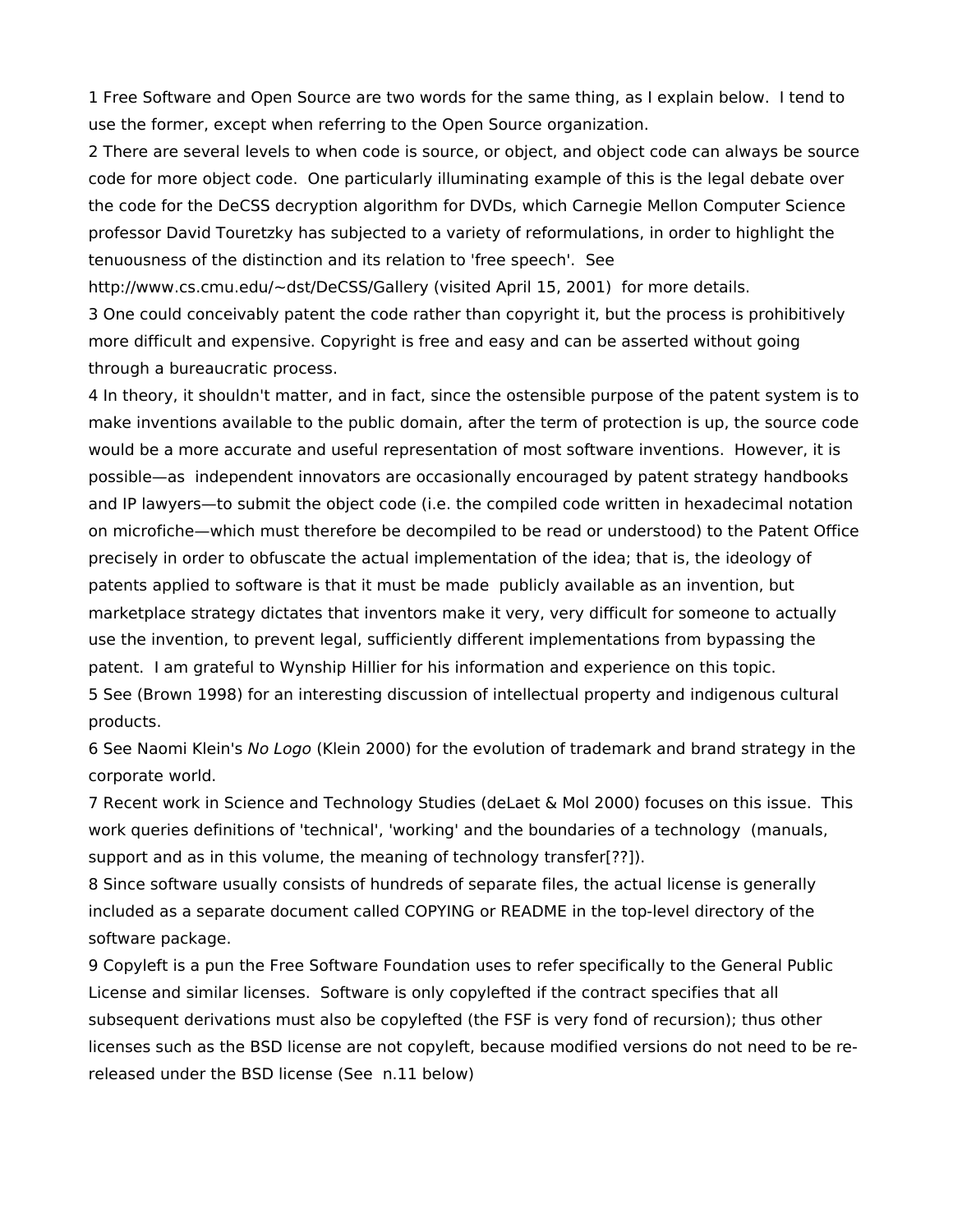10 In the US, contract laws are somewhat less powerful since they do not derive directly from the constitution, as intellectual property law does. In the US, The Uniform Commercial Code (UCC) governs all of the aspects of any commercial transaction, from buying a candy bar to signing a multi-year production contract.

11 There are some important but subtle differences amongst the various available licenses that qualify as Free Software. In particular "BSD-Style" licenses do not have the same provisions, and thus, modified versions do not have to maintain the same contract. This is closer to Public Domain software, but allows the copyright holder to maintain minimal control over it. Still other licenses have different terms. See http://www.fsf.org/ for more details on the specifics

12 There is a double entendre here: hacking into the law, as well as hacking legally. The fact that the word "hacker" lives a public life as meaning "breaking into or criminally defacing private property" is generally a misunderstanding of the mainstream media. Hackers themselves often insist on differentiating themselves from "crackers" who are the supossedly malicious, adolescent law breakers. This subtle differentiation is worth study of its own, but is beyond the scope of this paper.

13 Indeed, many people confuse Free software with Freeware or Shareware, programs that are distributed either for free or for a small fee, but for which the source code is not available, and is not governed by a license like the GPL.

14 Confusion also exists between "open standards" and "open source software." The standards and the protocols that make the internet what it is are not Free software and are most often not copyrighted. They are in the Public Domain and freely downloadable from the internet. The difference is the following: it is possible for Microsoft to, as they put it, "embrace and extend" certain web and internet protocols. They can take a public domain protocol, incorporate its requirements and build their software to its specifications, then add other "standards" – which they call "features" – to subsequently make it strategically incompatible with systems that do not use their "complete standard." As a result, people must purchase Microsoft products in order to collaborate with other people who use Microsoft products, while the original standard languishes in the "Public Domain." Ironically, then, standardization can cause incompatibility. Free software programs can most certainly do the same thing, except that since the source code is open, users could conceivably modify it to conform once again to the standard. It encourages competition in the standards domain, as opposed to oligopolistic (or monopolistic in this case) control of standards through protection by intellectual property law. Open source, as will become clear later in the paper, is another name for Free Software, and does not necessarily rely on open standards. 15 Anyone is crucial here. It does mean anyone – corporation, government, individual, dog. It also means that each particular anyone has access anonymously—and this is a technical term which implies that one does not need to trade personal information in order to download something. 16 Rheingold's book is available online at http://www.rheingold.com/vc/book/ (visited 15 April 2001) (Rheingold 1993).

17 A term Geert Lovink has used to describe the madness of 'Dotcommania'.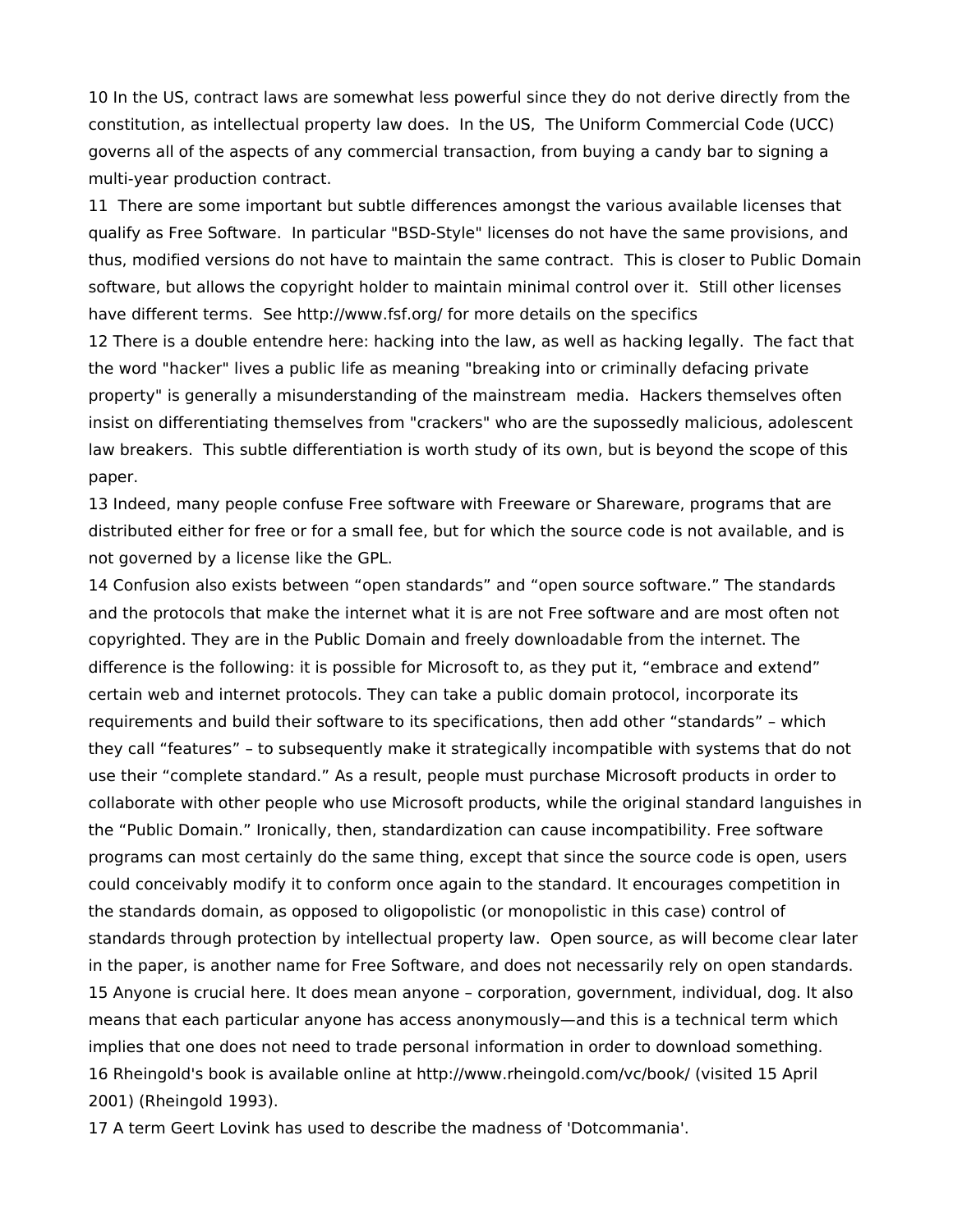18 His web page suggests the following plugs:

Eric S. Raymond is an Internet developer and writer living in Malvern, PA.

Eric S. Raymond is a wandering anthropologist and troublemaking philosopher who happened to be in the right place at the right time, and has been wondering whether he should regret it ever since.

Eric S. Raymond is an observer-participant anthropologist in the Internet hacker culture. His research has helped explain the decentralized open-source model of software development that has proven so effective in the evolution of the Internet. His own software projects include one of the Internet's most widely-used email transport programs. Mr. Raymond is also a science fiction fan, a musician, and a martial artist with a Black Belt in Tae Kwon Do. His home page is at URL:http://www.tuxedo.org/~esr.

19 There are, of course, a number of anthropologists studying "cyberculture" loosely defined, but only a handful of academics who have written specifically about Free Software or Open Source (Evers 2000, Grassmuck 2000, Coleman 2000, Tirole and Lerner 2000, Tuomi 2000, Kuwabara 2000). A recent book by philosopher Pekka Himanen addresses similar issues (Himanen 2001). 20 The original Jargon file is maintained and updated in several places online (including http://www.tuxedo.org/jargon). For the offline version see Raymond, 1996. The original "Hackers Dictionary" was published by Guy Steele, another longtime maintainer of the Jargon file. 21 See e.g. Levy 1984, Dibona 1999, Moody 2000, and Wayner 2000.

22 Two years later, the US Justice department split up Microsoft, by ruling that their strategic confusion of "browser" and "operating system" was tantamount to monopolistic manipulation of the browser market.

23 Indeed, the change-log for CatB proudly displays the replacement of "Free Software" with "Open Source," see the online version (Raymond 1997).

24 see Stephenson 1999a for the Geek court poet's ode to the "command line" and Linux.

25 It was at this moment that business plans and the question of how one can make money on Free Software became an obsession with the media. Prior to this, one of the rare business-oriented Free software companies was Cygnus, now part of Red Hat, whose clever slogan was "Making Free Software more affordable" See Dibona 1999 for more on this history.

26 A certification mark is a species of trademark in the US Patent and Trademark system. Because "open source" is a descriptive term covering a type of product and not the brand name of a specific product, the Open Source organization was forced to go with the certification mark, though they originally envisioned using a trademark originally. See

http://opensource.org/docs/certification\_mark.html (visited April 16, 2001), for information. Compare this also, with the ownership of trademark by individual project managers on the name of the software (such as Linus Torvalds, who owns the trademark for Linux)—this is discussed in more detail below in section XX.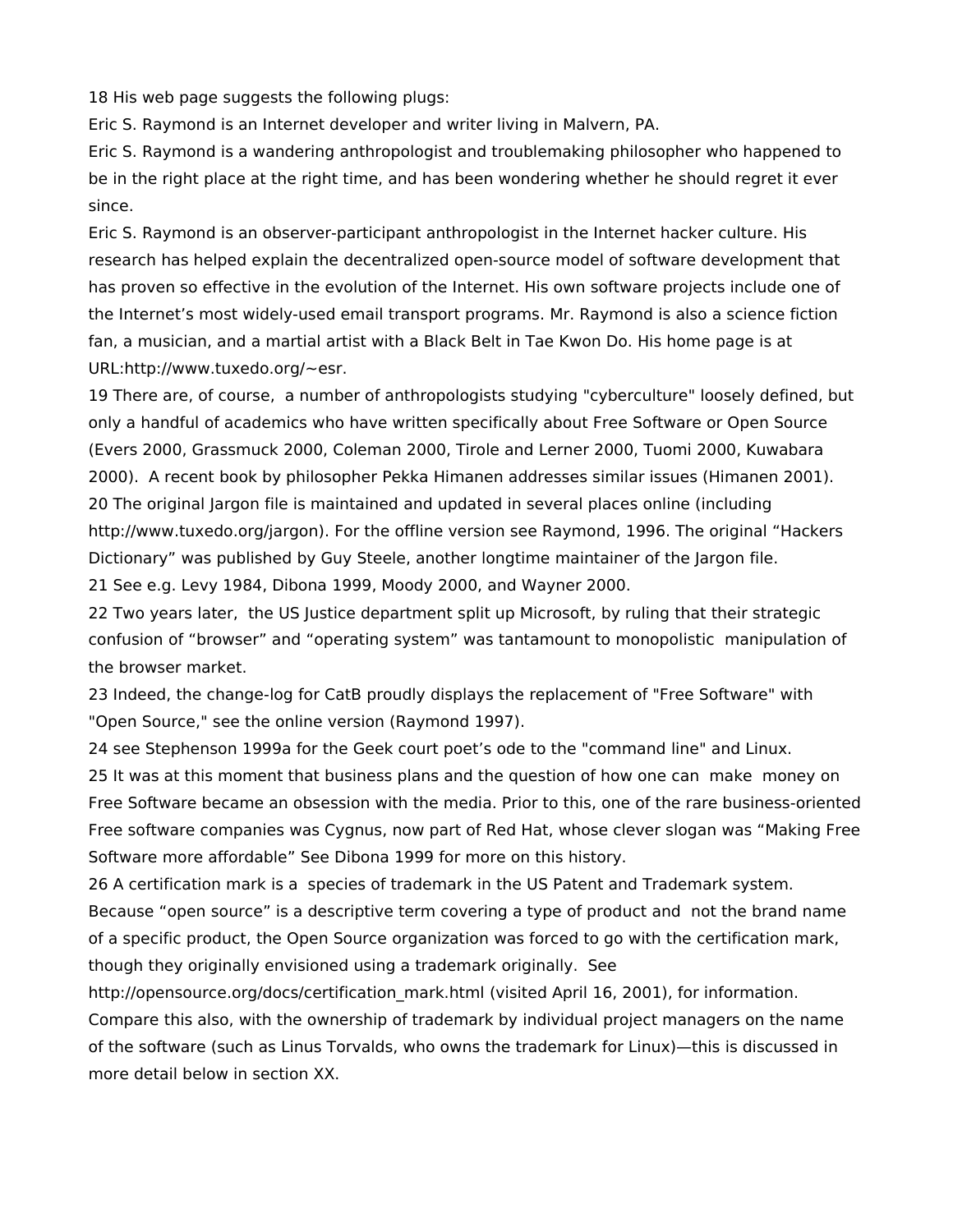27 The list of licenses approved by both organizations continues to grow, and as of this writing contains only a few licenses that are contested. See http://www.fsf.org/philosophy/license-list.html (visited 19 January 2001) and http://www.opensource.org/licenses/ (visited 16 April 2001) for comparison. The differences largely concern issues of compatibility – the combination of software licenses under subtly different terms could produce rather hairy issues of legal wrangling, issues that the original GPL, with its strong requirements concerning re-use and modification, was designed to avoid. However, as none of these licenses has been officially tested in court, such issues remain unresolved.

28 "Experimental" is the wrong word. Though in suggesting scientificity it suits Raymond's purposes. The "experiment" was actually his "experience" as the leader of the open-source fetchmail project; he called it a "deliberate test of some surprising theories about software engineering suggested by the history of Linux." This is experimentation only in the not unrelated sense that one says "Eric is experimenting with LSD." His 'experience' is nonetheless enlightening. 29 Raymond cites Gerald Weinberg's classic The Psychology of Programming (Weinberg, 1971) for its recognition of the evils of "territoriality" over code within software firms; the suggestion being that software development methodology within firms has previously recognized the problems which open source internet-based software development now solves.

30 Though anecdotal evidence suggests that this number is rising quickly as corporations recognize either the value of having such expertise on staff, or in some cases, feel a duty to remunerate in general for the creation of this software—this latter is addressed explicitly in Raymond's third paper "The Magic Cauldron" (Raymond 1999b).

31 Raymond reproduces Gerald Weinberg's citation (Raymond 1997, Section 10) of Kropotkin on the difference between "ordering, scolding, punishing, and the like" and the "severe effort of many converging wills". Together the three of them manage to produce a believable fiction that there is such a difference at work in the management of software development projects. The revolutionary analogy, however, is simplified to a scientific principle as quickly as Kropotkin elevated it to a moral one (See Weinberg 1971). Much remains to be said on the role of Anarchist thought in the technolibertarian stream of Hacker cultures.

32 Raymond's use of Locke's "Common Law" doctrine is intended to validate something about the Noosphere. Compare Barbara Arneil's version of the historical roots of Locke's theory, in which his involvement with the Earl of Shaftsbury's colonial endeavors played an important role. See (Arneil 1996)

33 Science and technology studies and the sociology of scientific knowledge have long studied such problems. One example could be Robert K. Merton's use of "intellectual property" to refer to a scientists reputation for a particular result or experiment (Merton 1973). More specific—and apropos given the anthropological metaphor—is Tony Becher's Academic Tribes and Territories in which he discusses the role of the "people-to-problem ratio" by using the metaphor of urban and rural populations—some problems are over-studied, crowded and hectic (urban), some are understudied and therefore have a high division of labor (rural) (Becher 89).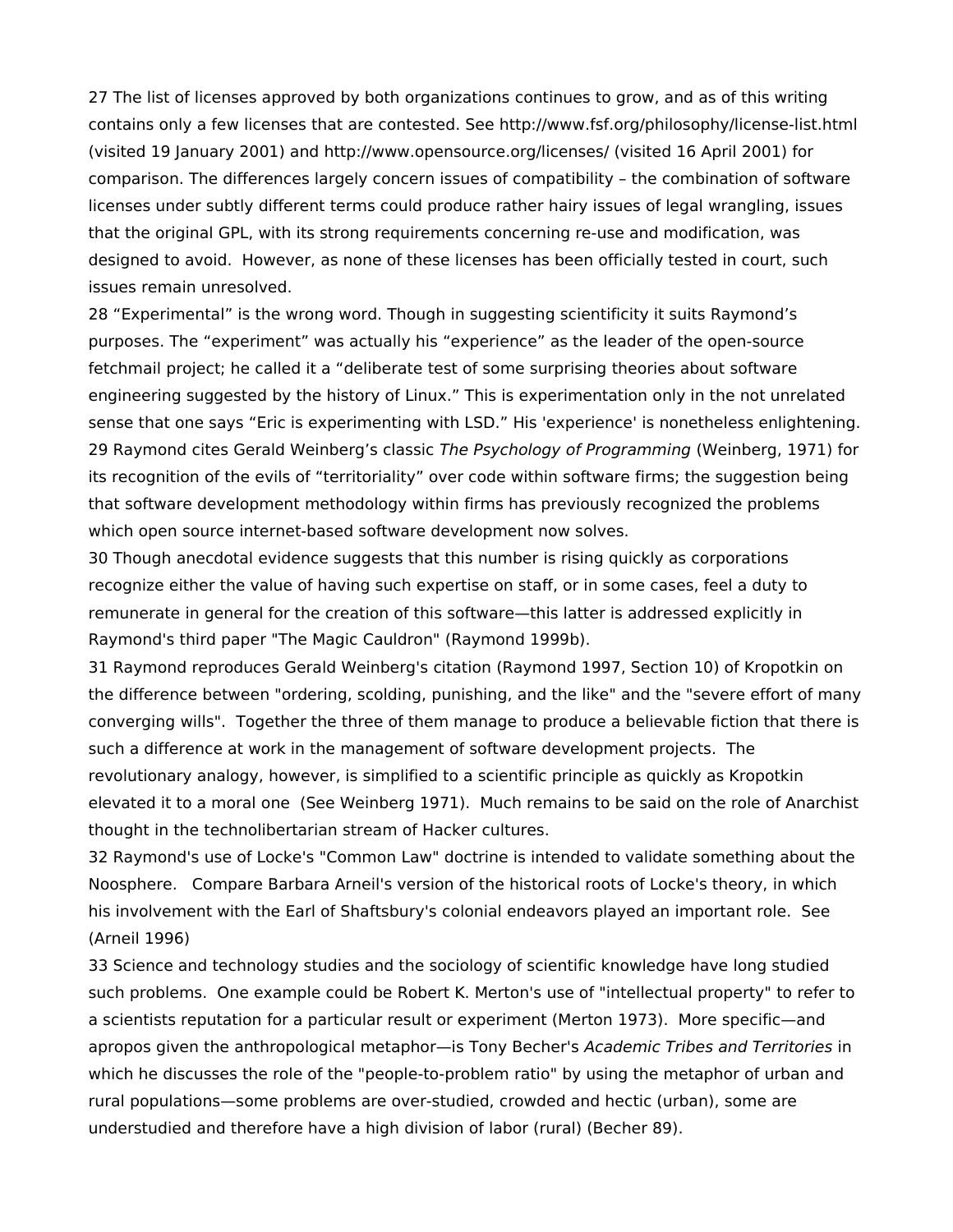34 Raymond uses the words "custom," "convention" and "taboo" somewhat indiscriminately. For the purposes of this paper, however, I will call them taboos, because they are less normative rules than prohibitive injunctions.

35 I should clarify here: a piece of Free Software that uses a patented idea without licensing it, is in fact in violation of the patent—and currently the only remedy is to stop using or distributing the software. Free software authors must be very careful not to use patented technology, and so must deal intimately with this conflicting world of idea ownership. In Raymond's article, there is no discussion of the fact that the Noosphere has, so to speak, already been homesteaded by the US Patent and Trademark Office.

36 Forking potentially raises the problem of compatibility and its effect on standardization. This issue is more familiar from Microsoft's Halloween Documents, where the aggressive attempt to "decommoditize" (their word) public protocols in order to make them de facto property of the company is explored. Raymond was responsible for bringing this leaked memo to the attention of the public, it is available with his comments on the Open Source organization website (http://www.opensource.org/halloween/index.html visited 17 April 2001).

37 Greputation, from 'grep' the Unix program that searches for a regular expression. See the Jargon File for further clarification (http://tuxedo.org/jargon/). Greputation suggests that what in speech is accessible only by talking to people face to face, is actually available online as a residue of such discussions—in archives, mailing lists and other openly searchable archives of text. This has led to the research project of Rishab Ayer Ghosh and Vipul Ved Prakash (see Ghosh 1998 and Ghosh 2000) which seeks to measure reputation and contribution to software by explicitly tallying the names, copyrights and email ids in publicly available Free Software packages.

38 Certainly the comparison with scientific dispute resolution is apposite: See again (Merton 1973, Hagstrom 1982, Latour and Woolgar 1979) which are all concerned with what amount to nonformal treaties on the recognition of priority, reputation, scholarly credibility and in the strongest formulation, epistemological claims on truth.

39 Raymond insists on an elaborate genetic explanation for why reputation might have evolved into an incentive structure. However, genetics isn't necessary to explain it, a simpler and more direct explanation is offered by David K. Lewis in Convention (Lewis 1969), which combines insights from analytic philosophy and game theory to describe how conventions arise and stabilize.

40 For those who are not clear on what "speaking" or "online" means: it includes largely written correspondence via email and mailing lists, on public websites, direct written conversation via internet relay chat, or some similar mechanism, and occasionally even face to face contact at meetings, conventions, congresses etc. The greater part of this talk is actually archived somewhere – on servers, mirrors, individual's hard drives – which means it can be searched in the absence of the "speaking" parties, by a third person, or the same people later in time. It changes the meaning of what it means to be "on the record".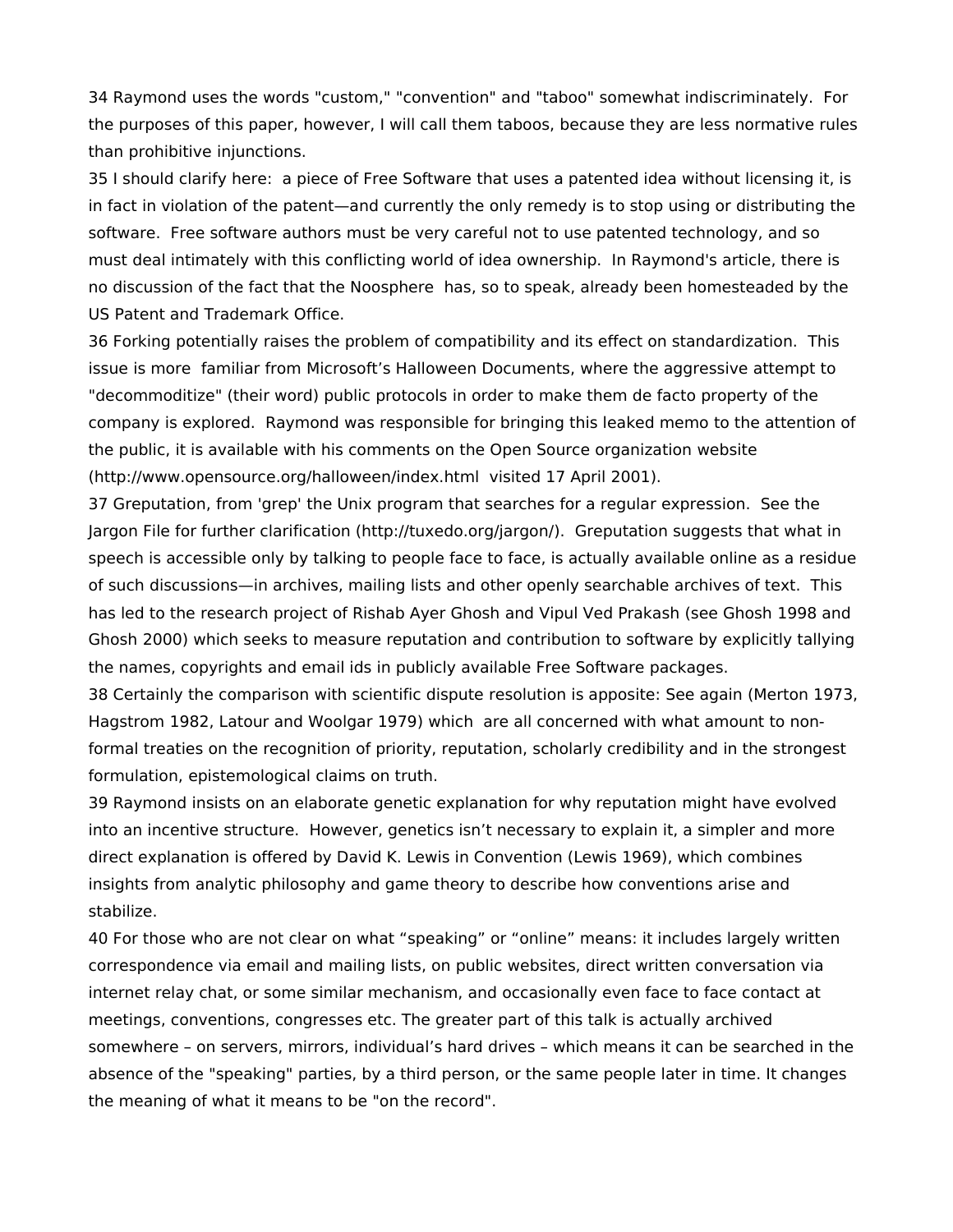41 Even some academics, such as Richard Barbrook, seem quite seduced by this idea: see (Barbrook 1999).

42 For example (Ghosh 1998) explicitly equates reputation with money [cite].

43 Essai sur le don: forme et raison de l'échange dans les sociétés archaïques," first published in 1924. All citations are from the (Mauss 1990)

44 Potlatch is a massive, violent and agonistic competition between parts of a tribe in which the destruction of enormous wealth determines certain social rankings, cancels debts, and structures commercial activity and economic behavior, among other things.

45 This debate has been repeated in many different contexts where gift-exchanges are observed. Perhaps the most famous readings of this debate are those of Raymond Firth and Marshall Sahlins. Sahlins, in particular, weighs heavy on any discussion of gift-exchange, because his book Stone Age Economics has done so much to dispel certain myths about so-called "primitive economies". His reading of Mauss, therefore, is a concerted effort to show that The Gift is not at odds with a classical economic understanding—participants in a gift exchange are not altruistic, but just as self-interested as the next economic man. Unfortunately, Mauss' emphasis on the role of legal obligation is thereby lost (Sahlins 1972).

46 For a more in depth discussion of this, and of its relationship to other theories, such as Marx's notion of fetishism, see the Introduction to (Appadurai 1986).

47 Later, in 1949, Karl Polanyi would describe the same movement as the Great Transformation (Polanyi, 1957), the last gasp of a true laissez Faire market before the 'self-protection' of society overcame it—a proto-reflexive modernity. In fact, a great deal more historical specificity could be added to the moment when Mauss was writing. It was in the heart of what was probably the closest the world has ever come to a laissez-faire 'free market'—a market within which prices were determined almost strictly by a price system uncontrolled or manipulated by anything but the traders and their money. Even such an assumption, however, is historically suspect, since this period saw the beginnings of the American Administrative state, the creation of regulatory bodies, the constitutional revolution of the New Deal, the rise of the communist bureaucracies, etc. 48 Though Mauss, like so many of Foucault's precursors, gets not even a passing mention in any of Foucault's work. See (Foucault 1976) for an elaboration of the "archaeological" method. 49 The connotations of 'technical'—involving machines, inorganic materials, algorithms—tend to blur the sense in which a 'technique' can refer to any kind of know-how—whether embodied in a human or a machine. Mauss' use of the word captures this in his essay "Les techniques du corps," translated as "Technologies of the body". (Mauss 1950)